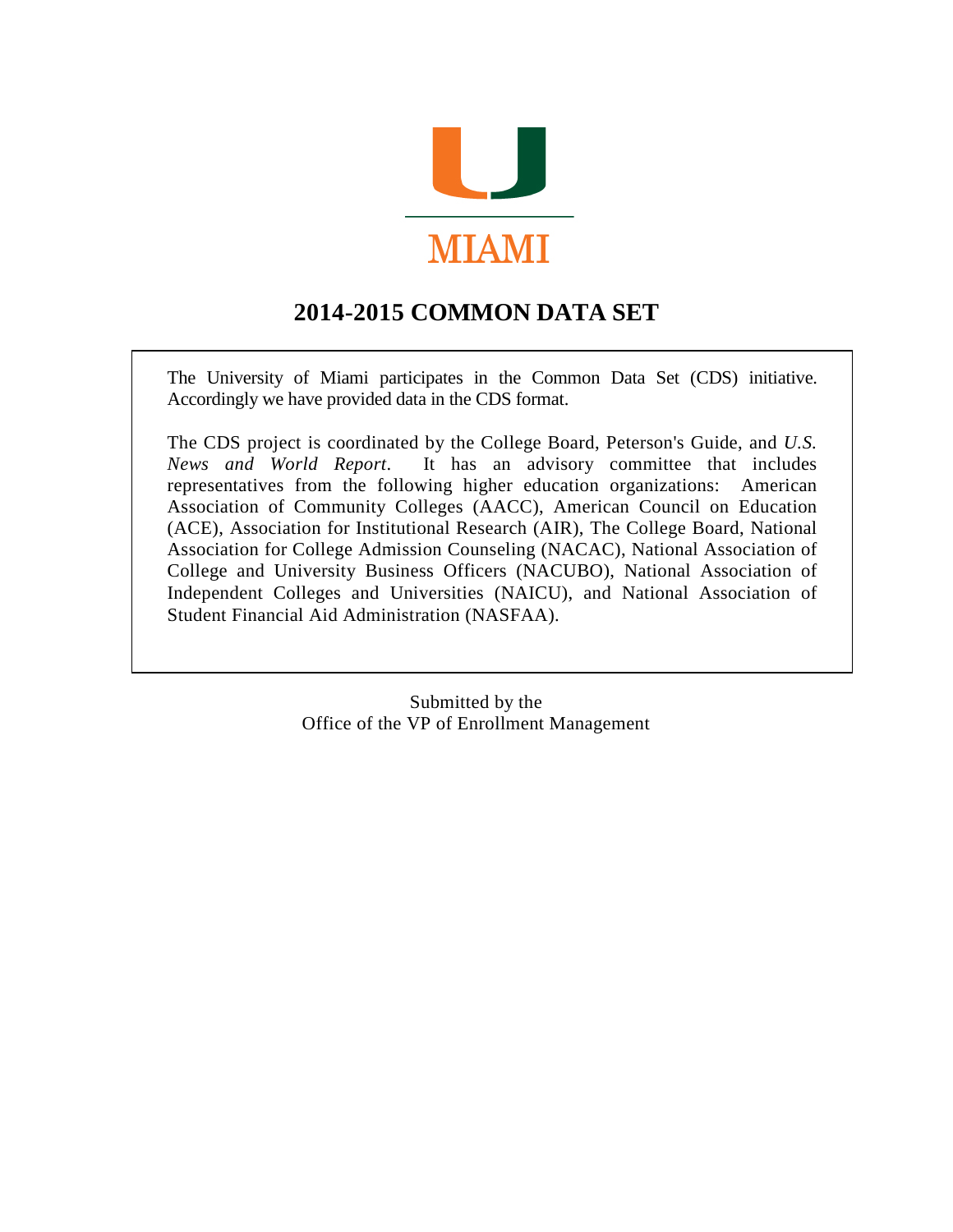### **TABLE OF CONTENTS**

| A. General Information                             | $\mathbf{1}$   |
|----------------------------------------------------|----------------|
| <b>B.</b> Enrollment and Persistence               | 3              |
| C. First-Time, First-Year (New Freshman) Admission | $\overline{7}$ |
| D. Transfer Admission                              | 14             |
| E. Academic Offerings and Policies                 | 16             |
| F. Student Life                                    | 17             |
| G. Annual Expenses                                 | 19             |
| H. Financial Aid                                   | 21             |
| I. Instructional Faculty and Class Size            | 27             |
| J. Degrees Conferred                               | 29             |
| Change to the CDS for 2014-2015                    | 30             |
| <b>Common Data Set Definitions</b>                 | 31             |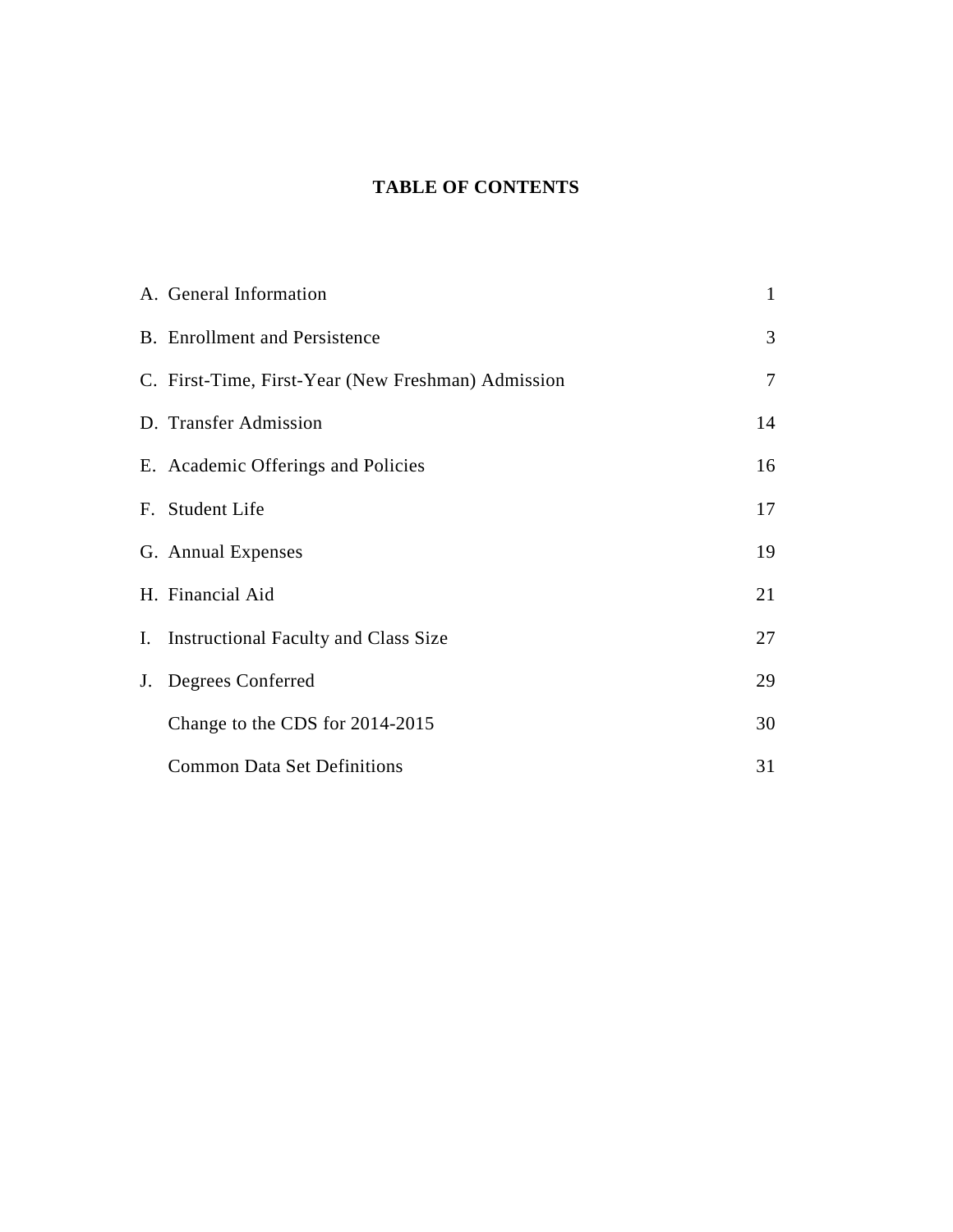### **A. General Information**

#### **A0 Respondent Information (Not for Publication)**

| Name:                                                                              | <b>John Haller</b>                               |     |     |
|------------------------------------------------------------------------------------|--------------------------------------------------|-----|-----|
| Title:                                                                             | <b>Vice President of Enrollment Management</b>   |     |     |
| Office:                                                                            | <b>Office of the VP of Enrollment Management</b> |     |     |
| Mailing Address:                                                                   | 1306 Stanford Drive, Suite UC 2275               |     |     |
| City/State/Zip/Country:                                                            | Coral Gables, FL 33146                           |     |     |
| Phone:                                                                             | (305) 284-3970                                   |     |     |
| Fax:                                                                               | $(305)$ 284-8641                                 |     |     |
| E-mail Address:                                                                    | jhaller@miami.edu                                |     |     |
| Are your responses to the CDS posted for reference on your institution's Web site? |                                                  | Yes | No. |
|                                                                                    |                                                  |     |     |
| If yes, please provide the URL of the corresponding Web page:                      |                                                  |     |     |
| http://www.miami.edu/index.php/Common Data Set                                     |                                                  |     |     |

**A0A** We invite you to indicate if there are it[ems on the CDS f](mailto:jhaller@miami.edu)or which you cannot use the requested analytic convention, cannot provide data for the cohort requested, whose methodology is unclear, or about which you have questions or comments in general. This information will not be published but [will help the publishers further refine CDS item](http://www.miami.edu/index.php/Common_Data_Set)s.

#### **A1 Address Information**

| Auuress Iniviniauvil                      |                                    |
|-------------------------------------------|------------------------------------|
| Name of College/University:               | <b>University of Miami</b>         |
| <b>Mailing Address:</b>                   | P.O. Box 248025                    |
| City/State/Zip/Country:                   | Coral Gables, FL 33124, U.S.A.     |
| Street Address (if different):            |                                    |
| City/State/Zip/Country:                   |                                    |
| Main Phone Number:                        | (305) 284-2211                     |
| <b>WWW Home Page Address:</b>             | www.miami.edu                      |
| Admissions Phone Number:                  | (305) 284-4323                     |
| Admissions Toll-Free Phone Number:        | n.a.                               |
| <b>Admissions Office Mailing Address:</b> | P.O. Box 248025                    |
| City/State/Zip/Country:                   | <b>Coral Gables, FL 33124-4616</b> |
| <b>Admissions Fax Number:</b>             | $(305)$ 284-6605                   |
| <b>Admissions E-mail Address:</b>         | admission@miami.edu                |
| If there is a separate URL for your       | www.miami.edu/apply                |
| school's online application, please       |                                    |
| specify:                                  |                                    |
|                                           | P.O. Box 249117                    |
| If you have a mailing address other       | <b>Coral Gables, FL 33124-5226</b> |
| than the above to which applications      |                                    |
| should be sent, please provide:           |                                    |

#### **A2 Source of institutional control** (Check only one)**:**

| <b>Public</b>       |  |
|---------------------|--|
| Private (nonprofit) |  |
| Proprietary         |  |

#### **A3 Classify your undergraduate institution:**

| Coeducational college |  |
|-----------------------|--|
| Men's college         |  |
| Women's college       |  |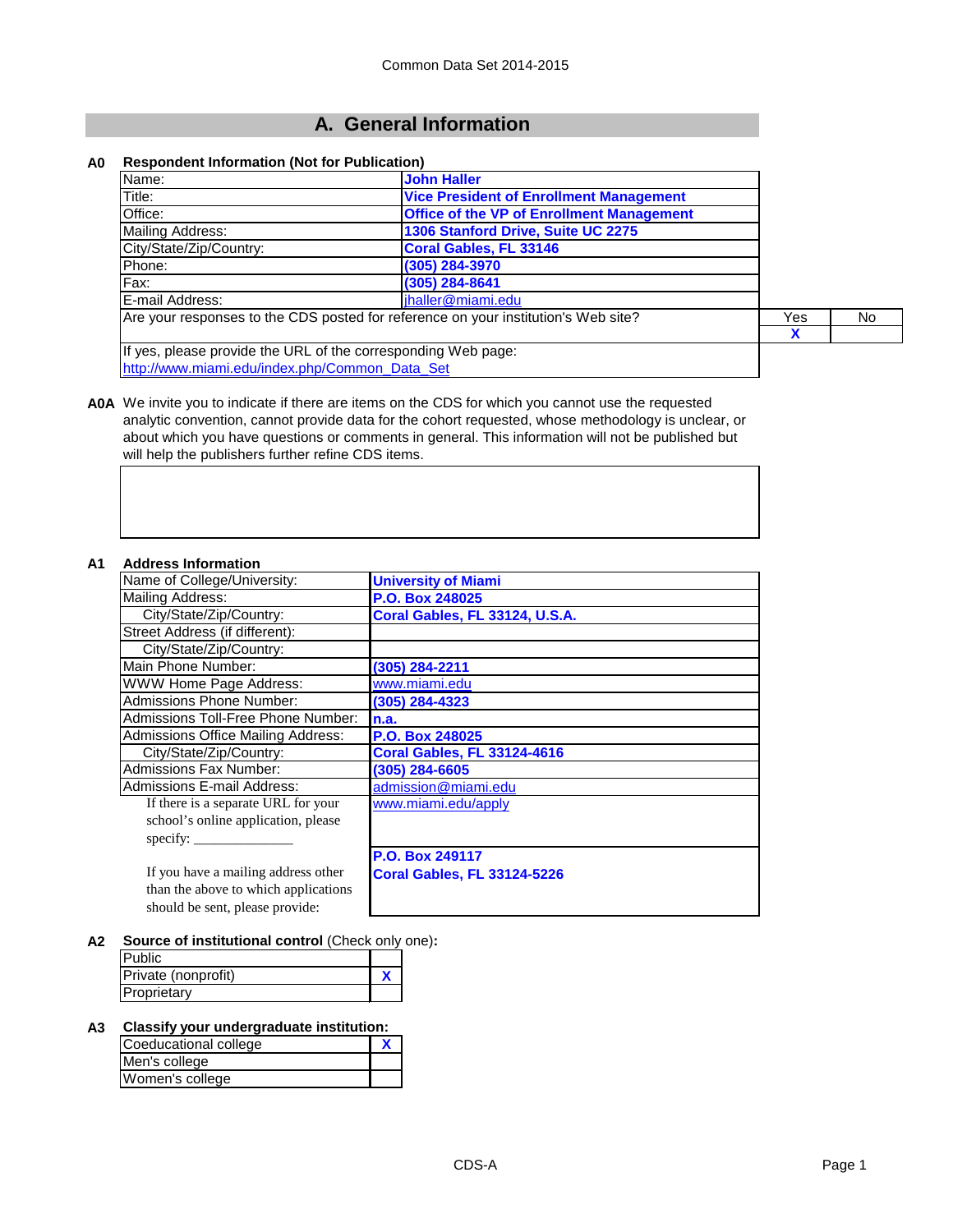#### **A4 Academic year calendar:**

| Semester                       | Х |
|--------------------------------|---|
| Quarter                        |   |
| Trimester                      |   |
| $4 - 1 - 4$                    |   |
| Continuous                     |   |
| Differs by program (describe): |   |
|                                |   |
| Other (describe):              |   |
|                                |   |

#### **A5 Degrees offered by your institution:**

| Certificate                | X |
|----------------------------|---|
| Diploma                    |   |
| Associate                  |   |
| <b>Transfer Associate</b>  |   |
| <b>Terminal Associate</b>  |   |
| Bachelor's                 | X |
| Postbachelor's certificate | X |
| Master's                   | X |
| Post-master's certificate  | X |
| Doctoral degree            | X |
| research/scholarship       |   |
| Doctoral degree -          |   |
| professional practice      | X |
| Doctoral degree -- other   |   |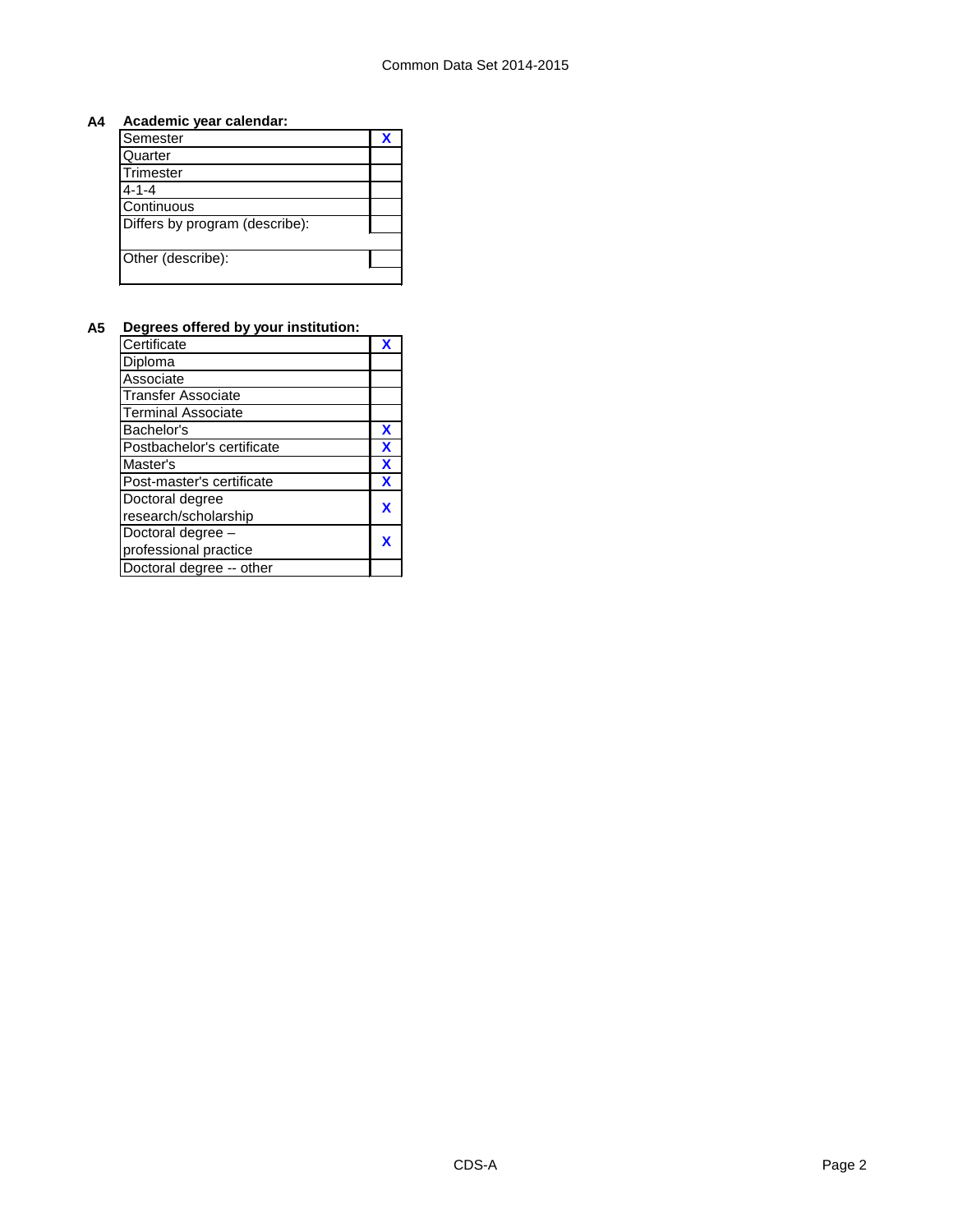### **B. ENROLLMENT AND PERSISTENCE**

**B1 Institutional Enrollment - Men and Women Provide numbers of students for each of the following categories as of the institution's official fall reporting date or as of October 15, 2014. Note: Report students formerly designated as "first professional" in the graduate cells.**

|                                   | <b>FULL-TIME</b> |       | <b>PART-TIME</b> |        |
|-----------------------------------|------------------|-------|------------------|--------|
|                                   | Men              | Women | Men              | Women  |
| <b>Undergraduates</b>             |                  |       |                  |        |
| Degree-seeking, first-time        |                  |       |                  |        |
| freshmen                          | 1,005            | 1,047 | 14               | 10     |
| Other first-year, degree-seeking  | 251              | 304   | 15               | 22     |
| All other degree-seeking          | 3,822            | 3,951 | 225              | 251    |
| Total degree-seeking              | 5,078            | 5,302 | 254              | 283    |
| All other undergraduates enrolled |                  |       |                  |        |
| in credit courses                 | 110              | 129   | 55               | 62     |
| Total undergraduates              | 5,188            | 5,431 | 309              | 345    |
| Graduate                          |                  |       |                  |        |
| Degree-seeking, first-time        | 732              | 749   | 46               | 83     |
| All other degree-seeking          | 1,717            | 1,671 | 158              | 266    |
| All other graduates enrolled in   |                  |       |                  |        |
| credit courses                    | 6                |       | 27               | 39     |
| Total graduate                    | 2,455            | 2,427 | 231              | 388    |
| Total all undergraduates          |                  |       |                  | 11,273 |
| Total all graduate                |                  |       |                  | 5,501  |
| <b>GRAND TOTAL ALL STUDENTS</b>   |                  |       |                  | 16,774 |

**B2 Enrollment by Racial/Ethnic Category. Provide numbers of undergraduate students for each of the following categories as of the institution's official fall reporting date or as of October 15, 2014. Include international students only in the category "Nonresident aliens." Complete the "Total Undergraduates" column only if you cannot provide data for the first two columns. Report as your institution reports to IPEDS: persons who are Hispanic should be reported only on the Hispanic line, not under any race, and persons who are non-Hispanic multi-racial should be reported only under "Two or more races."** 

|                                                 | Degree-Seeking<br>First-Time<br><b>First Year</b> | Degree-Seeking<br>Undergraduates<br>(include first-time<br>first-year) | Total<br>Undergraduates<br>(both degree- and<br>non-degree-<br>seeking) |
|-------------------------------------------------|---------------------------------------------------|------------------------------------------------------------------------|-------------------------------------------------------------------------|
| Nonresident aliens                              | 289                                               | 1,578                                                                  |                                                                         |
| Hispanic/Latino                                 | 370                                               | 2,346                                                                  |                                                                         |
| Black or African American, non-Hispanic         | 169                                               | 809                                                                    |                                                                         |
| White, non-Hispanic                             | 937                                               | 4,653                                                                  |                                                                         |
| American Indian or Alaska Native, non-Hispanic  |                                                   | 14                                                                     |                                                                         |
| Asian, non-Hispanic                             | 170                                               | 625                                                                    |                                                                         |
| Native Hawaiian or other Pacific Islander, non- |                                                   |                                                                        |                                                                         |
| Hispanic                                        |                                                   | 16                                                                     |                                                                         |
| Two or more races, non-Hispanic                 | 66                                                | 306                                                                    |                                                                         |
| Race and/or ethnicity unknown                   | 71                                                | 570                                                                    |                                                                         |
| <b>TOTAL</b>                                    | 2,076                                             | 10,917                                                                 | 0                                                                       |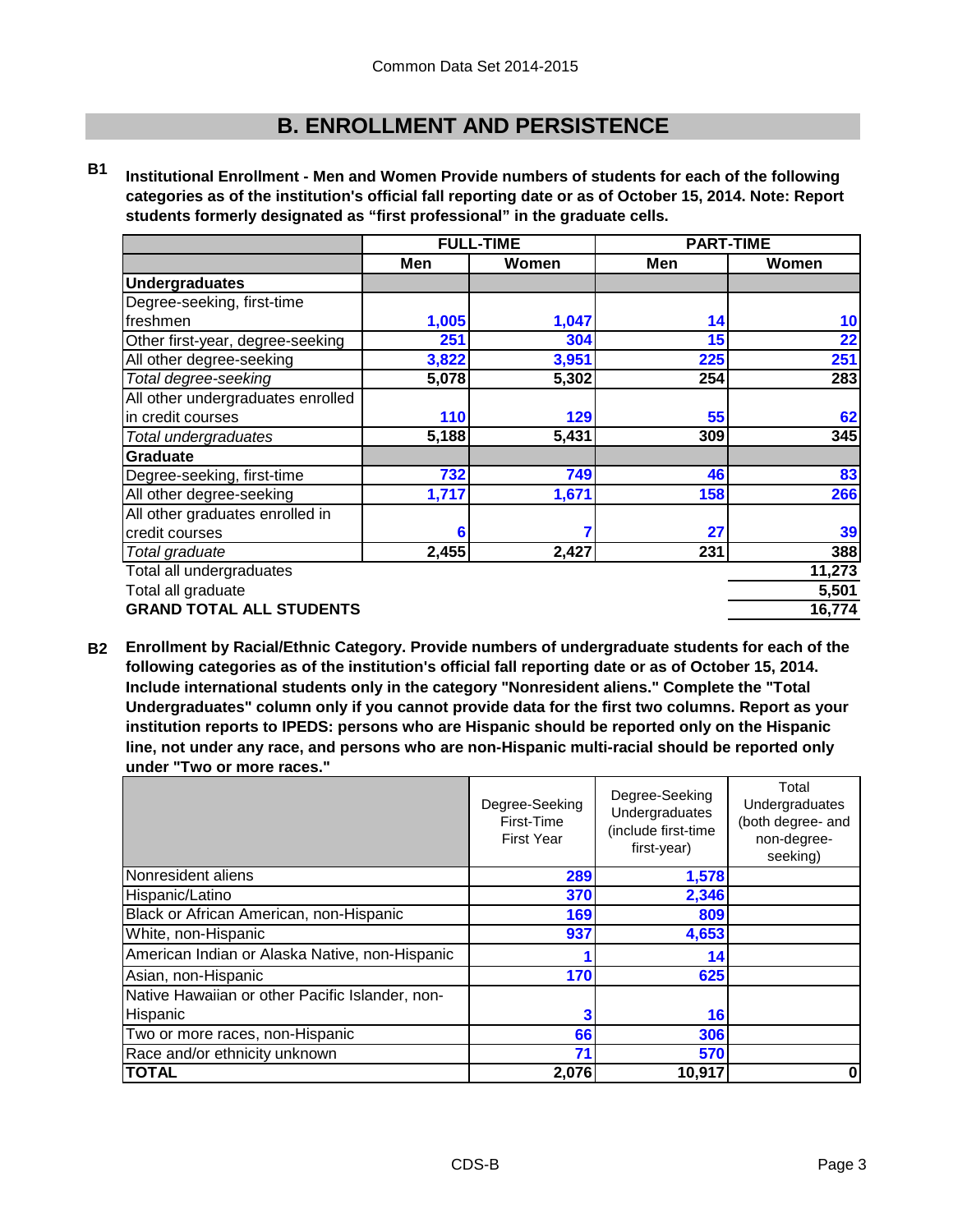### **Persistence**

#### **B3 Number of degrees awarded from July 1, 2013 to June 30, 2014**

| Certificate/diploma             |       |
|---------------------------------|-------|
| Associate degrees               |       |
| Bachelor's degrees              | 2,633 |
| Postbachelor's certificates     |       |
| Master's degrees                |       |
| Post-Master's certificates      |       |
| Doctoral degrees -              |       |
| research/scholarship            |       |
| Doctoral degrees - professional |       |
| practice                        |       |
| Doctoral degrees - other        |       |

### **Graduation Rates**

The items in this section correspond to data elements collected by the IPEDS Web-based Data Collection System's Graduation Rate Survey (GRS). For complete instructions and definitions of data elements, see the IPEDS GRS instructions and glossary on the 2014 Web-based survey.

#### **For Bachelor's or Equivalent Programs**

Please provide data for the Fall 2008 cohort if available. If Fall 2008 cohort data are not available, provide data for the Fall 2007 cohort.

#### *Fall 2008 Cohort*

Report for the cohort of full-time first-time bachelor's (or equivalent) degree-seeking undergraduate students who entered in Fall 2008. Include in the cohort those who entered your institution during the summer term preceding Fall 2008.

| <b>B4</b> | Initial 2008 cohort of first-time, full-time bachelor's (or equivalent) degree-seeking<br>undergraduate students; total all students:                                                                                                                                           | 1,984 |
|-----------|---------------------------------------------------------------------------------------------------------------------------------------------------------------------------------------------------------------------------------------------------------------------------------|-------|
| <b>B5</b> | Of the initial 2008 cohort, how many did not persist and did not graduate for the<br>following reasons: death, permanent disability, service in the armed forces, foreign aid<br>service of the federal government, or official church missions; total allowable<br>exclusions: |       |
| <b>B6</b> | Final 2008 cohort, after adjusting for allowable exclusions: (subtract question B5 from<br>question B4)                                                                                                                                                                         |       |
|           |                                                                                                                                                                                                                                                                                 | 1,983 |
| <b>B7</b> | Of the initial 2008 cohort, how many completed the program in four years or less (by<br>August 31, 2012):                                                                                                                                                                       | 1,358 |
| <b>B8</b> | Of the initial 2008 cohort, how many completed the program in more than four years<br>but in five years or less (after August 31, 2012 and by August 31, 2013):                                                                                                                 | 203   |
| <b>B9</b> | Of the initial 2008 cohort, how many completed the program in more than five years but<br>in six years or less (after August 31, 2013 and by August 31, 2014):                                                                                                                  | 45    |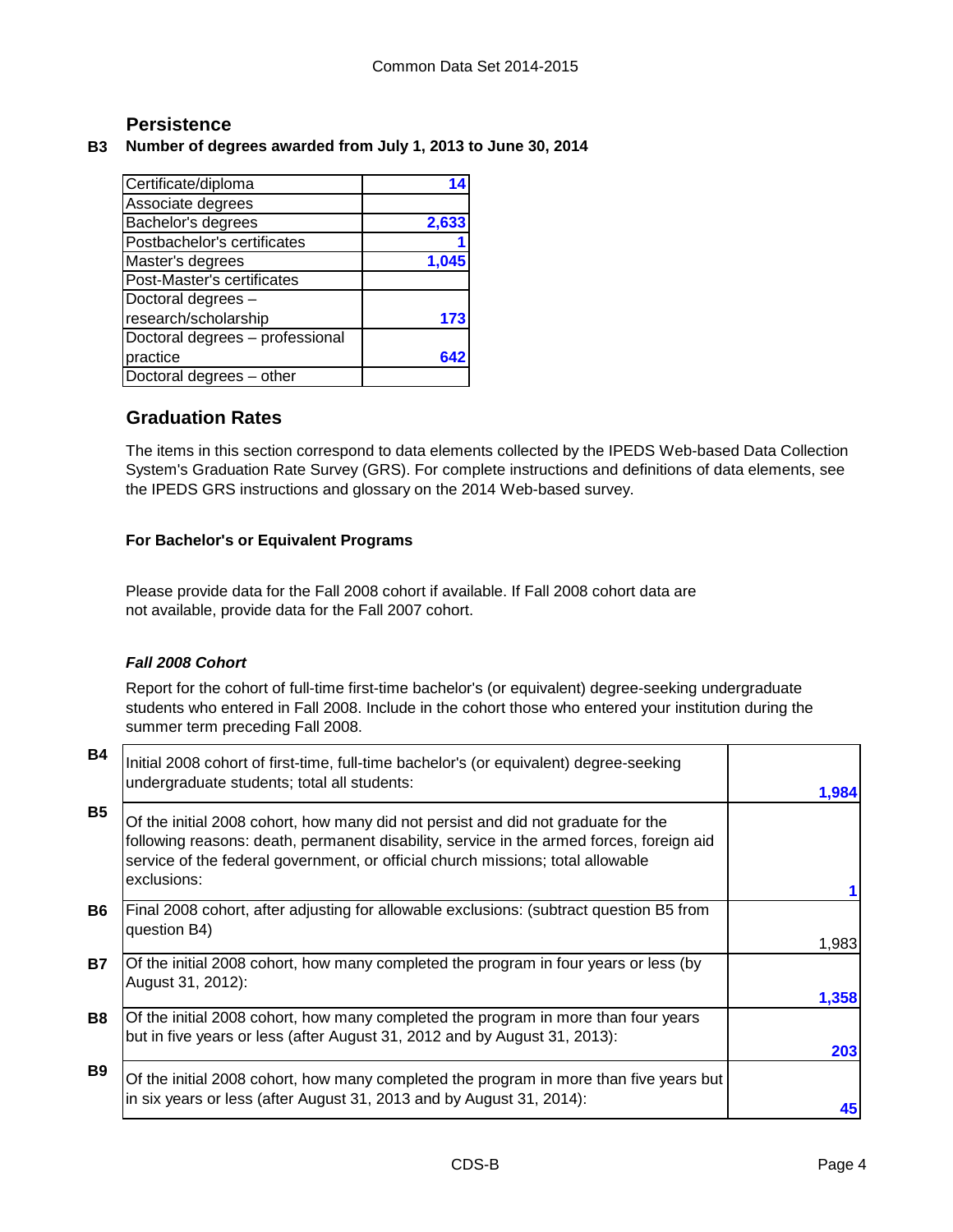| <b>B10</b> Total graduating within six years (sum of questions B7, B8, and B9):     |        |
|-------------------------------------------------------------------------------------|--------|
|                                                                                     | 1.6061 |
| B11 Six-year graduation rate for 2008 cohort (question B10 divided by question B6): |        |
|                                                                                     | 81%    |

#### *Fall 2007 Cohort*

Report for the cohort of full-time first-time bachelor's (or equivalent) degree-seeking undergraduate students who entered in Fall 2007. Include in the cohort those who entered your institution during the summer term preceding Fall 2007.

| <b>B4</b>  | Initial 2007 cohort of first-time, full-time bachelor's (or equivalent) degree-seeking<br>undergraduate students; total all students:                                                                                                                                           | 1,980     |
|------------|---------------------------------------------------------------------------------------------------------------------------------------------------------------------------------------------------------------------------------------------------------------------------------|-----------|
| <b>B5</b>  | Of the initial 2007 cohort, how many did not persist and did not graduate for the<br>following reasons: death, permanent disability, service in the armed forces, foreign aid<br>service of the federal government, or official church missions; total allowable<br>exclusions: | 3         |
| B6.        | Final 2007 cohort, after adjusting for allowable exclusions: (subtract question B5 from<br>question B4)                                                                                                                                                                         | 1,977     |
| <b>B7</b>  | Of the initial 2007 cohort, how many completed the program in four years or less (by<br>August 31, 2011):                                                                                                                                                                       | 1,400     |
| B8         | Of the initial 2007 cohort, how many completed the program in more than four years<br>but in five years or less (after August 31, 2011 and by August 31, 2012):                                                                                                                 | 195       |
| <b>B9</b>  | Of the initial 2007 cohort, how many completed the program in more than five years but<br>in six years or less (after August 31, 2012 and by August 31, 2013):                                                                                                                  | <b>20</b> |
| <b>B10</b> | Total graduating within six years (sum of questions B7, B8, and B9):                                                                                                                                                                                                            | 1,615     |
| <b>B11</b> | Six-year graduation rate for 2007 cohort (question B10 divided by question B6):                                                                                                                                                                                                 |           |
|            |                                                                                                                                                                                                                                                                                 | 82%       |

#### **For Two-Year Institutions**

Please provide data for the 2011 cohort if available. If 2011 cohort data are not available, provide data for the 2010 cohort.

#### *2011 Cohort*

| <b>B12</b> Initial 2011 cohort, total of first-time, full-time degree/certificate-seeking students:                                                                                                                                                                                        |  |
|--------------------------------------------------------------------------------------------------------------------------------------------------------------------------------------------------------------------------------------------------------------------------------------------|--|
| <b>B13</b> Of the initial 2011 cohort, how many did not persist and did not graduate for the<br>following reasons: death, permanent disability, service in the armed forces, foreign aid<br>service of the federal government, or official church missions; total allowable<br>exclusions: |  |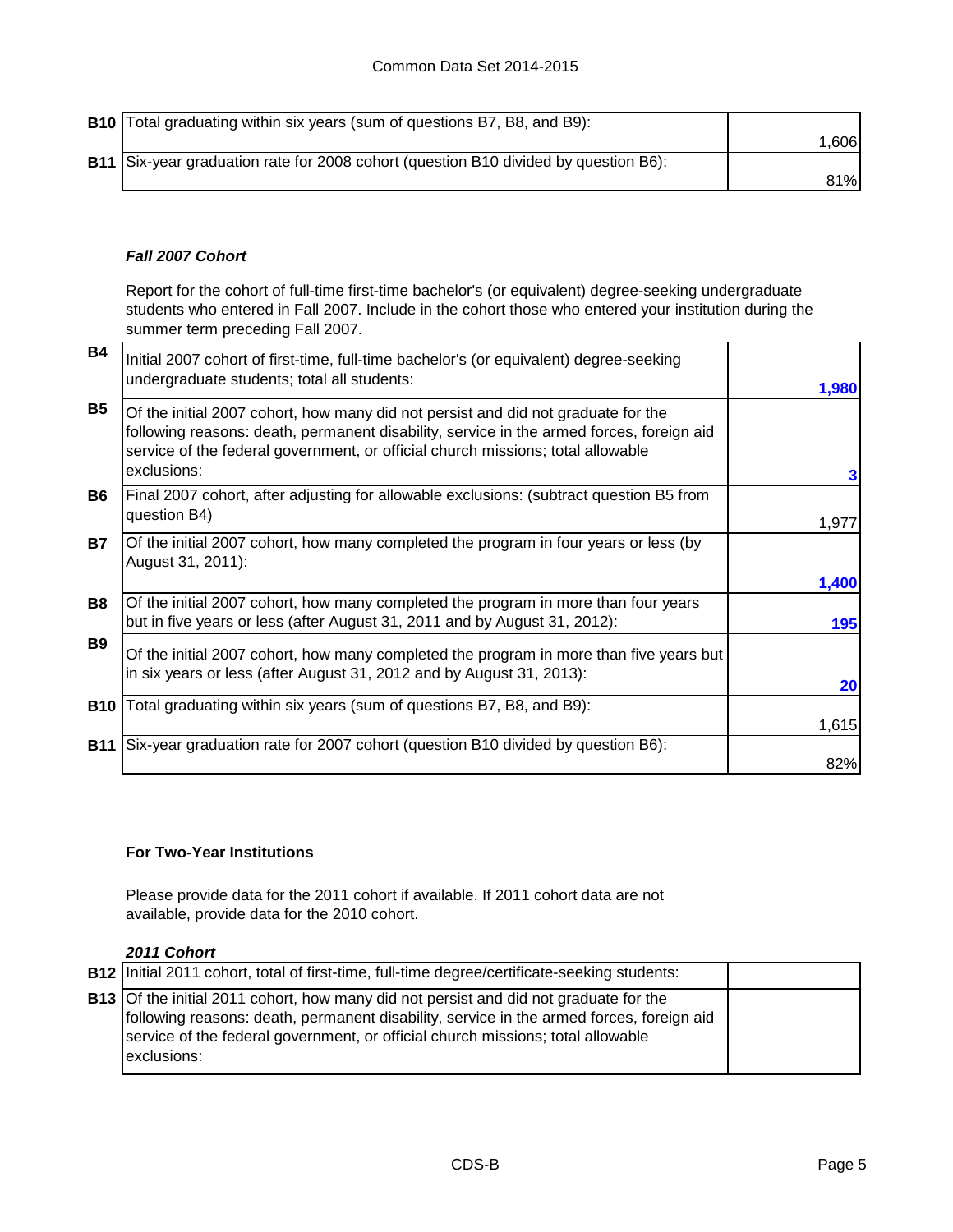|            | <b>B14</b> Final 2011 cohort, after adjusting for allowable exclusions (Subtract question B13 from<br>question B12): | 0 |
|------------|----------------------------------------------------------------------------------------------------------------------|---|
| <b>B15</b> | Completers of programs of less than two years duration (total):                                                      |   |
| <b>B16</b> | Completers of programs of less than two years within 150 percent of normal time:                                     |   |
| <b>B17</b> | Completers of programs of at least two but less than four years (total):                                             |   |
| <b>B18</b> | Completers of programs of at least two but less than four-years within 150 percent of<br>normal time:                |   |
| <b>B19</b> | Total transfers-out (within three years) to other institutions:                                                      |   |
| <b>B20</b> | Fotal transfers to two-year institutions:                                                                            |   |
| <b>B21</b> | Total transfers to four-year institutions:                                                                           |   |

#### *2010 Cohort*

| <b>B12</b> | Initial 2010 cohort, total of first-time, full-time degree/certificate-seeking students:                                                                                                                                                                                                   |  |
|------------|--------------------------------------------------------------------------------------------------------------------------------------------------------------------------------------------------------------------------------------------------------------------------------------------|--|
|            | <b>B13</b> Of the initial 2010 cohort, how many did not persist and did not graduate for the<br>following reasons: death, permanent disability, service in the armed forces, foreign aid<br>service of the federal government, or official church missions; total allowable<br>exclusions: |  |
|            | <b>B14</b> Final 2010 cohort, after adjusting for allowable exclusions (Subtract question B13 from<br>question B12):                                                                                                                                                                       |  |
| <b>B15</b> | Completers of programs of less than two years duration (total):                                                                                                                                                                                                                            |  |
| <b>B16</b> | Completers of programs of less than two years within 150 percent of normal time:                                                                                                                                                                                                           |  |
|            | <b>B17</b> Completers of programs of at least two but less than four years (total):                                                                                                                                                                                                        |  |
|            | <b>B18</b> Completers of programs of at least two but less than four-years within 150 percent of<br>normal time:                                                                                                                                                                           |  |
| <b>B19</b> | Total transfers-out (within three years) to other institutions:                                                                                                                                                                                                                            |  |
| <b>B20</b> | Total transfers to two-year institutions:                                                                                                                                                                                                                                                  |  |
| <b>B21</b> | Total transfers to four-year institutions:                                                                                                                                                                                                                                                 |  |

#### **Retention Rates**

Report for the cohort of all full-time, first-time bachelor's (or equivalent) degree-seeking undergraduate students who entered in Fall 2013 (or the preceding summer term). The initial cohort may be adjusted for students who departed for the following reasons: death, permanent disability, service in the armed forces, foreign aid service of the federal government or official church missions. No other adjustments to the initial cohort should be made.

| <b>B22</b> For the cohort of all full-time bachelor's (or equivalent) degree-seeking undergraduate |     |
|----------------------------------------------------------------------------------------------------|-----|
| students who entered your institution as freshmen in Fall 2013 (or the preceding                   |     |
| summer term), what percentage was enrolled at your institution as of the date your                 |     |
| linstitution calculates its official enrollment in Fall 2014?                                      |     |
|                                                                                                    | 93% |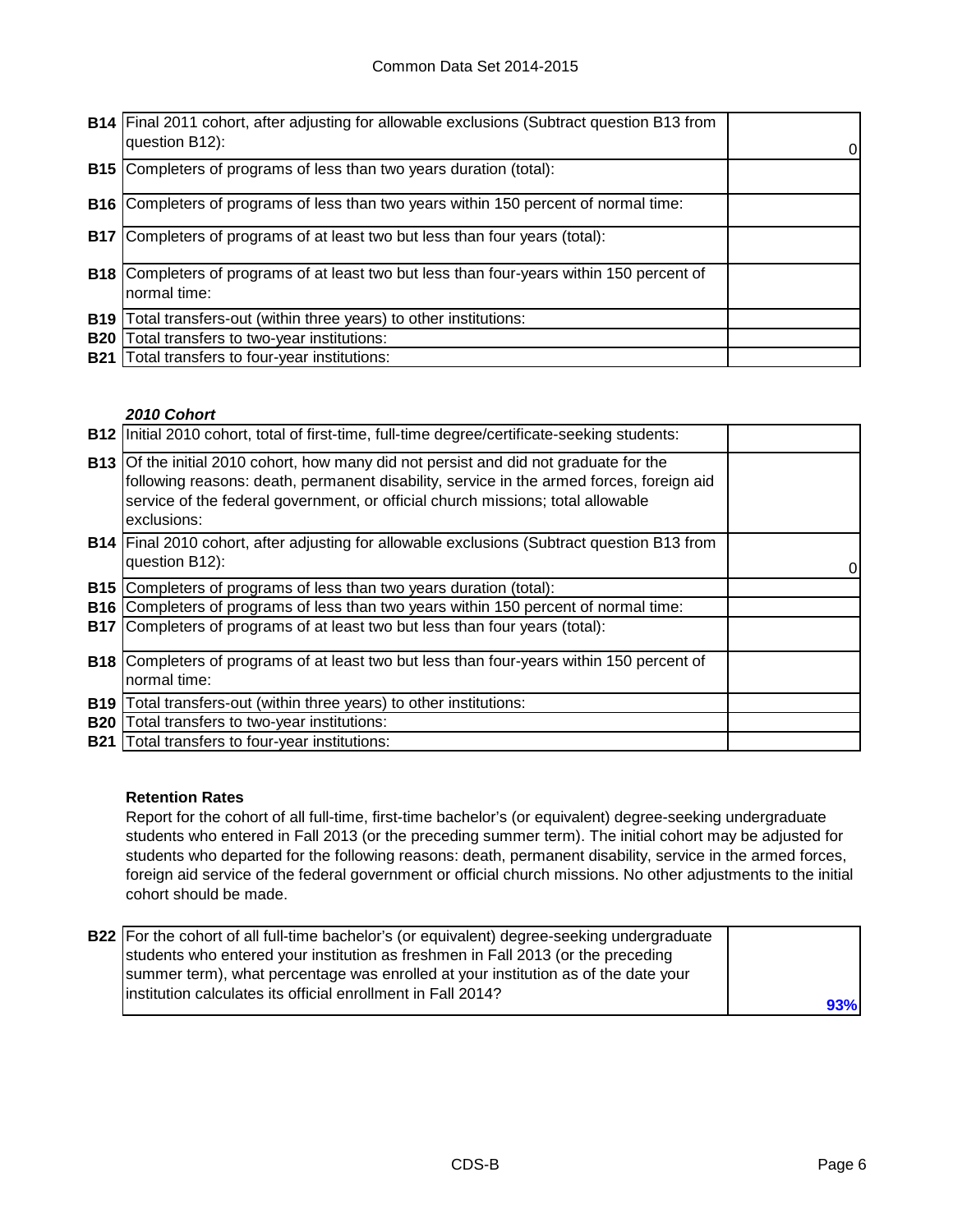## **C. FIRST-TIME, FIRST-YEAR (FRESHMAN) ADMISSION**

#### **Applications**

**C1 First-time, first-year, (freshmen) students: Provide the number of degree-seeking, first-time, firstyear students who applied, were admitted, and enrolled (full- or part-time) in Fall 2014. Include early decision, early action, and students who began studies during summer in this cohort. Applicants should include only those students who fulfilled the requirements for consideration for admission (i.e., who completed actionable applications) and who have been notified of one of the following actions: admission, nonadmission, placement on waiting list, or application withdrawn (by applicant or institution). Admitted applicants should include wait-listed students who were** 

| Total first-time, first-year (freshman) men who applied                 | 14.883 |
|-------------------------------------------------------------------------|--------|
| Total first-time, first-year (freshman) women who applied               | 16.724 |
| Total first-time, first-year (freshman) who applied with missing gender |        |

| Total first-time, first-year (freshman) men who were admitted   | 5.722 |
|-----------------------------------------------------------------|-------|
| Total first-time, first-year (freshman) women who were admitted | 6.342 |

| Total full-time, first-time, first-year (freshman) men who enrolled | 1.005 |
|---------------------------------------------------------------------|-------|
| Total part-time, first-time, first-year (freshman) men who enrolled |       |

| Total full-time, first-time, first-year (freshman) women who enrolled | 1.047 |
|-----------------------------------------------------------------------|-------|
| Total part-time, first-time, first-year (freshman) women who enrolled | 10    |

#### **C2 Freshman wait-listed students (students who met admission requirements but whose final admission was contingent on space availability)**

|                                                                     | Yes  | No |
|---------------------------------------------------------------------|------|----|
| Do you have a policy of placing students on a waiting list?         |      |    |
| If yes, please answer the questions below for Fall 2014 admissions: |      |    |
| Number of qualified applicants offered a placed on waiting list     | n.a. |    |
| Number accepting a place on the waiting list                        | n.a. |    |
| Number of wait-listed students admitted                             | n.a. |    |
| Is your waiting list ranked?<br>No                                  |      |    |

If yes, do you release that information to students?

Do you release that information to school counselors?

### **Admission Requirements**

#### **C3 High school completion requirement**

|                | High school diploma is required and GED is<br>accepted | Yes |
|----------------|--------------------------------------------------------|-----|
|                | High school diploma is required and GED is not         |     |
|                | accepted                                               |     |
| C <sub>3</sub> | High school diploma or equivalent is not required      |     |

#### **C4 Does your institution require or recommend a general college-preparatory program for degreeseeking students?**

| Require                       |  |
|-------------------------------|--|
| Recommend                     |  |
| Neither require nor recommend |  |
|                               |  |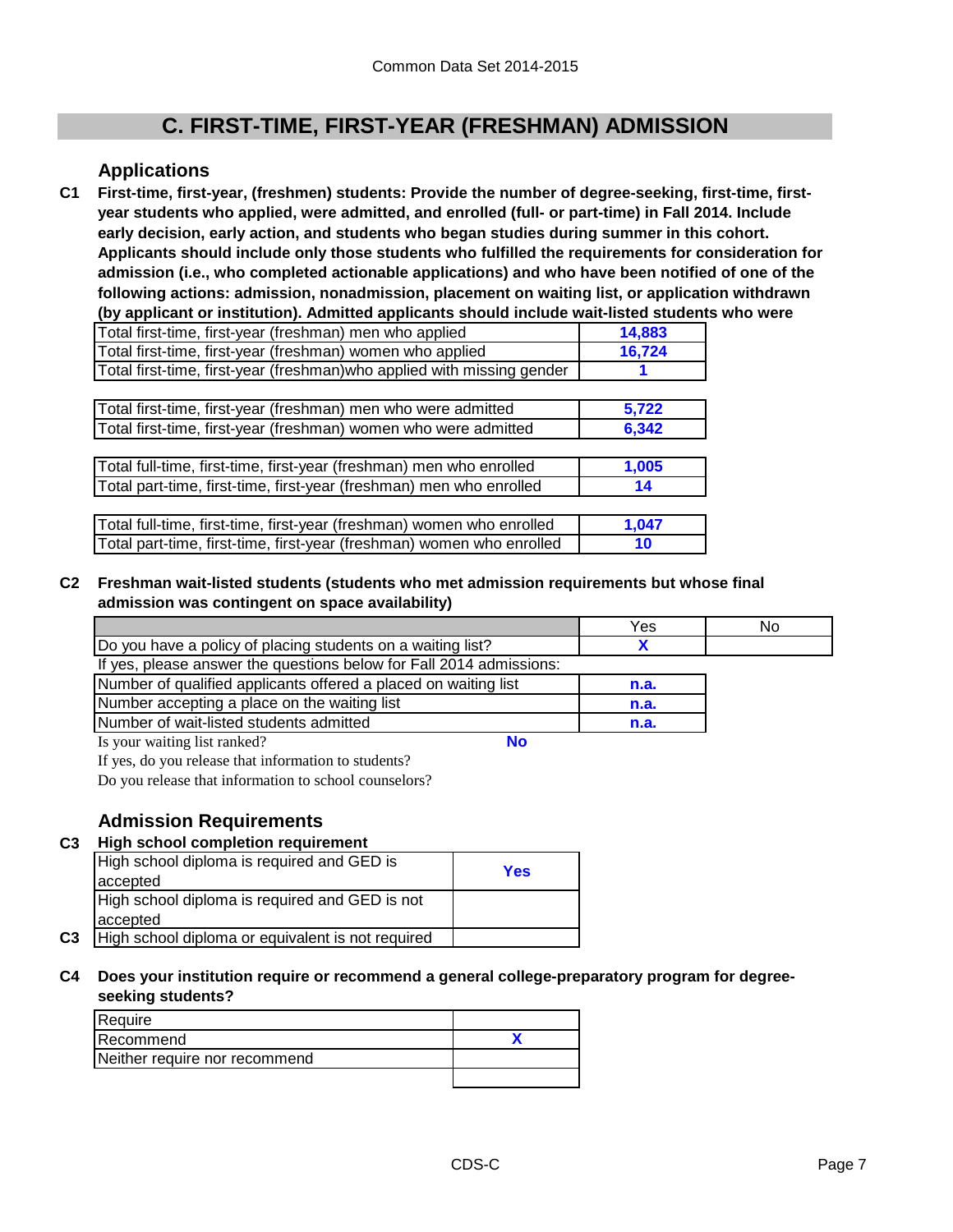**C5 Distribution of high school units required and/or recommended.** Specify the distribution of academic high school course units required and/or recommended of all or most degree-seeking students using Carnegie units (one unit equals one year of study or its equivalent). If you use a different system for calculating units, please convert.

|                               | <b>Units</b>    | <b>Units</b>            |
|-------------------------------|-----------------|-------------------------|
|                               | <b>Required</b> | Recommended             |
| Total academic units          |                 | 20                      |
| English                       |                 |                         |
| <b>Mathematics</b>            |                 |                         |
| Science                       |                 | 3                       |
| Of these, units that must be  |                 | 2                       |
| lab                           |                 |                         |
| Foreign language              |                 | 2                       |
| Social studies                |                 | 3                       |
| History                       |                 | $\overline{\mathbf{2}}$ |
| Academic electives            |                 |                         |
| <b>Computer Science</b>       |                 |                         |
| <b>Visual/Performing Arts</b> |                 |                         |
| Other (specify)               |                 |                         |

### **Basis for Selection**

**C6** Do you have an open admission policy, under which virtually all secondary school graduates or students with GED equivalency diplomas are admitted without regard to academic record, test scores, or other qualifications? If so, check which applies: **No**

| Open admission policy as described above for all students         | n.a. |
|-------------------------------------------------------------------|------|
| Open admission policy as described above for most students, but-- |      |
| selective admission for out-of-state students                     | n.a. |
| selective admission to some programs                              | n.a. |
| other (explain)                                                   |      |
|                                                                   |      |

**C7 Relative importance of each of the following academic and nonacademic factors in first-time, firstyear, degree-seeking (freshman) admission decisions.**

|                                   | <b>Very Important</b> | Important | <b>Considered</b> | <b>Not Considered</b> |
|-----------------------------------|-----------------------|-----------|-------------------|-----------------------|
| Academic                          |                       |           |                   |                       |
| Rigor of secondary school         |                       |           |                   |                       |
| record                            | X                     |           |                   |                       |
| Class rank                        | X                     |           |                   |                       |
| Academic GPA                      | X                     |           |                   |                       |
| Standardized test scores          | χ                     |           |                   |                       |
| <b>Application Essay</b>          | χ                     |           |                   |                       |
| Recommendation(s)                 |                       |           |                   |                       |
| Nonacademic                       |                       |           |                   |                       |
| Interview                         |                       |           | X                 |                       |
| <b>Extracurricular activities</b> | X                     |           |                   |                       |
| Talent/ability                    |                       |           | X                 |                       |
| Character/personal qualities      | X                     |           |                   |                       |
| First generation                  |                       |           | X                 |                       |
| Alumni/ae relation                |                       |           | χ                 |                       |
| Geographical residence            |                       |           | X                 |                       |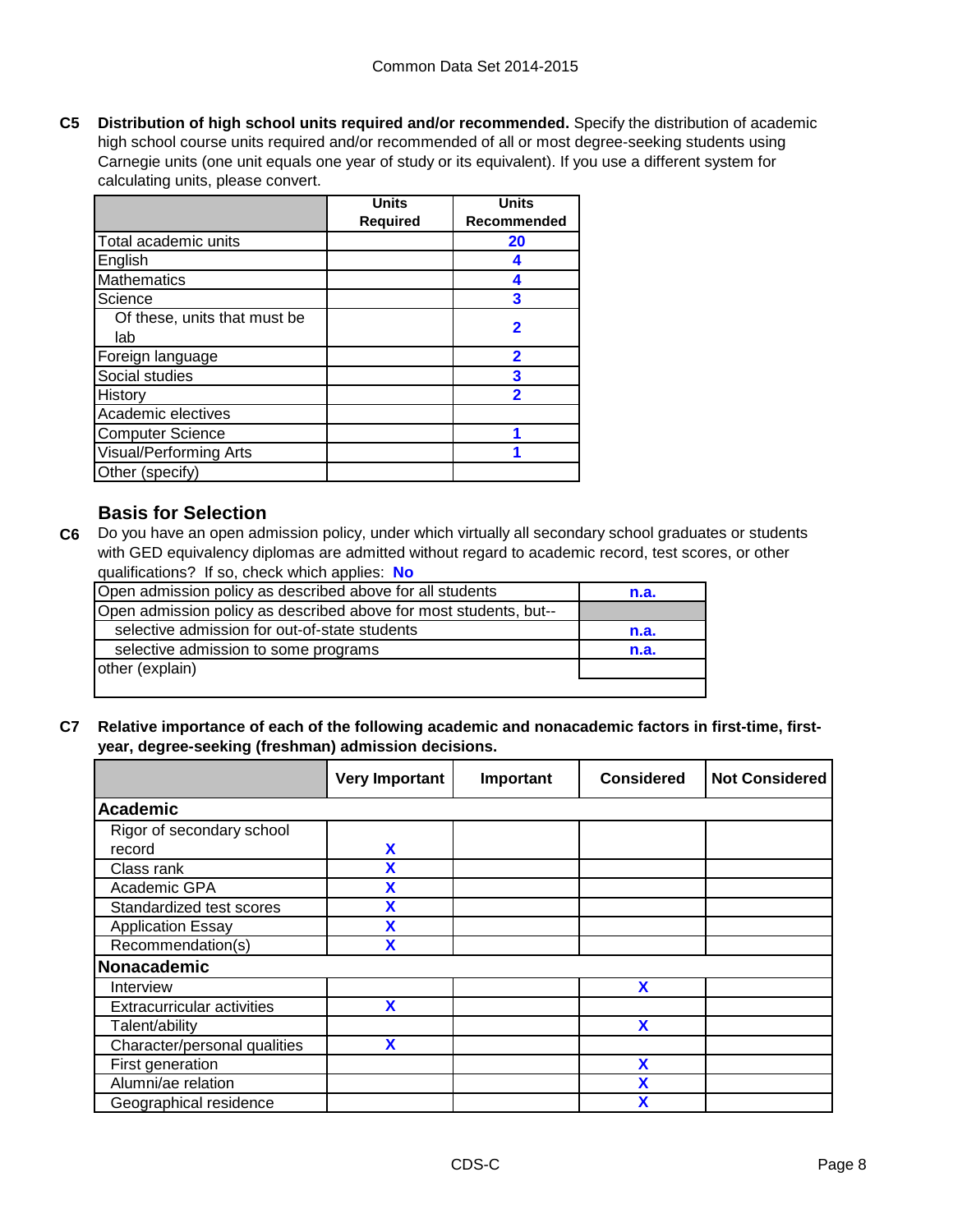| State residency               |  |  |
|-------------------------------|--|--|
| Religious                     |  |  |
| affiliation/commitment        |  |  |
| Racial/ethnic status          |  |  |
| Volunteer work                |  |  |
| Work experience               |  |  |
| Level of applicant's interest |  |  |
|                               |  |  |

### **SAT and ACT Policies**

#### **C8 Entrance exams**

|                                                                          | Yes | No |
|--------------------------------------------------------------------------|-----|----|
| C8A Does your institution make use of SAT, ACT, or SAT Subject Test      |     |    |
| scores in admission decisions for first-time, first-year, degree-seeking |     |    |
| lapplicants?                                                             |     |    |

If yes, place check marks in the appropriate boxes below to reflect your institution's policies for use in admission for Fall 2016.

|                                            | <b>ADMISSION</b> |           |                         |                                        |                           |
|--------------------------------------------|------------------|-----------|-------------------------|----------------------------------------|---------------------------|
|                                            | Require          | Recommend | <b>Require for Some</b> | <b>Consider if</b><br><b>Submitted</b> | <b>Not</b><br><b>Used</b> |
| SAT or ACT                                 |                  |           |                         |                                        |                           |
| <b>ACT only</b>                            |                  |           |                         |                                        |                           |
| SAT only                                   |                  |           |                         |                                        |                           |
| SAT and SAT Subject Tests or<br><b>ACT</b> |                  |           | Χ                       |                                        |                           |
| <b>SAT Subject Tests only</b>              |                  |           |                         |                                        |                           |

**C8B** If your institution will make use of the ACT in admission decisions for first-time, first-year, degree-seeking applicants for Fall 2016, please indicate which ONE of the following applies: (regardless of whether the writing score will be used in the admissions process):

ACT with Writing Component required

ACT with Writing component recommended ACT with or without Writing component accepted

**C8C** Please indicate how your institution will use the SAT or ACT writing component; check all that apply:

| For admission                    |
|----------------------------------|
| For placement                    |
| For advising                     |
| In place of an application essay |
| As a validity check on the       |
| application essay                |
| No college policy as of now      |
| Not using essay component        |

| <b>I IGASE INDIVIDUATE HOW YOU HISULUIUM INTI USE THE OFFIT OF ACT WHILING COMPONEMI, CHECK AIL THAT APPIY.</b> |                  |                  |  |
|-----------------------------------------------------------------------------------------------------------------|------------------|------------------|--|
|                                                                                                                 | <b>SAT</b> essay | <b>ACT</b> essay |  |
| For admission                                                                                                   |                  |                  |  |
| For placement                                                                                                   |                  |                  |  |
| For advising                                                                                                    |                  |                  |  |
| In place of an application essay                                                                                |                  |                  |  |
| As a validity check on the                                                                                      |                  |                  |  |
| application essay                                                                                               |                  |                  |  |
| No college policy as of now                                                                                     |                  |                  |  |
| Not using essay component                                                                                       |                  |                  |  |

**C8D In addition**, does your institution use applicants' test scores for academic advising?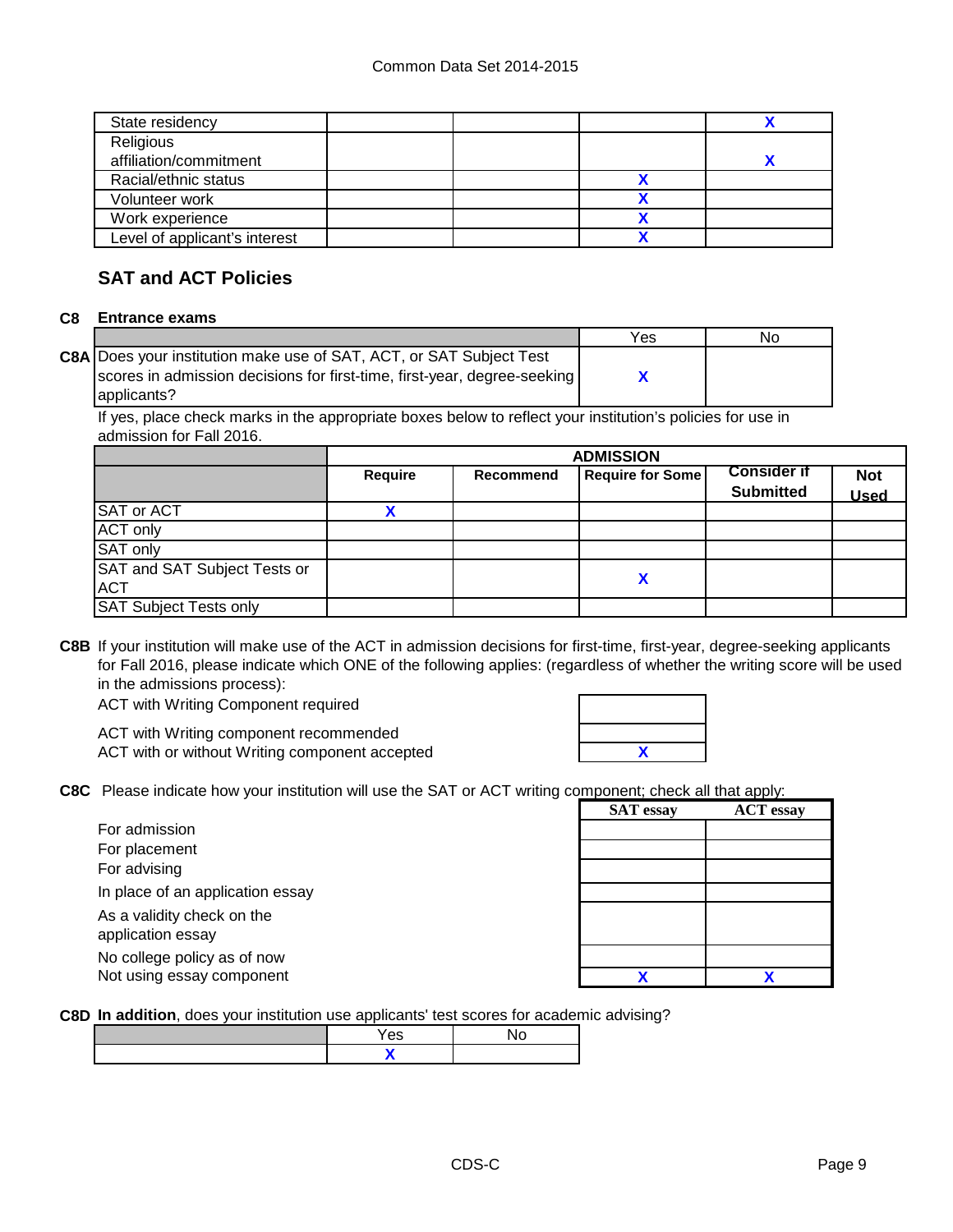| C8E Latest date by which SAT or ACT scores must be received for fall- | Jan 1 |
|-----------------------------------------------------------------------|-------|
| Latest date by which SAT Subject Test scores must be received for     |       |
| fall-term admission                                                   | Nov 1 |

**C8F** If necessary, use this space to clarify your test policies (e.g., if tests are recommended for some students, or if tests are not required of some students):

**SAT subject exams in Math and one Science exam for Dual-Degree Honors Programs in Medicine and in Biochemistry & Molecular Biology**

**C8G** Please indicate which tests your institution uses for placement (e.g., state tests):

| <b>SAT</b>               |  |
|--------------------------|--|
| <b>ACT</b>               |  |
| <b>SAT Subject Tests</b> |  |
| <b>AP</b>                |  |
| <b>CLEP</b>              |  |
| Institutional Exam       |  |
| State Exam (specify):    |  |

#### **Freshman Profile**

Provide percentages for ALL enrolled, degree-seeking, full-time and part-time, first-time, first-year (freshman) students enrolled in Fall 2014, including students who began studies during summer, international students/nonresident aliens, and students admitted under special arrangements.

**C9 Percent and number of first-time, first-year (freshman) students enrolled in Fall 2014 who submitted national standardized (SAT/ACT) test scores. Include information for ALL enrolled, degree-seeking, first-time, first-year (freshman) students who submitted test scores. Do not include partial test scores (e.g., mathematics scores but not critical reading for a category of students) or combine other standardized test results (such as TOEFL) in this item. Do not convert SAT scores to ACT scores and vice versa. The 25th percentile is the score that 25 percent scored at or below; the 75th percentile score is the one that 25 percent scored at or above.**

| Percent submitting SAT scores | 15% | Number submitting SAT scores |  |
|-------------------------------|-----|------------------------------|--|
| Percent submitting ACT scores |     | Number submitting ACT scores |  |

|                             | 25th Percentile | 75th Percentile |
|-----------------------------|-----------------|-----------------|
| <b>SAT Critical Reading</b> | 600             | 690             |
| <b>SAT Math</b>             | 620             | 730             |
| <b>SAT Writing</b>          | 590             | 690             |
| <b>SAT Essay</b>            | 8               | 10              |
| <b>ACT Composite</b>        | 28              | 32              |
| <b>ACT Math</b>             | 27              | 33              |
| <b>ACT</b> English          | 28              | 34              |
| <b>ACT Writing</b>          |                 |                 |

Percent of first-time, first-year (freshman) students with scores in each range:

|          | <b>SAT Critical</b> |                 |                    |
|----------|---------------------|-----------------|--------------------|
|          | Reading             | <b>SAT Math</b> | <b>SAT Writing</b> |
| 1700-800 | 23%                 | 39%             | 25%                |
| 600-699  | 53%                 | 45%             | 48%                |
| 1500-599 | 20%                 | 14%             | 23%                |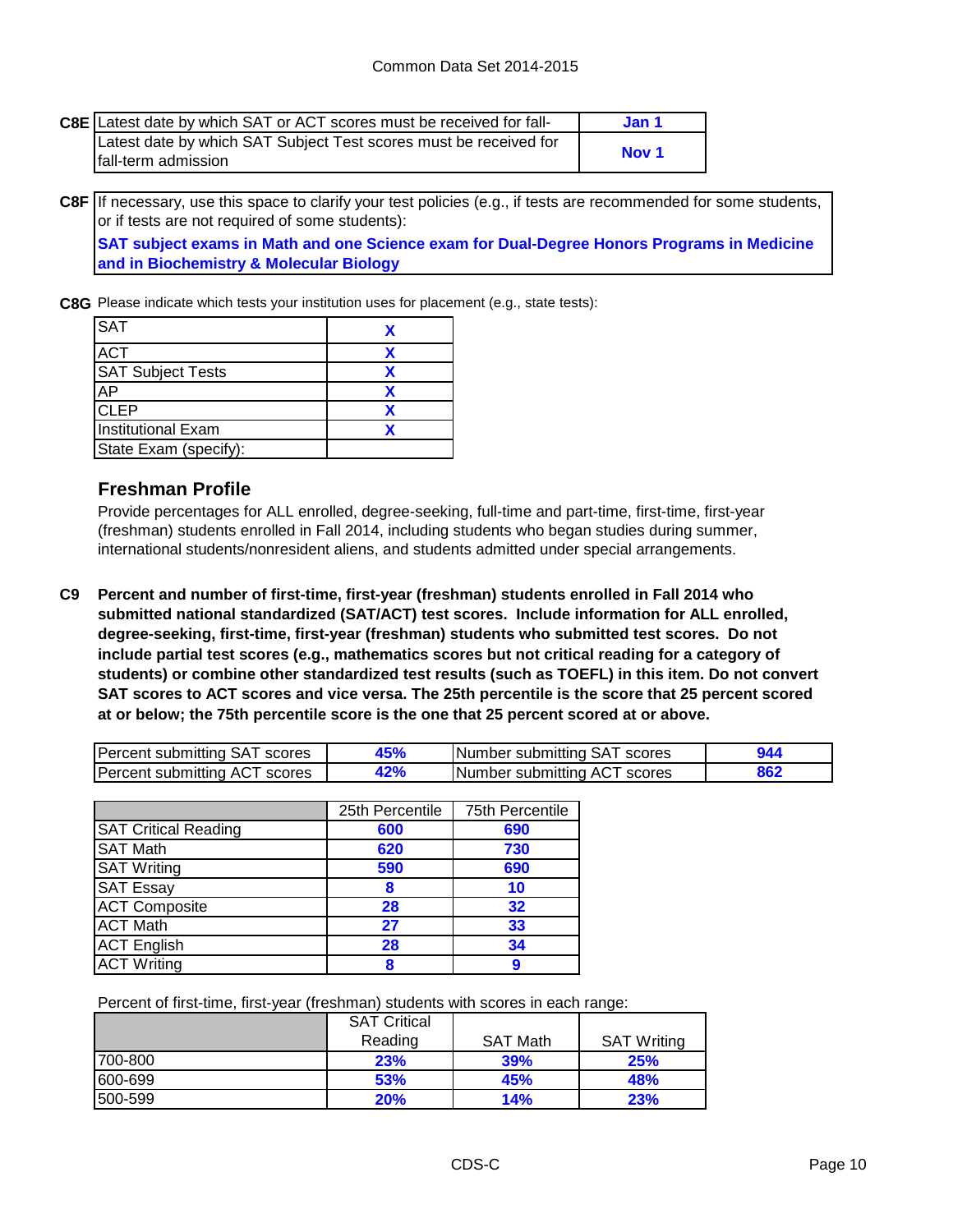| 400-499                 | 3%                   | 2%                 | 3%              |
|-------------------------|----------------------|--------------------|-----------------|
| 300-399                 | 1%                   | 0%                 | 1%              |
| 200-299                 | 0%                   | 0%                 | 0%              |
| Totals should = $100\%$ | 100%                 | 100%               | 100%            |
|                         | <b>ACT Composite</b> | <b>ACT English</b> | <b>ACT Math</b> |
| 30-36                   | 61%                  | 69%                | 49%             |
| 24-29                   | 34%                  | 25%                | 43%             |
| $18 - 23$               | 5%                   | 5%                 | 7%              |
| $12 - 17$               | 0%                   | 1%                 | 1%              |
| $6 - 11$                | 0%                   | 0%                 | 0%              |
| Below 6                 | 0%                   | 0%                 | 0%              |
| Totals should = 100%    | 100%                 | 100%               | 100%            |

**C10** Percent of all degree-seeking, first-time, first-year (freshman) students who had high school class rank within each of the following ranges (report information for those students from whom you collected high school rank information).

| Percent in top tenth of high school graduating class                                  | 66% |                       |
|---------------------------------------------------------------------------------------|-----|-----------------------|
| Percent in top quarter of high school graduating class                                | 87% |                       |
| Percent in top half of high school graduating class                                   | 95% | $\mathsf{Top}$ half + |
| Percent in bottom half of high school graduating class                                | 5%  | bottom half = $100\%$ |
| Percent in bottom quarter of high school graduating class                             | 1%  |                       |
| Percent of total first-time, first-year (freshmen) students who submitted high school |     |                       |
| class rank:                                                                           |     | <b>26%</b>            |

**C11** Percentage of all enrolled, degree-seeking, first-time, first-year (freshman) students who had high school grade-point averages within each of the following ranges (using 4.0 scale). Report information only for those students from whom you collected high school GPA.

| Percent who had GPA of 3.75 and higher    | 81%        |
|-------------------------------------------|------------|
| Percent who had GPA between 3.50 and 3.74 | <b>10%</b> |
| Percent who had GPA between 3.25 and 3.49 | 5%         |
| Percent who had GPA between 3.00 and 3.24 | 3%         |
| Percent who had GPA between 2.50 and 2.99 | 1%         |
| Percent who had GPA between 2.0 and 2.49  | $0\%$      |
| Percent who had GPA between 1.0 and 1.99  | $0\%$      |
| Percent who had GPA below 1.0             | $0\%$      |
| Totals should = 100%                      | 100%       |
|                                           |            |

| C12   Average high school GPA of all degree-seeking, first-time, first-year<br>(freshman) students who submitted GPA: | 4.3 |
|-----------------------------------------------------------------------------------------------------------------------|-----|
| Percent of total first-time, first-year (freshman) students who<br>submitted high school GPA:                         | 67% |

### **Admission Policies**

#### **C13 Application Fee**

|                                                   | Yes  |  |
|---------------------------------------------------|------|--|
| Does your institution have an<br>application fee? |      |  |
| Amount of application fee:                        | \$70 |  |
|                                                   | Yes  |  |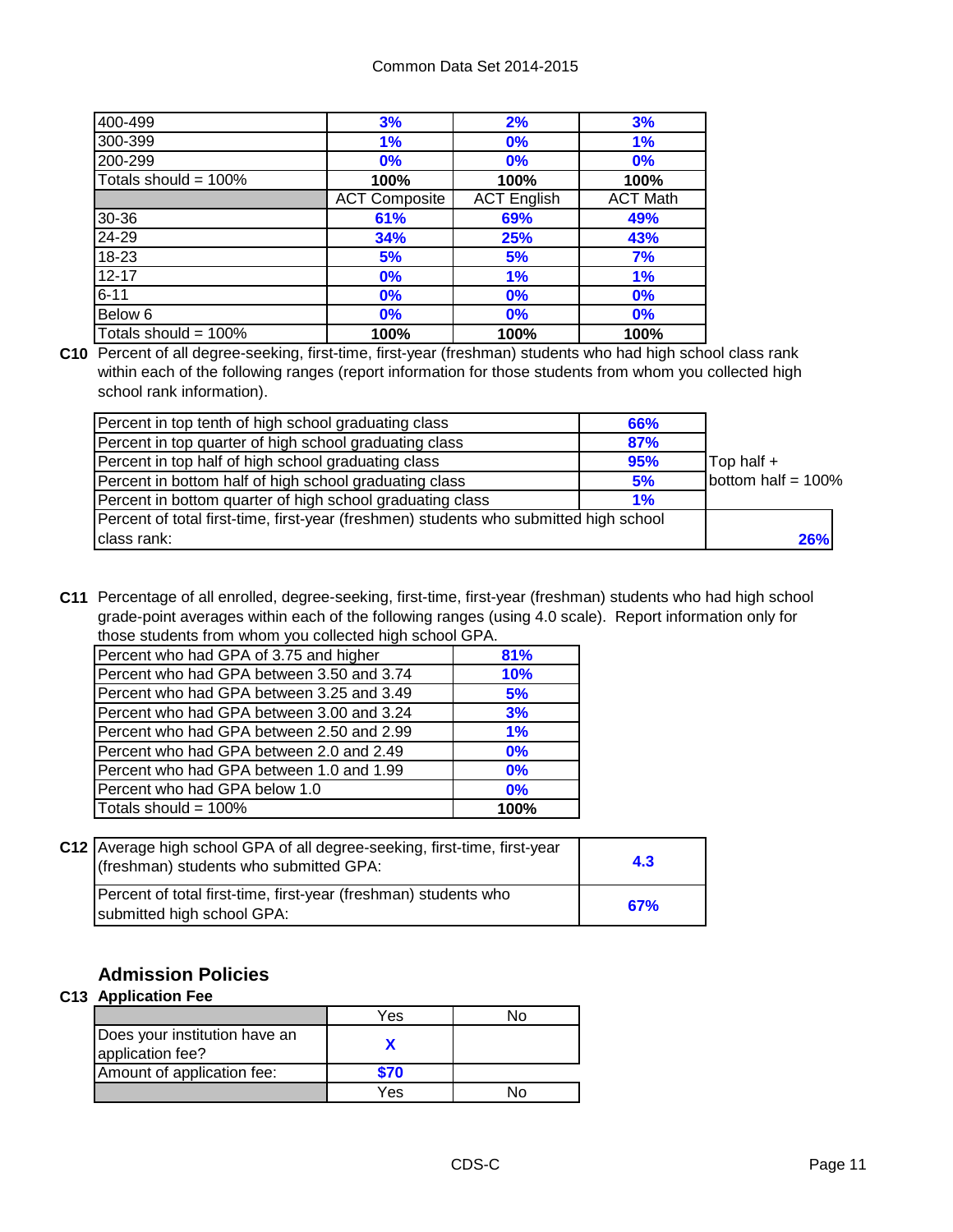| Can it be waived for applicants |  |
|---------------------------------|--|
| with financial need?            |  |

If you have an application fee and an on-line application option,

| Same fee: |  |
|-----------|--|
| Free:     |  |
| Reduced:  |  |

|                                | Yes | N٥ |
|--------------------------------|-----|----|
| Can on-line application fee be |     |    |
| waived for applicants with     |     |    |
| financial need?                |     |    |

#### **C14 Application closing date**

|                                                            | Yes       | N٥ |
|------------------------------------------------------------|-----------|----|
| Does your institution have an<br>application closing date? |           |    |
| Application closing date (fall):                           | January 1 |    |
| Priority date:                                             |           |    |

| C <sub>15</sub> |                                                                   | Yes | Nc |
|-----------------|-------------------------------------------------------------------|-----|----|
|                 | Are first-time, first-year students accepted for terms other than |     |    |
|                 | the fall?                                                         |     |    |

#### **C16 Notification to applicants of admission decision sent** *(fill in one only)*

| On a rolling basis beginning |                 |
|------------------------------|-----------------|
| $(data)$ :                   |                 |
| By $(data)$ :                | <b>April 15</b> |
| Other:                       |                 |
|                              |                 |

#### **C17 Reply policy for admitted applicants** *(fill in one only)*

| Must reply by (date):                  | May 1   |       |
|----------------------------------------|---------|-------|
| No set date:                           |         |       |
| Must reply by May 1 or within          |         |       |
| weeks if notified                      | 2 weeks |       |
| thereafter                             |         |       |
| Other:                                 |         |       |
|                                        |         |       |
| Deadline for housing deposit (MM/DD):  |         | May 1 |
| Amount of housing deposit:             |         | \$250 |
| Refundable if student does not enroll? |         |       |
| Yes, in full                           |         |       |
| Yes, in part                           |         |       |
| No                                     |         |       |

#### **C18 Deferred admission**

|                                                                                  |      | Yes | NO. |
|----------------------------------------------------------------------------------|------|-----|-----|
| Does your institution allow students to postpone enrollment after<br>ladmission? |      |     |     |
| If yes, maximum period of postponement:                                          | vear |     |     |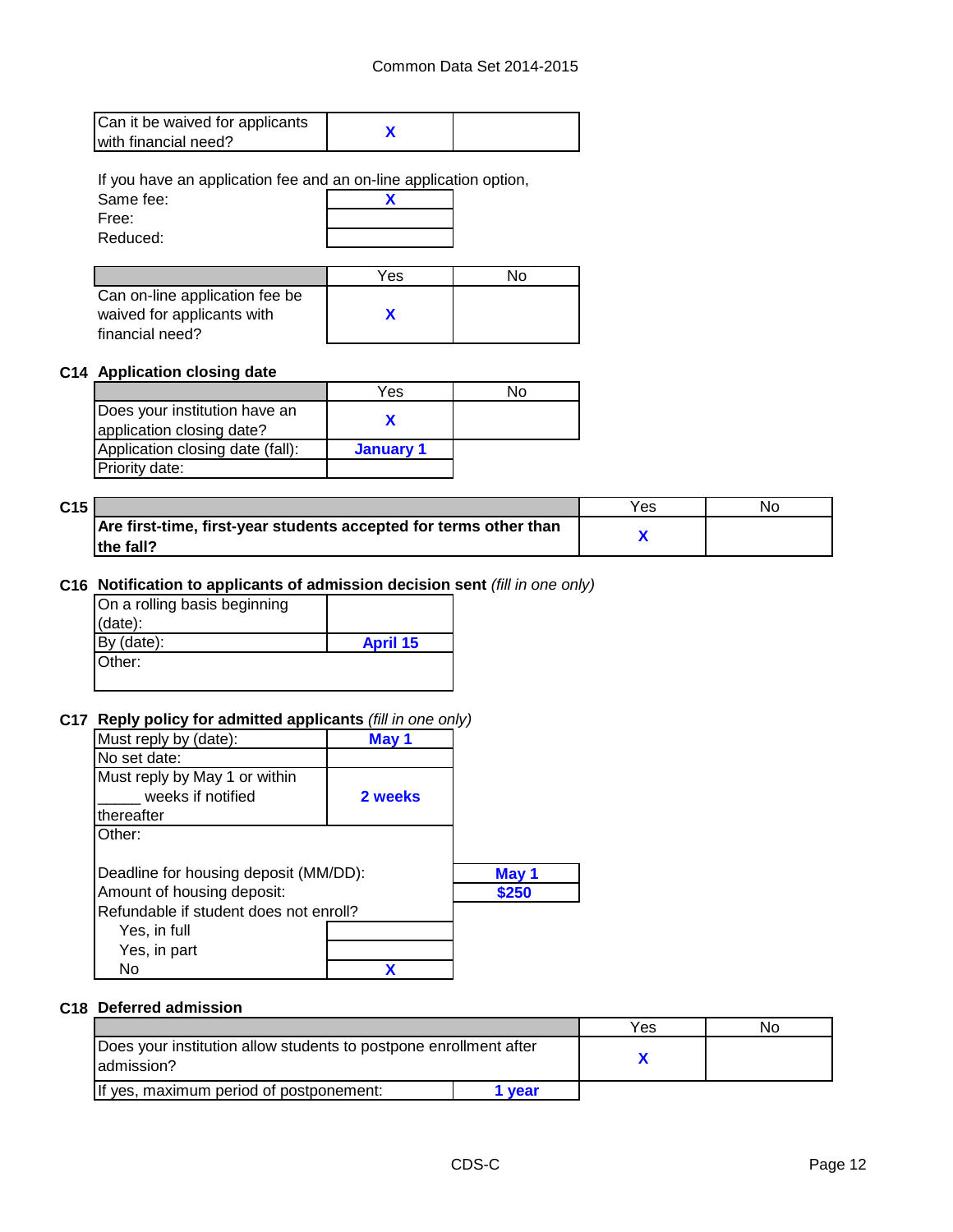#### **C19 Early admission of high school students**

|                                                                                                                                                                             | Yes | Νo |
|-----------------------------------------------------------------------------------------------------------------------------------------------------------------------------|-----|----|
| Does your institution allow high school students to enroll as full-time,<br>first-time, first-year (freshman) students one year or more before high  <br>school graduation? |     |    |

Question removed from CDS.

**C20 Common Application** Question removed from CDS. (Initiated during 2006-2007 cycle)

### **Early Decision and Early Action Plans**

#### **C21 Early Decision**

|                                                                         | Yes | No |
|-------------------------------------------------------------------------|-----|----|
| Does your institution offer an early decision plan (an admission plan   |     |    |
| that permits students to apply and be notified of an admission          |     |    |
| decision well in advance of the regular notification date and that asks |     |    |
| students to commit to attending if accepted) for first-time, first-year |     |    |
| (freshman) applicants for fall enrollment?                              |     |    |
| If "yes," please complete the following:                                |     |    |

| First or only early decision plan closing date                     | <b>November 1</b> |
|--------------------------------------------------------------------|-------------------|
| First or only early decision plan notification date                | December 20       |
| Other early decision plan closing date                             |                   |
| Other early decision plan notification date                        |                   |
| For the Fall 2014 entering class:                                  |                   |
| Number of early decision applications received by your institution | 592               |
| Number of applicants admitted under early decision plan            | 171               |
| Please provide significant details about your early decision plan: |                   |
|                                                                    |                   |

#### **C22 Early action**

|                                                                                                                                                                                                                | Yes | No |
|----------------------------------------------------------------------------------------------------------------------------------------------------------------------------------------------------------------|-----|----|
| Do you have a nonbinding early action plan whereby students are<br>notified of an admission decision well in advance of the regular<br>Inotification date but do not have to commit to attending your college? |     |    |
| If "yes," please complete the following:                                                                                                                                                                       |     |    |

| Early action closing date      | November 1      |
|--------------------------------|-----------------|
| Early action notification date | <b>February</b> |

Is your early action plan a "restrictive" plan under which you limit students from applying to other early plans?

| - |  |
|---|--|
|   |  |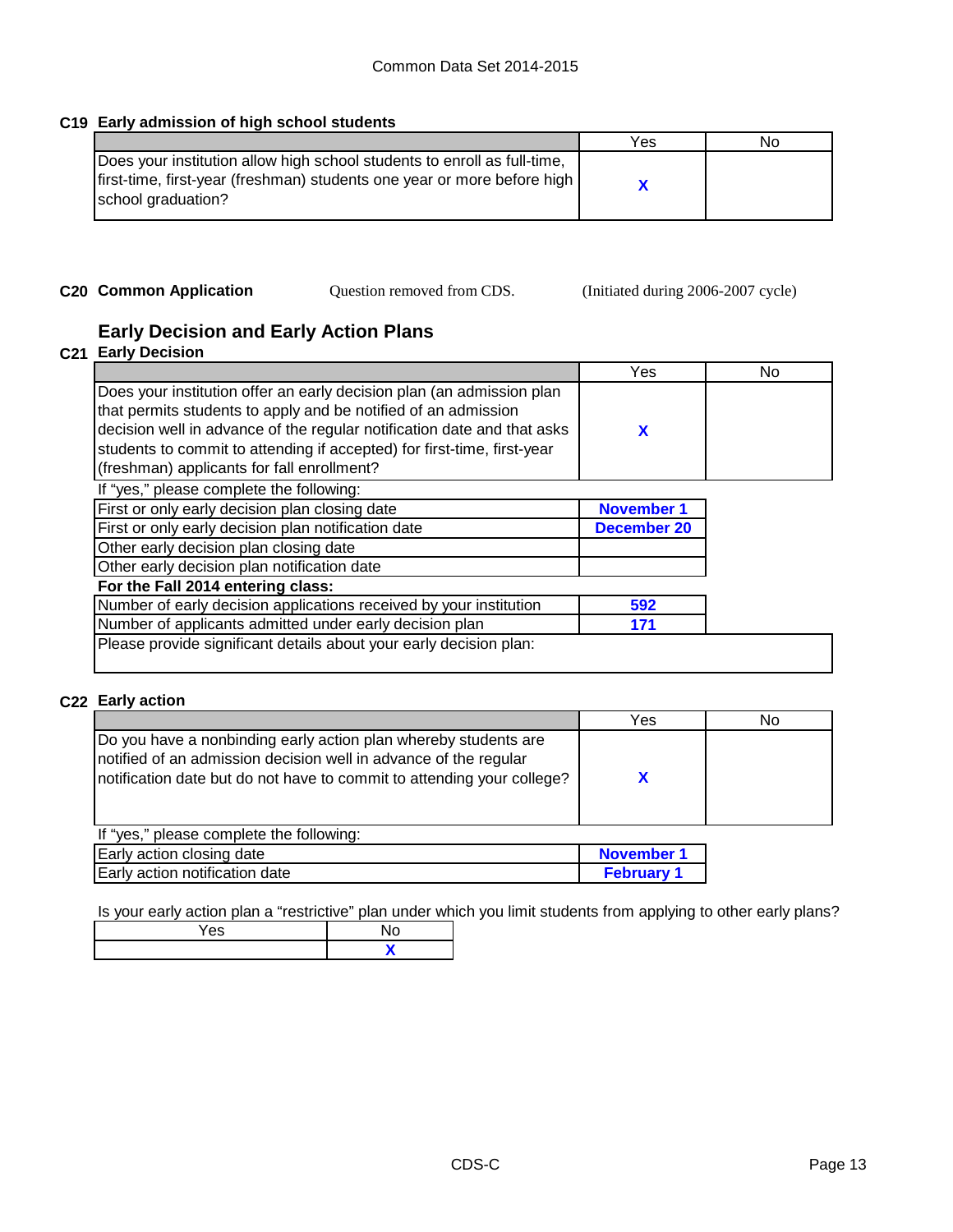# **D. TRANSFER ADMISSION**

### **Fall Applicants**

| D1 |                                                                                                                                                             | Yes | No |
|----|-------------------------------------------------------------------------------------------------------------------------------------------------------------|-----|----|
|    | Does your institution enroll transfer students? (If no,<br>please skip to Section E)                                                                        |     |    |
|    | If yes, may transfer students earn advanced standing credit<br>by transferring credits earned from course work completed<br>at other colleges/universities? |     |    |

**D2** Provide the number of students who applied, were admitted, and enrolled as degree-seeking transfer students in Fall 2014.

|         |            | Admitted   | Enrolled   |
|---------|------------|------------|------------|
|         | Applicants | Applicants | Applicants |
| Men     | 1,220      | 677        | 266        |
| Women   | 1,368      | 851        | 326        |
| Unknown |            |            |            |
| Total   | 2.589      | 1,528      | 592        |

### **Application for Admission**

**D3** Indicate terms for which transfers may enroll:

| Fall   |  |
|--------|--|
| Winter |  |
| Spring |  |
| Summer |  |

| D4 |                                                                                                                        | Yes | NΟ |
|----|------------------------------------------------------------------------------------------------------------------------|-----|----|
|    | Must a transfer applicant have a minimum number of<br>credits completed or else must apply as an entering<br>freshman? |     |    |
|    | If yes, what is the minimum number of credits and the unit<br>of measure?                                              |     |    |

**D5** Indicate all items required of transfer students to apply for admission:

|                                                         | Required of All | Recommended<br>of All | Recommended<br>of Some | Required of Some | Not Required |
|---------------------------------------------------------|-----------------|-----------------------|------------------------|------------------|--------------|
| High school transcript                                  |                 |                       |                        | х                |              |
| College transcript(s)                                   |                 |                       |                        |                  |              |
| Essay or personal<br>statement                          |                 |                       |                        |                  |              |
| Interview                                               |                 |                       |                        |                  |              |
| Standardized test scores                                |                 |                       |                        | v                |              |
| Statement of good standing<br>from prior institution(s) |                 |                       |                        |                  |              |

| <b>D6</b> If a minimum high school grade point average is required of |      |
|-----------------------------------------------------------------------|------|
| transfer applicants, specify (on a 4.0 scale):                        | n.a. |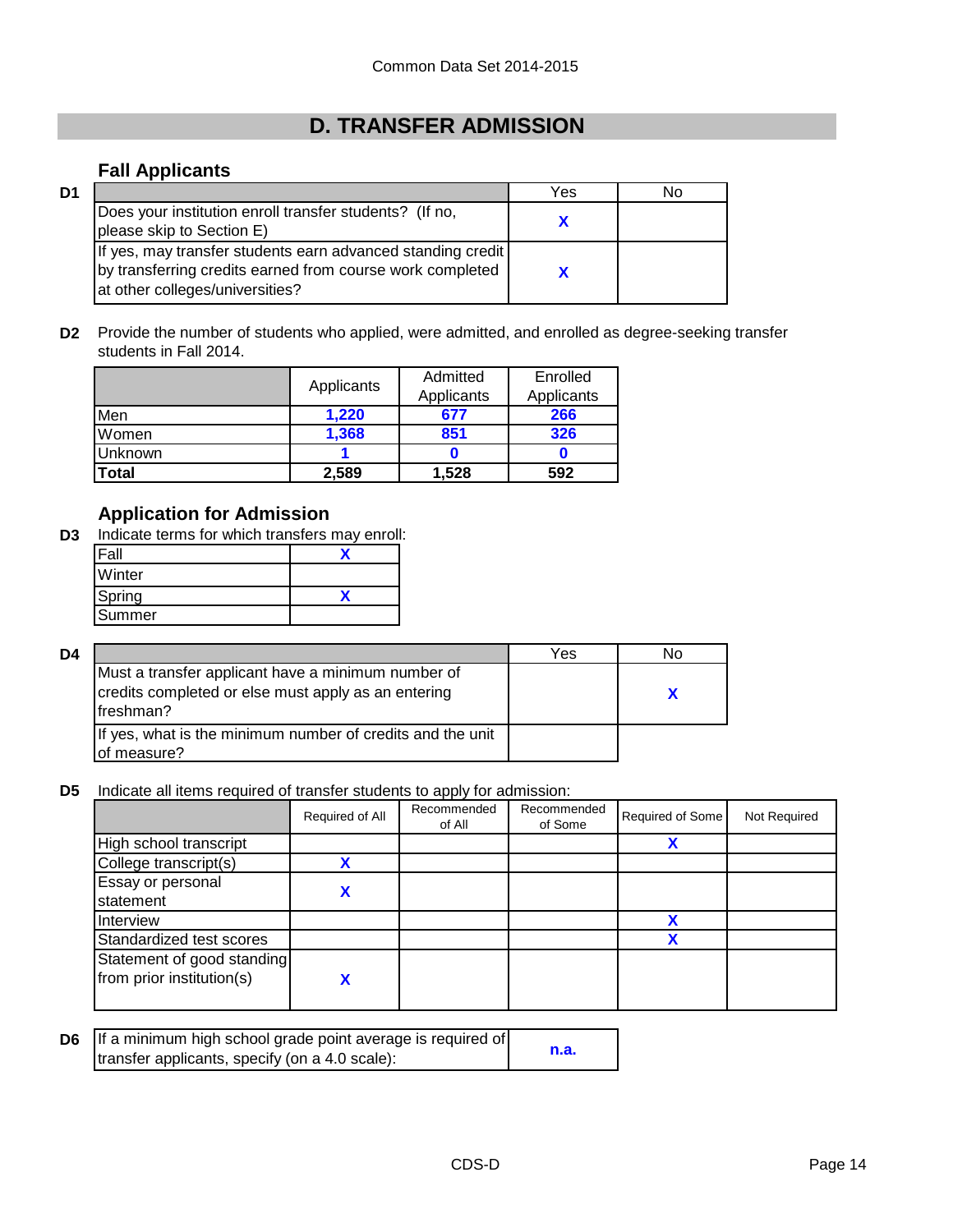| D7 | If a minimum college grade point average is required of |      |
|----|---------------------------------------------------------|------|
|    | transfer applicants, specify (on a 4.0 scale):          | n.a. |

- **D8** List any other application requirements specific to transfer applicants:
- **D9** List application priority, closing, notification, and candidate reply dates for transfer students. If applications are reviewed on a continuous or rolling basis, place a check mark in the "Rolling admission" column.

|               | <b>Priority Date</b> | <b>Closing Date</b> | Notification Date | <b>Reply Date</b> | <b>Rolling</b><br><b>Admission</b> |
|---------------|----------------------|---------------------|-------------------|-------------------|------------------------------------|
| Fall          | <b>March 1</b>       |                     | <b>March 1</b>    | May 1             |                                    |
| Winter        |                      |                     |                   |                   |                                    |
| Spring        | <b>November 1</b>    |                     | October 10        | <b>December 1</b> |                                    |
| <b>Summer</b> |                      |                     |                   |                   |                                    |

| D10 |                                                      | Yes | No |
|-----|------------------------------------------------------|-----|----|
|     | Does an open admission policy, if reported, apply to |     |    |
|     | Itransfer students?                                  |     |    |

**D11** Describe additional requirements for transfer admission, if applicable:

#### **Transfer Credit Policies**

| <b>D12</b> Report the lowest grade earned for any course that may be |     |
|----------------------------------------------------------------------|-----|
| Itransferred for credit:                                             | 2.0 |

| D <sub>13</sub> |                                                                                              | Number | Unit Tvpe |
|-----------------|----------------------------------------------------------------------------------------------|--------|-----------|
|                 | Maximum number of credits or courses that may be<br>transferred from a two-year institution: | n.a.   | n.a.      |

| D <sub>14</sub> |                                                                                                                       | <b>Number</b> | Unit Type |
|-----------------|-----------------------------------------------------------------------------------------------------------------------|---------------|-----------|
|                 | Maximum number of credits or courses that may be<br>transferred from a four-year institution:                         | n.a.          | n.a.      |
|                 |                                                                                                                       |               |           |
|                 | <b>D15</b> Minimum number of credits that transfers must complete at<br>your institution to earn an associate degree: | n.a.          |           |
|                 |                                                                                                                       |               |           |
|                 | D16 Minimum number of credits that transfers must complete at<br>your institution to earn a bachelor's degree:        | 45            |           |
|                 |                                                                                                                       |               |           |
| D17             | Describe other transfer credit policies:                                                                              |               |           |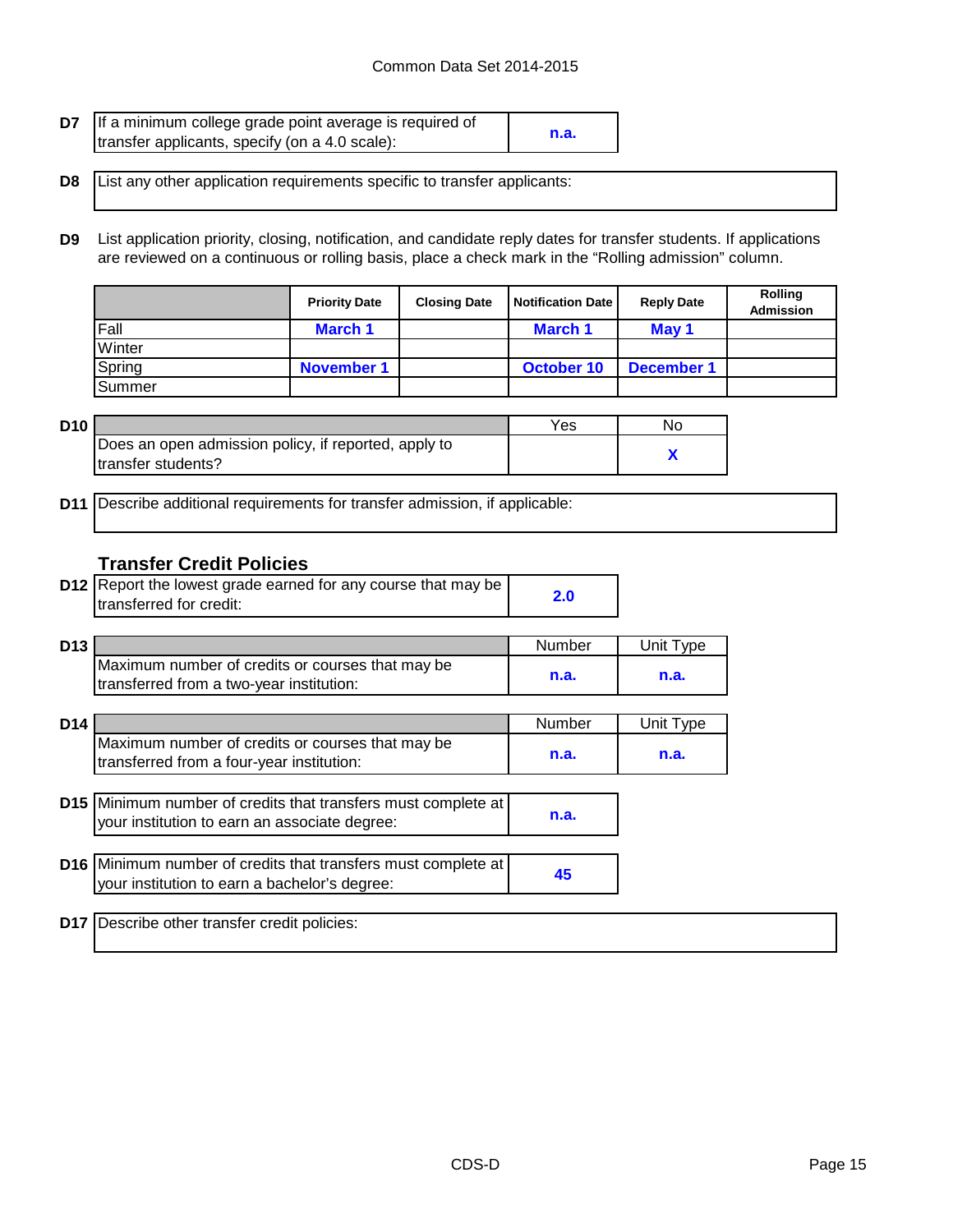# **E. ACADEMIC OFFERINGS AND POLICIES**

#### **E1 Special study options:** Identify those programs available at your institution. Refer to the glossary for definitions.

| Accelerated program                 | X |
|-------------------------------------|---|
| Cooperative education program       | X |
| Cross-registration                  |   |
| Distance learning                   | X |
| Double major                        | X |
| Dual enrollment                     | X |
| English as a Second Language (ESL)  | X |
| Exchange student program (domestic) |   |
| External degree program             |   |
| Honors Program                      | X |
| Independent study                   | X |
| Internships                         | X |
| Liberal arts/career combination     | X |
| Student-designed major              | X |
| Study abroad                        | X |
| Teacher certification program       | X |
| Weekend college                     |   |
| Other (specify):                    |   |
|                                     |   |

#### **E2 This question has been removed from the Common Data Set.**

#### **E3 Areas in which all or most students are required to complete some course**

#### **work prior to graduation:**

| WUIN DIJUL IU YIAUUALIUII.        |   |
|-----------------------------------|---|
| Arts/fine arts                    |   |
| Computer literacy                 |   |
| English (including composition)   |   |
| Foreign languages                 |   |
| <b>History</b>                    |   |
| <b>Humanities</b>                 | x |
| Mathematics                       | X |
| Philosophy                        |   |
| Sciences (biological or physical) |   |
| Social science                    |   |
| Other (describe):                 |   |
|                                   |   |

**Library Collections: The CDS Publishers will collect library data again when a new Academic Libraries Survey is in place.**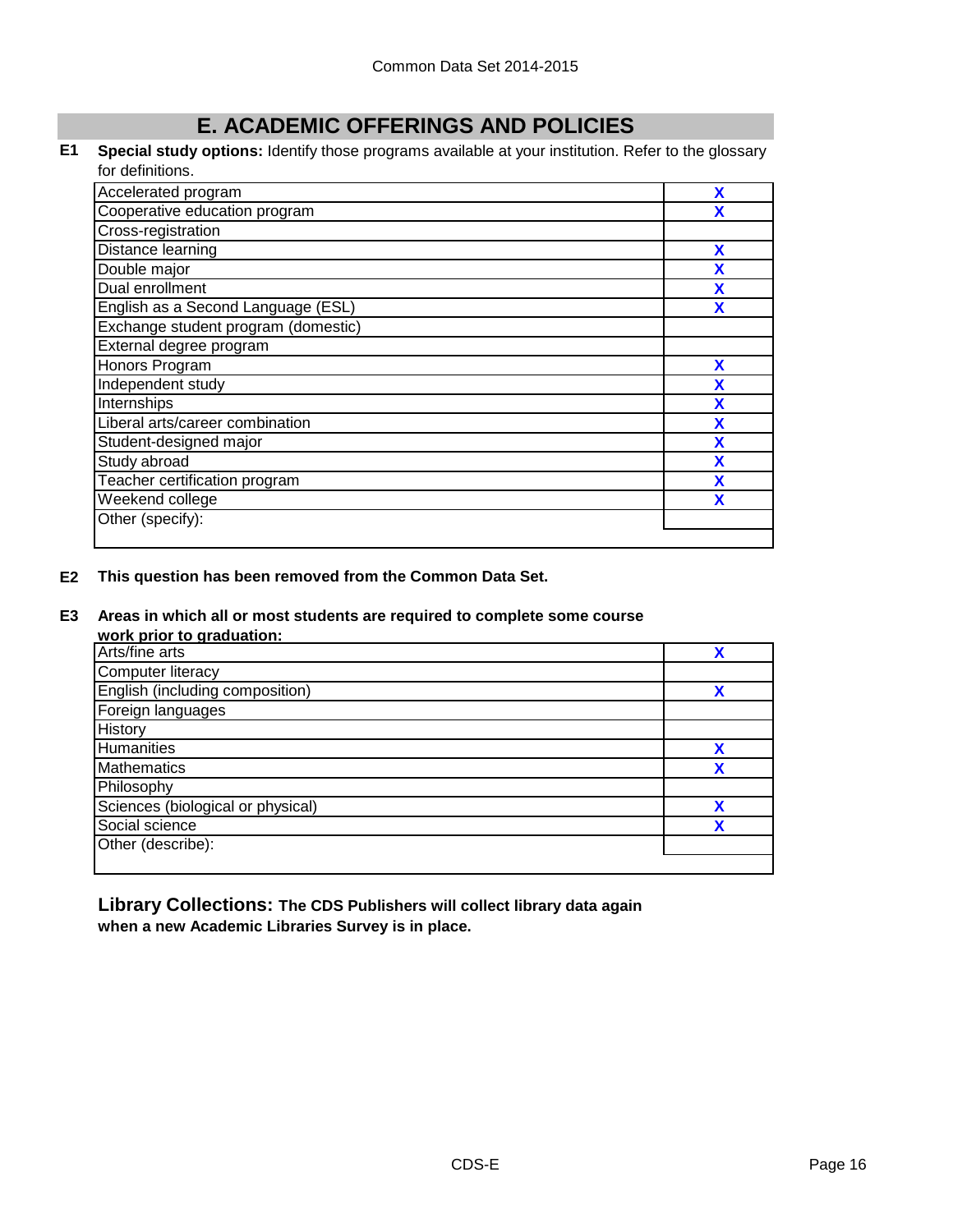# **F. STUDENT LIFE**

**F1** Percentages of first-time, first-year (freshman) degree-seeking students and degree-seeking undergraduates enrolled in Fall 2014 who fit the following categories:

|                                                                                                                       | First-time, first-year<br>(freshman)<br>students | Undergraduates |
|-----------------------------------------------------------------------------------------------------------------------|--------------------------------------------------|----------------|
| Percent who are from out of state (exclude<br>international/nonresident aliens from the numerator<br>and denominator) | 62%                                              | 55%            |
| Percent of men who join fraternities                                                                                  | n.a.                                             | <b>16%</b>     |
| Percent of women who join sororities                                                                                  | n.a.                                             | <b>19%</b>     |
| Percent who live in college-owned, -operated, or -<br>affiliated housing                                              | 85%                                              | 37%            |
| Percent who live off campus or commute                                                                                | <b>15%</b>                                       | 63%            |
| Percent of students age 25 and older                                                                                  | $0\%$                                            | 5%             |
| Average age of full-time students                                                                                     | 18.1                                             | 20.1           |
| Average age of all students (full- and part-time)                                                                     | 18.1                                             | 20.6           |

**F2 Activities offered** Identify those programs available at your institution.

| <b>Campus Ministries</b>     | X                         |
|------------------------------|---------------------------|
| Choral groups                | X                         |
| Concert band                 | $\overline{\mathbf{X}}$   |
| Dance                        | $\boldsymbol{\mathsf{X}}$ |
| Drama/theater                | $\overline{\mathbf{X}}$   |
| <b>International Student</b> | X                         |
| Organization                 |                           |
| Jazz band                    | X                         |
| Literary magazine            | X                         |
| Marching band                | $\overline{\mathbf{X}}$   |
| Model UN                     | X                         |
| Music ensembles              | X                         |
| Musical theater              | X                         |
| Opera                        | X                         |
| Pep band                     | X                         |
| Radio station                | X                         |
| Student government           | X                         |
| Student newspaper            | $\overline{\mathbf{X}}$   |
| Student-run film society     | X                         |
| Symphony orchestra           | X                         |
| <b>Television station</b>    | X                         |
| Yearbook                     | X                         |

#### **F3 ROTC** (program offered in cooperation with Reserve Officers' Training Corps)

|                            | On Campus | At Cooperating<br>Institution | Name of Cooperating<br>Institution |
|----------------------------|-----------|-------------------------------|------------------------------------|
| Army ROTC is offered:      |           |                               | <b>Florida International Univ.</b> |
| Naval ROTC is offered:     |           |                               |                                    |
| Air Force ROTC is offered: |           |                               |                                    |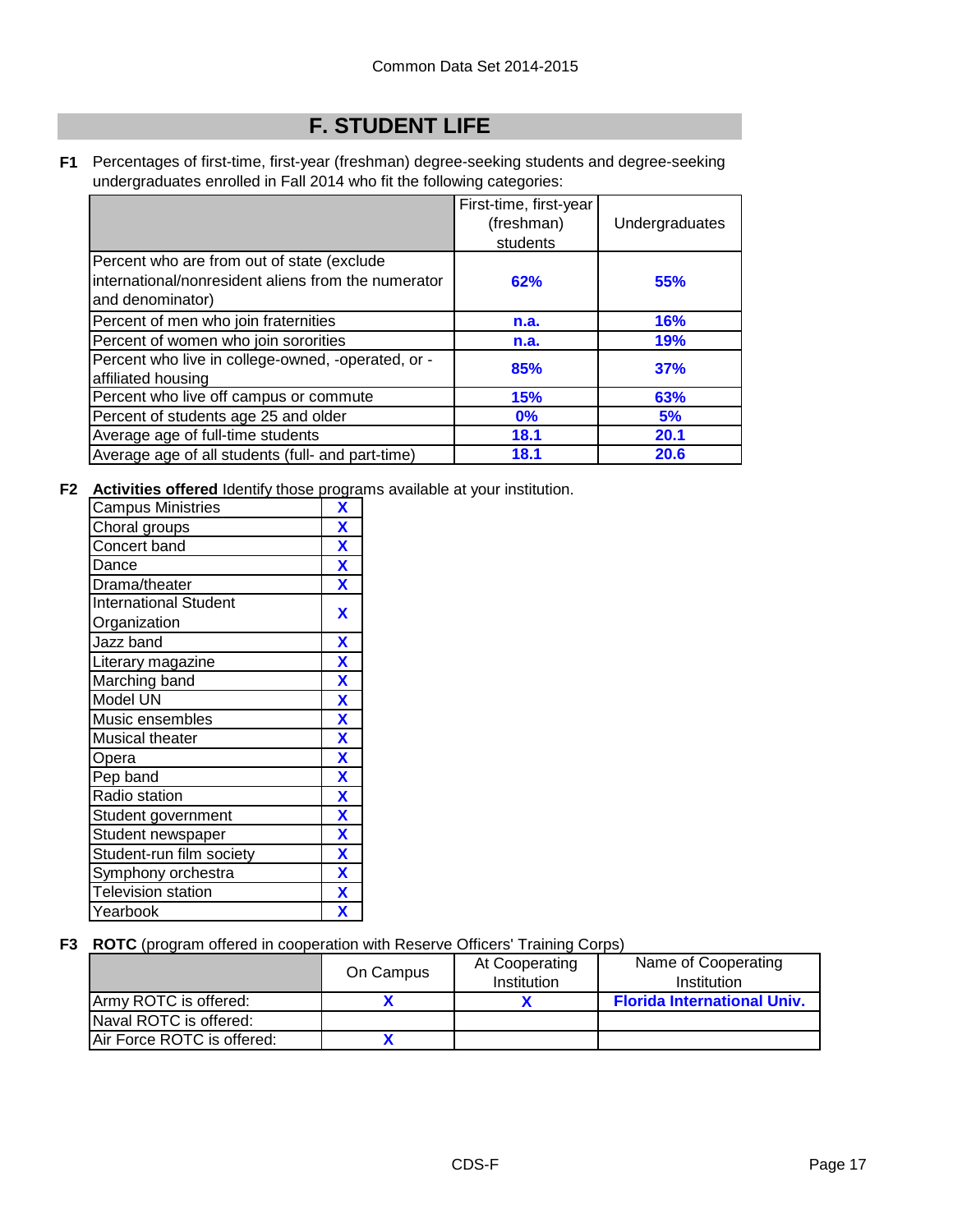**F4 Housing:** Check all types of college-owned, -operated, or -affiliated housing available for

| undergraduates at your institution. |   |
|-------------------------------------|---|
| Coed dorms                          | x |
| Men's dorms                         |   |
| Women's dorms                       |   |
| Apartments for married students     |   |
| Apartments for single students      | X |
| Special housing for disabled        |   |
| students                            | x |
| Special housing for international   |   |
| students                            |   |
| Fraternity/sorority housing         | X |
| Cooperative housing                 |   |
| Theme housing                       | x |
| Wellness housing                    |   |
| Other housing options (specify):    |   |
|                                     |   |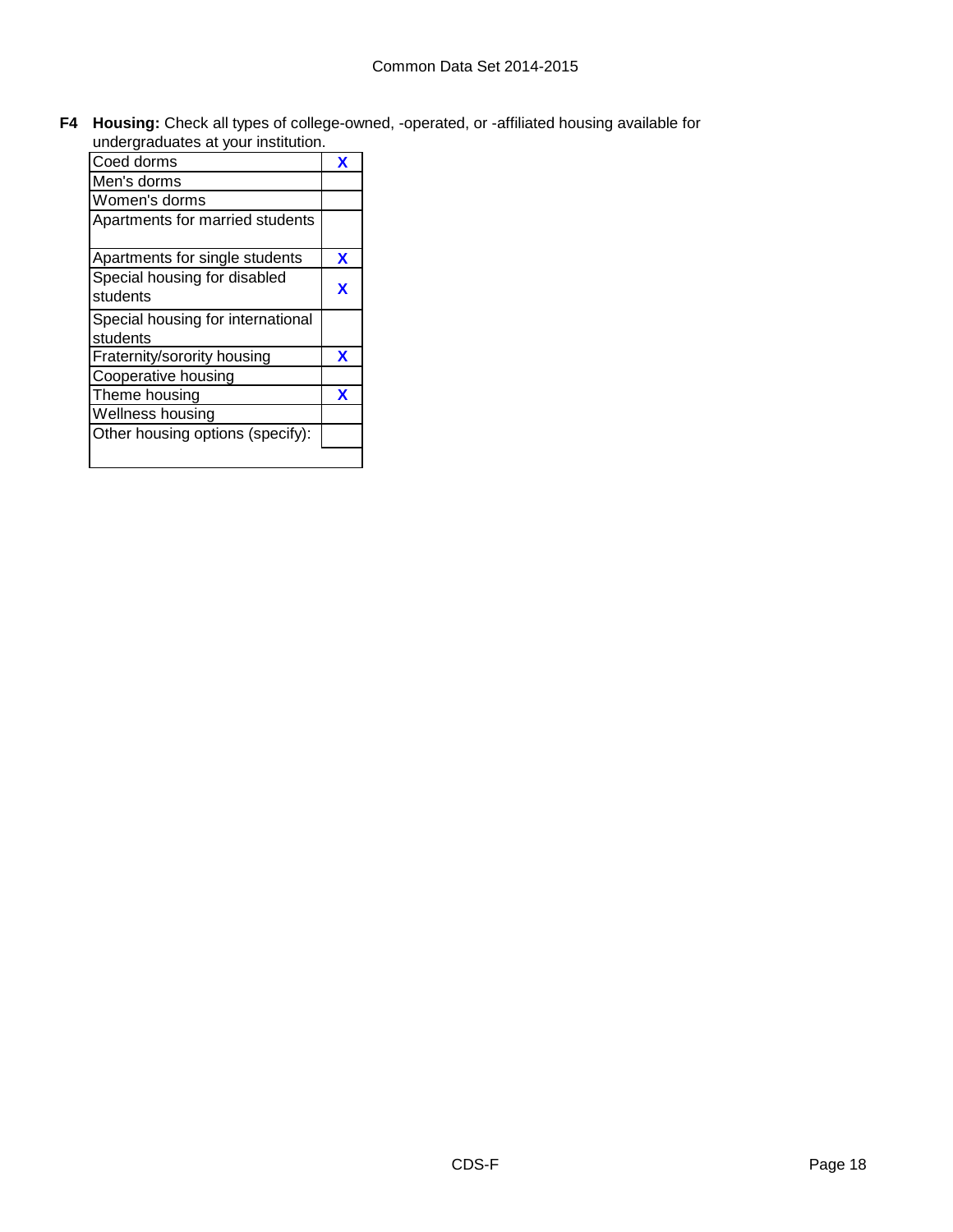### **G. ANNUAL EXPENSES**

**G0** Please provide the URL of your institution's net price calculator: <http://public.cgcent.miami.edu/AttendanceCalculator/>

**Provide 2015-2016 academic year costs of attendance for the following categories that are applicable to your institution.**

Check here if your institution's 2015-2016 academic year costs of attendance are not available at this time and provide an approximate date (i.e., month/day) when your institution's final 2015-2016 academic year costs of attendance will be available:

**G1 Undergraduate full-time tuition, required fees, room and board List the typical tuition, required fees, and room and board for a full-time undergraduate student for the FULL 2015-2016 academic year (30 semester or 45 quarter hours for institutions that derive annual tuition by multiplying credit hour cost by number of credits). A full academic year refers to the period of time generally extending from September to June; usually equated to two semesters, two trimesters, three quarters, or the period covered by a four-one-four plan. Room and board is defined as double occupancy and 19 meals per week or the maximum meal plan. Required fees include only charges that all full-time students must pay that are not included in tuition (e.g., registration, health, or activity fees.) Do not include optional fees (e.g., parking, laboratory use).**

|                             | First-Year | Undergraduates |
|-----------------------------|------------|----------------|
| PRIVATE INSTITUTIONS        |            |                |
| Tuition:                    | \$44,400   | \$44,400       |
| PUBLIC INSTITUTIONS         |            |                |
| Tuition:                    |            |                |
| In-district                 |            |                |
| PUBLIC INSTITUTIONS         |            |                |
| In-state (out-of-district): |            |                |
| PUBLIC INSTITUTIONS         |            |                |
| Out-of-state:               |            |                |
| NONRESIDENT ALIENS          |            |                |
| Tuition:                    | \$44,400   | \$44,400       |
| <b>REQUIRED FEES:</b>       | \$1,324    | \$1,324        |
|                             |            |                |
| ROOM AND BOARD:             |            |                |
| (on-campus)                 | \$13,066   | \$13,066       |
| <b>ROOM ONLY:</b>           |            |                |
| (on-campus)                 | \$7,558    | \$7,558        |
| <b>BOARD ONLY:</b>          |            |                |
| (on-campus meal plan)       | \$5,508    | \$5,508        |

Comprehensive tuition and room and board fee (if your college cannot provide separate tuition and room and board fees):

Other: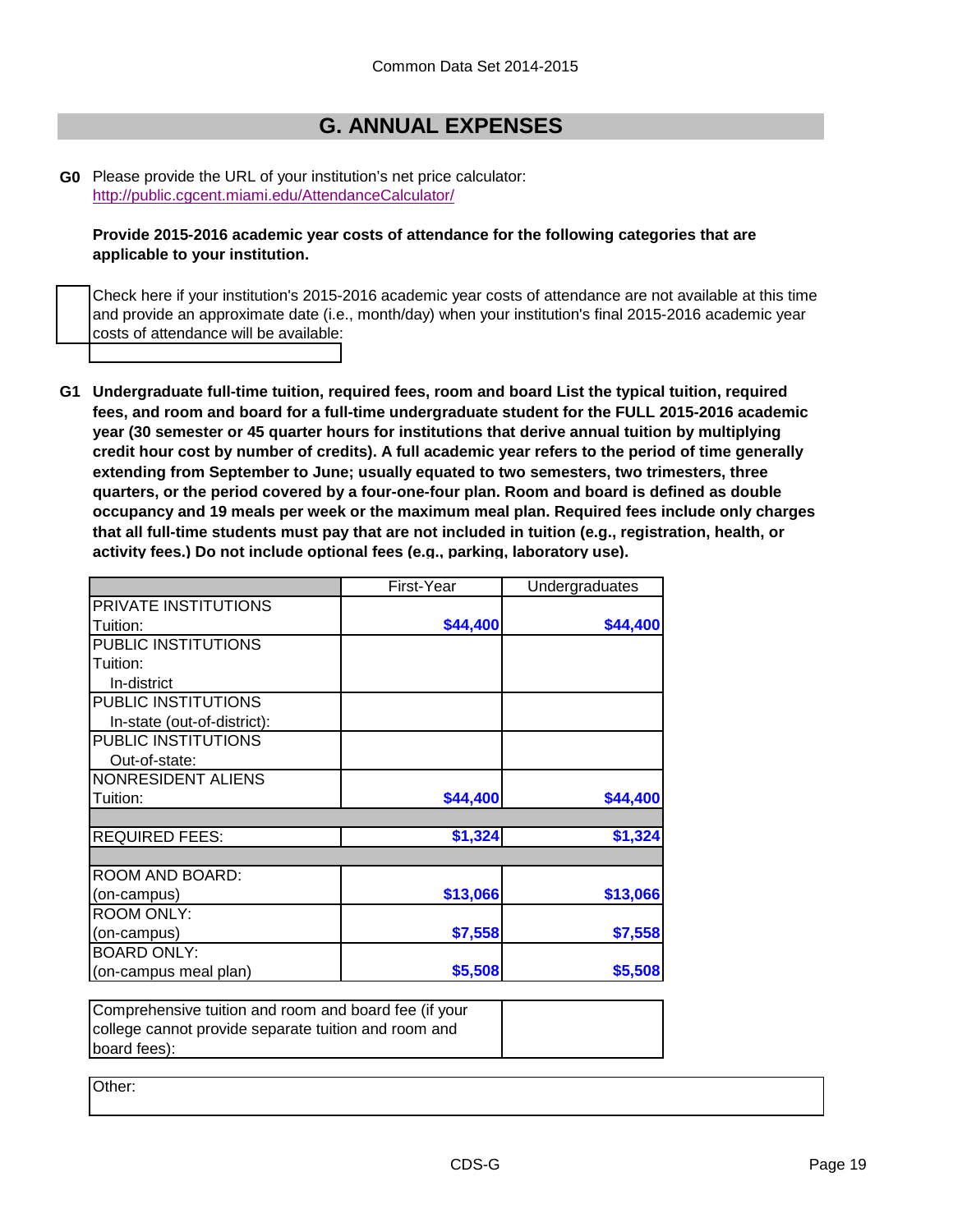| G <sub>2</sub> |                                                                                                           | Minimum | Maximum |
|----------------|-----------------------------------------------------------------------------------------------------------|---------|---------|
|                | Number of credits per term a student can take for the<br>stated full-time tuition                         | $12 \,$ | 20      |
|                |                                                                                                           |         |         |
| G <sub>3</sub> |                                                                                                           | Yes     | No.     |
|                | Do tuition and fees vary by year of study (e.g., sophomore,<br>junior, senior)?                           |         | X       |
|                |                                                                                                           |         |         |
| G <sub>4</sub> |                                                                                                           | Yes     | No      |
|                | Do tuition and fees vary by undergraduate instructional<br>program?                                       |         | X       |
|                |                                                                                                           | $\%$    |         |
|                | If yes, what percentage of full-time undergraduates pay<br>more than the tuition and fees reported in G1? |         |         |

**G5** Provide the estimated expenses for a typical full-time undergraduate student:

|                                 | <b>Residents</b> | Commuters        | Commuters            |  |
|---------------------------------|------------------|------------------|----------------------|--|
|                                 |                  | (living at home) | (not living at home) |  |
| <b>Books and supplies</b>       | \$930            | \$930            | \$930                |  |
| Room only                       |                  |                  | \$10,600             |  |
| Board only                      |                  | \$0              | \$5,508              |  |
| Room and board total (if your   |                  |                  |                      |  |
| college cannot provide separate |                  |                  |                      |  |
| room and board figures for      |                  |                  |                      |  |
| commuters not living at home):  |                  |                  |                      |  |
| Transportation                  | \$667            | \$667            | \$667                |  |
| Other expenses                  | \$2,100          | \$2,100          | \$2,100              |  |

**G6** Undergraduate per-credit-hour charges (tuition only)

| <b>PRIVATE INSTITUTIONS:</b> |         |
|------------------------------|---------|
|                              | \$1,850 |
| <b>PUBLIC INSTITUTIONS</b>   |         |
| In-district:                 |         |
| <b>PUBLIC INSTITUTIONS</b>   |         |
| In-state (out-of-district):  |         |
| <b>PUBLIC INSTITUTIONS</b>   |         |
| Out-of-state:                |         |
| <b>INONRESIDENT ALIENS:</b>  |         |
|                              |         |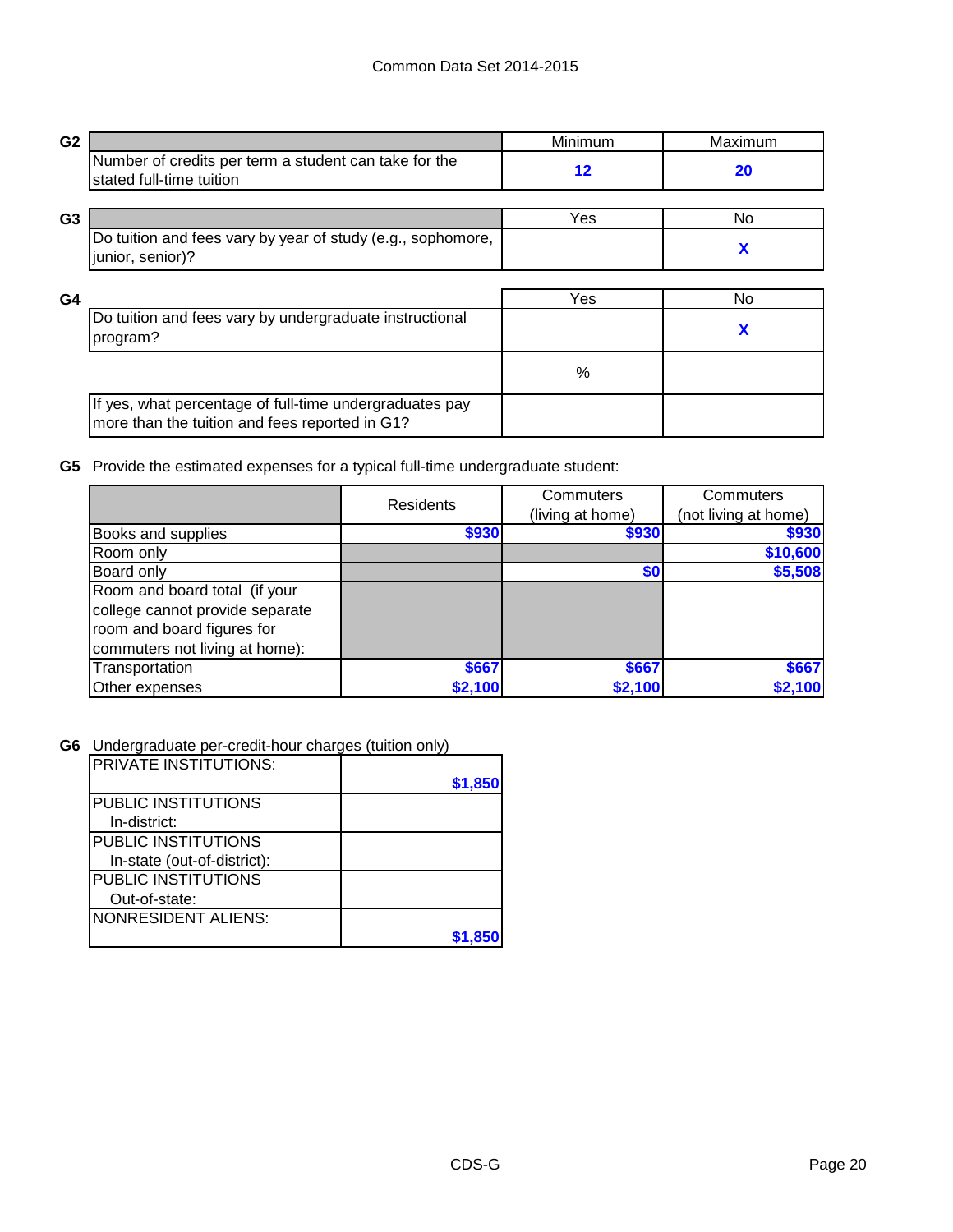## **H. FINANCIAL AID**

### **Aid Awarded to Enrolled Undergraduates**

Enter total dollar amounts awarded to enrolled full-time and less than full-time degree-seeking undergraduates (using the same cohort reported in CDS Question B1, "total degree-seeking" undergraduates) in the following categories. (Note: If the data being reported are final figures for the 2013- 2014 academic year (see the next item below), use the 2013-2014 academic year's CDS Question B1 cohort.) Include aid awarded to international students (i.e., those not qualifying for federal aid). Aid that is non-need-based but that was used to meet need should be reported in the need-based aid columns. (For a suggested order of precedence in assigning categories of aid to cover need, see the entry for "non-needbased scholarship or grant aid" on the last page of the definitions section.)

| H1 |                                                                                                 | 2014-2015<br>estimated | 2013-2014<br>final |
|----|-------------------------------------------------------------------------------------------------|------------------------|--------------------|
|    | Indicate the academic year for which data are reported for items H1,<br>IH2. H2A, and H6 below: |                        |                    |

**H3** Which needs-analysis methodology does your institution use in awarding institutional aid?

| Federal methodology (FM)       |  |
|--------------------------------|--|
| Institutional methodology (IM) |  |
| <b>IBoth FM and IM</b>         |  |

|                                                                                                                                                                                   | Need-based \$<br>(Include non-need-<br>based aid used to<br>meet need.) | Non-need-<br>based \$<br>(Exclude non-need-<br>based aid used to<br>meet need.) |  |  |  |  |
|-----------------------------------------------------------------------------------------------------------------------------------------------------------------------------------|-------------------------------------------------------------------------|---------------------------------------------------------------------------------|--|--|--|--|
| <b>Scholarships/Grants</b>                                                                                                                                                        |                                                                         |                                                                                 |  |  |  |  |
| Federal                                                                                                                                                                           | \$10,501,584                                                            | \$5,494                                                                         |  |  |  |  |
| State (i.e., all states, not only the state in which your institution is<br>located)                                                                                              | \$9,519,586                                                             | \$8,847,994                                                                     |  |  |  |  |
| Institutional: Endowed scholarships, annual gifts and tuition funded<br>grants, awarded by the college, excluding athletic aid and tuition<br>waivers (which are reported below). | \$77,273,693                                                            | \$53,855,129                                                                    |  |  |  |  |
| Scholarships/grants from external sources (e.g., Kiwanis, National<br>Merit) not awarded by the college                                                                           | \$2,107,284                                                             | \$1,218,203                                                                     |  |  |  |  |
| <b>Total Scholarships/Grants</b>                                                                                                                                                  | \$99,402,147                                                            | \$63,926,820                                                                    |  |  |  |  |
| <b>Self-Help</b>                                                                                                                                                                  |                                                                         |                                                                                 |  |  |  |  |
| Student loans from all sources (excluding parent loans)                                                                                                                           | \$30,875,024                                                            | \$15,791,782                                                                    |  |  |  |  |
| <b>Federal Work-Study</b>                                                                                                                                                         | \$5,411,125                                                             |                                                                                 |  |  |  |  |
| State and other (e.g., institutional) work-study/employment (Note:                                                                                                                |                                                                         |                                                                                 |  |  |  |  |
| Excludes Federal Work-Study captured above.)                                                                                                                                      | \$626,868                                                               | \$1,467,222                                                                     |  |  |  |  |
| <b>Total Self-Help</b>                                                                                                                                                            | \$36,913,017                                                            | \$17,259,004                                                                    |  |  |  |  |
| <b>Other</b>                                                                                                                                                                      |                                                                         |                                                                                 |  |  |  |  |
| <b>Parent Loans</b>                                                                                                                                                               | \$6,486,647                                                             | \$8,262,626                                                                     |  |  |  |  |
| Tuition Waivers<br>Reporting is optional. Report tuition waivers in this row if you choose to report them. Do<br>not report tuition waivers elsewhere.                            | \$8,747,249                                                             | \$9,484,976                                                                     |  |  |  |  |
| <b>Athletic Awards</b>                                                                                                                                                            | \$5,319,329                                                             | \$7,425,879                                                                     |  |  |  |  |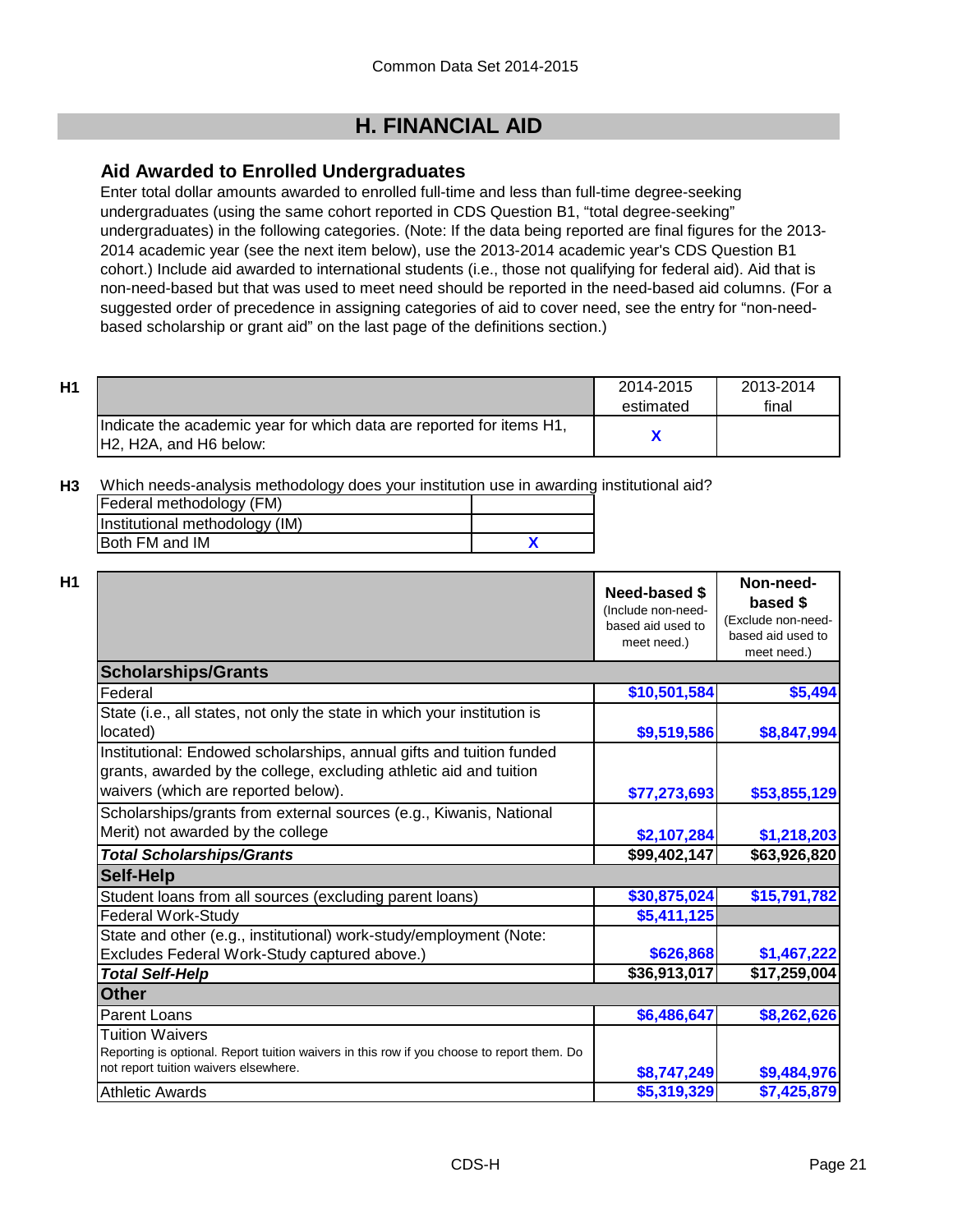**H2 Number of Enrolled Students Awarded Aid:** List the number of degree-seeking full-time and less-thanfull-time undergraduates who applied for and were awarded financial aid from any source. **Aid that is nonneed-based but that was used to meet need should be counted as need-based aid.** Numbers should reflect the cohort awarded the dollars reported in H1. Note: In the chart below, students may be counted in more than one row, and full-time freshmen should also be counted as full-time undergraduates.

|                |                                                                         | <b>First-time</b> | <b>Full-time</b> | <b>Less Than</b> |
|----------------|-------------------------------------------------------------------------|-------------------|------------------|------------------|
|                |                                                                         | <b>Full-time</b>  | Undergraduate    | <b>Full-time</b> |
|                |                                                                         | <b>Freshmen</b>   | (Incl. Fresh.)   | Undergraduate    |
| a)             | Number of degree-seeking undergraduate students                         |                   |                  |                  |
|                | (CDS Item B1 if reporting on Fall 2014 cohort)                          |                   |                  |                  |
|                |                                                                         | 2,052             | 10,380           | 537              |
|                | b) Number of students in line a who applied for need-                   |                   |                  |                  |
|                | based financial aid                                                     | 1,306             | 5,629            | 205              |
| C)             | Number of students in line <b>b</b> who were determined to              |                   |                  |                  |
|                | have financial need                                                     | 992               | 4,540            | 180              |
|                | d) Number of students in line c who were awarded any                    |                   |                  |                  |
|                | financial aid                                                           | 990               | 4,474            | 163              |
| e)             | Number of students in line d who were awarded any                       |                   |                  |                  |
|                | need-based scholarship or grant aid                                     | 975               | 4,283            | 141              |
| f              | Number of students in line d who were awarded any                       |                   |                  |                  |
|                | need-based self-help aid                                                | 686               | 3,446            | 107              |
| g)             | Number of students in line d who were awarded any                       |                   |                  |                  |
|                | non-need-based scholarship or grant aid                                 | 241               | 1,239            | 27               |
| h)             | Number of students in line d whose need was fully met                   |                   |                  |                  |
|                | (exclude PLUS loans, unsubsidized loans, and private                    |                   |                  |                  |
|                | alternative loans)                                                      | 275               | 1,345            | 28               |
| i)             | On average, the percentage of need that was met of                      |                   |                  |                  |
|                | students who were awarded any need-based aid.                           |                   |                  |                  |
|                | Exclude any aid that was awarded in excess of need as                   |                   |                  |                  |
|                | well as any resources that were awarded to replace                      |                   |                  |                  |
|                | EFC (PLUS loans, unsubsidized loans, and private<br>alternative loans)  |                   |                  |                  |
|                |                                                                         | 78%               | 75%              | 61%              |
| $ j\rangle$    | The average financial aid package of those in line d.                   |                   |                  |                  |
|                | Exclude any resources that were awarded to replace                      |                   |                  |                  |
|                | EFC (PLUS loans, unsubsidized loans, and private                        |                   |                  |                  |
|                | alternative loans)<br>Average need-based scholarship and grant award of | \$35,536          | \$33,539         | \$19,944         |
| $\mathsf{k}$   | those in line e                                                         | \$29,028          | \$25,950         | \$16,201         |
| $\overline{1}$ | Average need-based self-help award (excluding PLUS                      |                   |                  |                  |
|                | loans, unsubsidized loans, and private alternative                      |                   |                  |                  |
|                | loans) of those in line f                                               | \$5,704           | \$7,163          | \$6,209          |
|                | m) Average need-based loan (excluding PLUS loans,                       |                   |                  |                  |
|                | unsubsidized loans, and private alternative loans) of                   |                   |                  |                  |
|                | those in line f who were awarded a need-based loan                      |                   |                  |                  |
|                |                                                                         | \$4,201           | \$5,770          | \$5,590          |
|                |                                                                         |                   |                  |                  |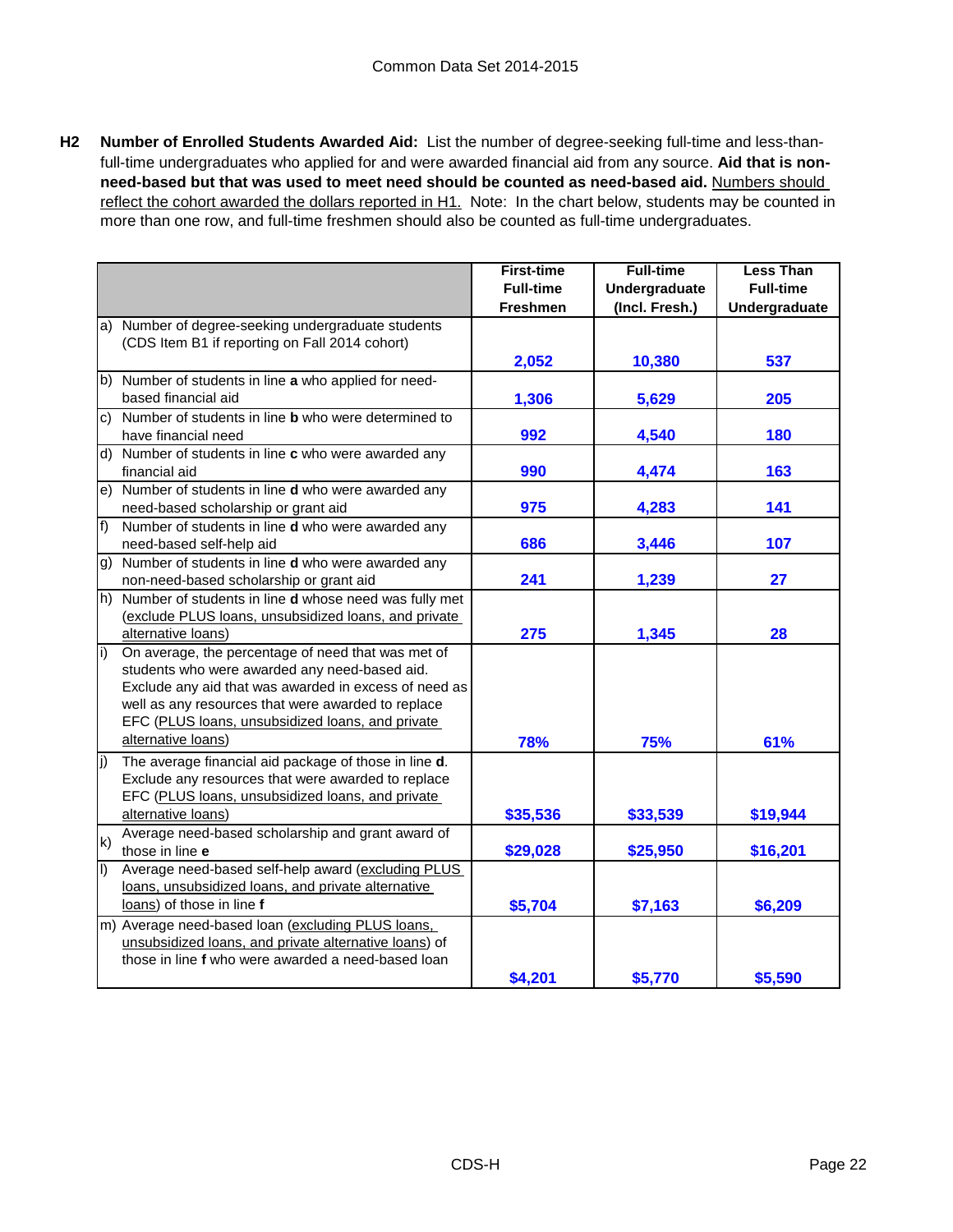**H2A Number of Enrolled Students Awarded Non-need-based Scholarships and Grants**: List the number of degree-seeking full-time and less-than-full-time undergraduates who had no financial need and who were awarded institutional non-need-based scholarship or grant aid. Numbers should reflect the cohort awarded the dollars reported in H1. Note: In the chart below, students may be counted in more than one row, and full-time freshmen should also be counted as full-time undergraduates.

|                                                                                                                                                                        | <b>First-time</b> | <b>Full-time</b> | <b>Less Than</b> |
|------------------------------------------------------------------------------------------------------------------------------------------------------------------------|-------------------|------------------|------------------|
|                                                                                                                                                                        | <b>Full-time</b>  | <b>Undergrad</b> | <b>Full-time</b> |
|                                                                                                                                                                        | <b>Freshmen</b>   | (Incl. Fresh.)   | <b>Undergrad</b> |
| Number of students in line a who had no financial need<br>ln)<br>and who were awarded institutional non-need-based<br>scholarship or grant aid (exclude those who were |                   |                  |                  |
| awarded athletic awards and tuition benefits)                                                                                                                          | 682               | 2,397            | 23               |
| (o) Average dollar amount of institutional non-need-based<br>scholarship and grant aid awarded to students in line n                                                   |                   |                  |                  |
|                                                                                                                                                                        | \$17,507          | \$18,846         | \$14,825         |
| Number of students in line a who were awarded an<br>lp)<br>institutional non-need-based athletic scholarship or                                                        |                   |                  |                  |
| grant                                                                                                                                                                  | 41                | 202              | 3                |
| Average dollar amount of institutional non-need-based<br>la)<br>athletic scholarships and grants awarded to students in                                                |                   |                  |                  |
| line <b>p</b>                                                                                                                                                          | \$41,491          | \$36,601         | \$10,850         |

#### **H3** Incorporated into H1 above.

**Note:** These are the graduates and loan types to include and exclude in order to fill out CDS H4, H4a, H5, and H5a.

Include: \* 2014 undergraduate class who graduated between July 1, 2013 and June 30, 2014 who started at your institution as first- time students and received a bachelor's degree between July 1, 2013 and June 30, 2014.

\* only loans made to students who borrowed

while enrolled at your institution.

\* co-signed loans.

Exclude: \* those who transferred in. \* money borrowed at other institutions.

| <b>H4</b> | Provide the percentage of the class (defined above) who borrowed at any time through<br>any loan programs (institutional, state, Federal Perkins, Federal Stafford Subsidized and<br>Unsubsidized, private loans that were certified by your institution, etc.; exclude parent<br>loans). Include both Federal Direct Student Loans and Federal Family Education Loans. |     |
|-----------|-------------------------------------------------------------------------------------------------------------------------------------------------------------------------------------------------------------------------------------------------------------------------------------------------------------------------------------------------------------------------|-----|
|           |                                                                                                                                                                                                                                                                                                                                                                         | 43% |
| H4a       |                                                                                                                                                                                                                                                                                                                                                                         |     |
|           | Provide the percentage of the class (defined above) who borrowed at any time through                                                                                                                                                                                                                                                                                    |     |
|           | federal loan programs--Federal Perkins, Federal Stafford Subsidized and Unsubsidized.                                                                                                                                                                                                                                                                                   |     |
|           | Include both Federal Direct Student Loans and Federal Family Education Loans. NOTE:                                                                                                                                                                                                                                                                                     |     |
|           | exclude all institutional, state, private alternative loans and parent loans.                                                                                                                                                                                                                                                                                           | 42% |
| <b>H5</b> | Report the average per-undergraduate-borrower cumulative principal borrowed of those                                                                                                                                                                                                                                                                                    |     |
|           | in line H4.                                                                                                                                                                                                                                                                                                                                                             |     |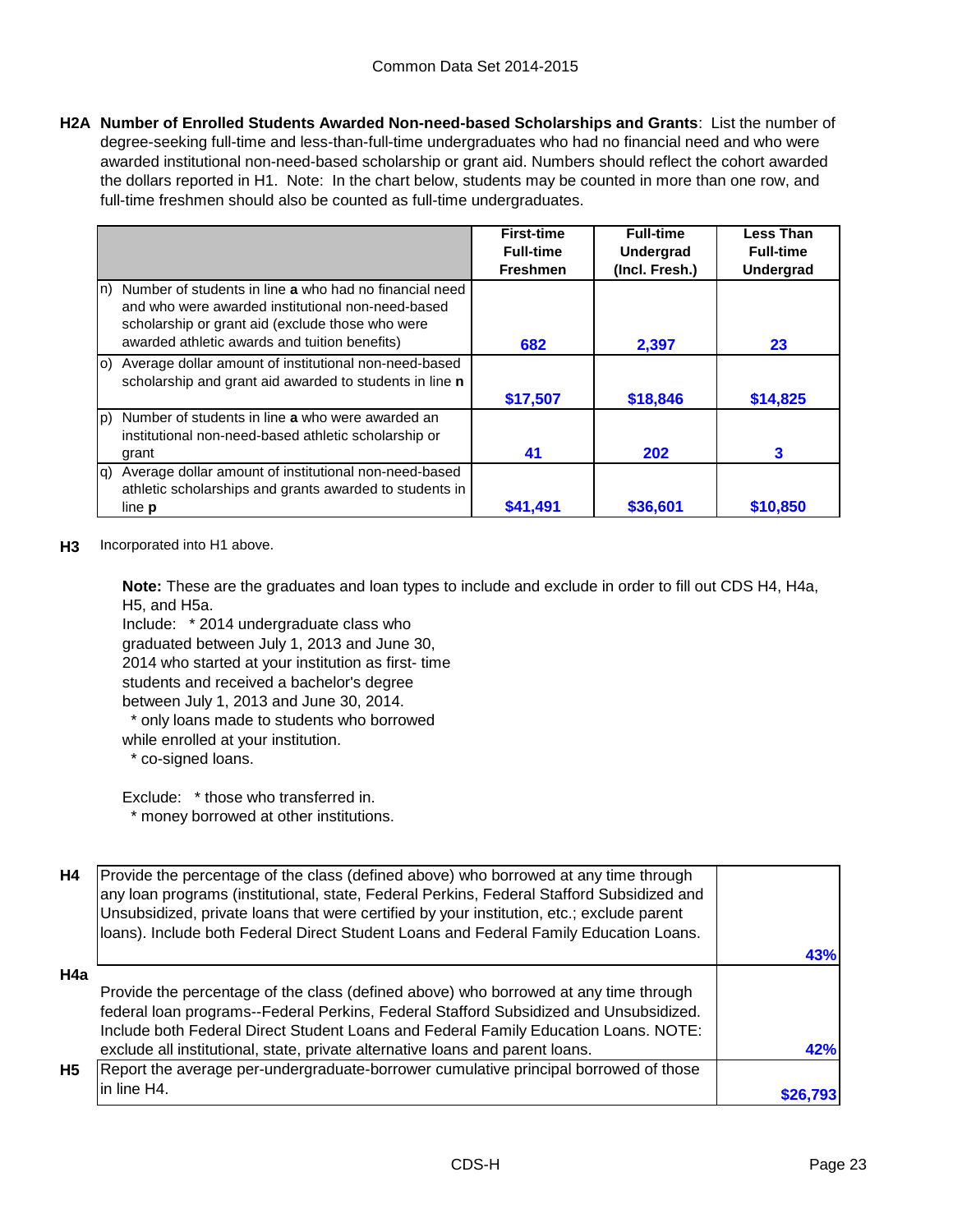**H5a** Report the average per-undergraduate-borrower cumulative principal borrowed, of those in H4a, through federal loan programs--Federal Perkins, Federal Stafford Subsidized and Unsubsidized. Include both Federal Direct Student Loans and Federal Family Education Loans. These are listed in line H4a. NOTE: exclude all institutional, state, private alternative loans and exclude parent loans.

**Aid to Undergraduate Degree-seeking Nonresident Aliens** (Note: Report numbers and dollar amounts for the same academic year checked in item H1.)

**H6** Indicate your institution's policy regarding institutional scholarship and grant aid for undergraduate degreeseeking nonresident aliens:

**X** Institutional need-based scholarship or grant aid is available Institutional non-need-based scholarship or grant aid is available Institutional scholarship or grant aid is not available

If institutional financial aid is available for undergraduate degree-seeking nonresident aliens, provide the number of undergraduate degree-seeking nonresident aliens who were awarded need-based or non-need-based aid:

| Average dollar amount of institutional financial aid awarded to undergraduate degree- |          |
|---------------------------------------------------------------------------------------|----------|
| seeking nonresident aliens:                                                           | \$28,775 |
|                                                                                       |          |

| Total dollar amount of institutional financial aid awarded to undergraduate degree- |             |
|-------------------------------------------------------------------------------------|-------------|
| seeking nonresident aliens:                                                         | \$4,460,059 |

**H7** Check off all financial aid forms nonresident alien first-year financial aid applicants must submit:

| Ilnstitution's own financial aid form             |  |
|---------------------------------------------------|--|
| <b>ICSS/Financial Aid PROFILE</b>                 |  |
| International Student's Financial Aid Application |  |
| International Student's Certification of Finances |  |
| Other (specify):                                  |  |
|                                                   |  |

### **Process for First-Year/Freshman Students**

**H8** Check off all financial aid forms domestic first-year (freshman) financial aid applicants must submit:

| <b>FAFSA</b>                                      |  |
|---------------------------------------------------|--|
| Institution's own financial aid form              |  |
| <b>CSS/Financial Aid PROFILE</b>                  |  |
| State aid form                                    |  |
| Noncustodial PROFILE                              |  |
| <b>Business/Farm Supplement</b>                   |  |
| Other (specify): Prior and Current Year Tax Forms |  |
|                                                   |  |

#### **H9** Indicate filing dates for first-year (freshman) students:

| Priority date for filing required financial aid forms:             | <b>February 1</b> |
|--------------------------------------------------------------------|-------------------|
| Deadline for filing required financial aid forms:                  |                   |
| No deadline for filing required forms (applications processed on a |                   |
| rolling basis):                                                    |                   |

**\$26,586**

**155**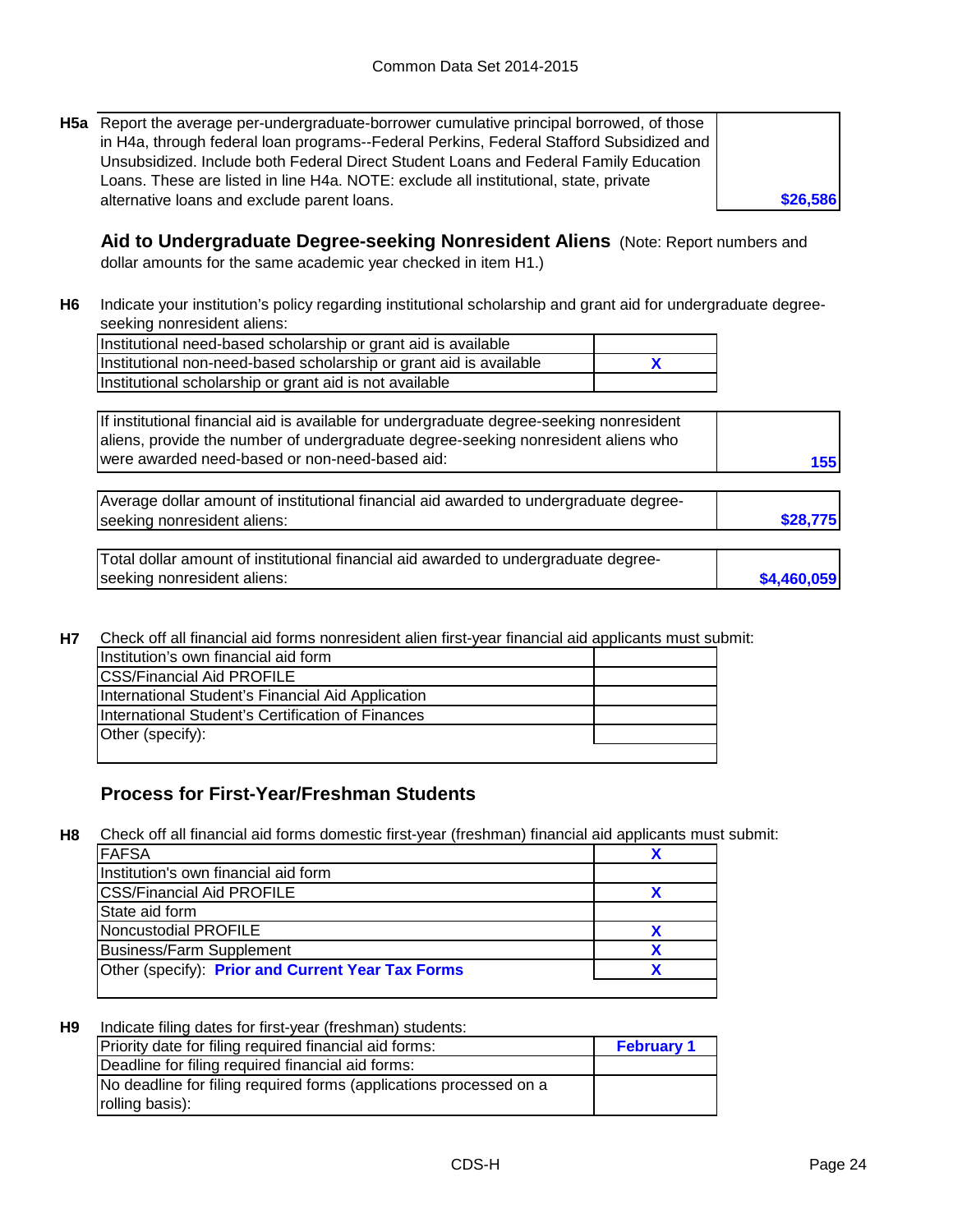**H10** Indicate notification dates for first-year (freshman) students (answer a or b):

| a) Students notified on or about (date): |          |    |
|------------------------------------------|----------|----|
|                                          | Yes      | Nο |
| b) Students notified on a rolling basis: |          |    |
| If yes, starting date:                   | March 15 |    |

### **H11** Indicate reply dates:

| Students must reply by (date): |                        |  |  |
|--------------------------------|------------------------|--|--|
| <b>Tor within</b>              | weeks of notification. |  |  |

#### **Types of Aid Available**

Please check off all types of aid available to undergraduates at your institution:

**H12** Loans

| FEDERAL DIRECT STUDENT LOAN PROGRAM (DIRECT LOAN) |  |
|---------------------------------------------------|--|
| Direct Subsidized Stafford Loans                  |  |
| Direct Unsubsidized Stafford Loans                |  |
| Direct PLUS Loans                                 |  |

| <b>Federal Perkins Loans</b>                       |  |
|----------------------------------------------------|--|
| <b>Federal Nursing Loans</b>                       |  |
| <b>State Loans</b>                                 |  |
| College/university loans from institutional funds  |  |
| Other (specify):                                   |  |
| <b>Private Alternative Education Loan Programs</b> |  |

#### **H13** Scholarships and Grants

| NEED-BASED:                                                          |  |
|----------------------------------------------------------------------|--|
| <b>Federal Pell</b>                                                  |  |
| <b>SEOG</b>                                                          |  |
| State scholarships/grants                                            |  |
| Private scholarships                                                 |  |
| College/university scholarship or grant aid from institutional funds |  |
| United Negro College Fund                                            |  |
| <b>Federal Nursing Scholarship</b>                                   |  |
| Other (specify):                                                     |  |
|                                                                      |  |

**H14** Check off criteria used in awarding institutional aid. Check all that apply.

|                          | Non-Need Based | Need-Based |
|--------------------------|----------------|------------|
| Academics                | X              | χ          |
| Alumni affiliation       |                |            |
| Art                      |                |            |
| <b>Athletics</b>         | χ              |            |
| Job skills               |                |            |
| <b>ROTC</b>              | X              |            |
| Leadership               | χ              |            |
| Minority status          | x              | χ          |
| Music/drama              | χ              | χ          |
| Religious affiliation    |                |            |
| State/district residency |                |            |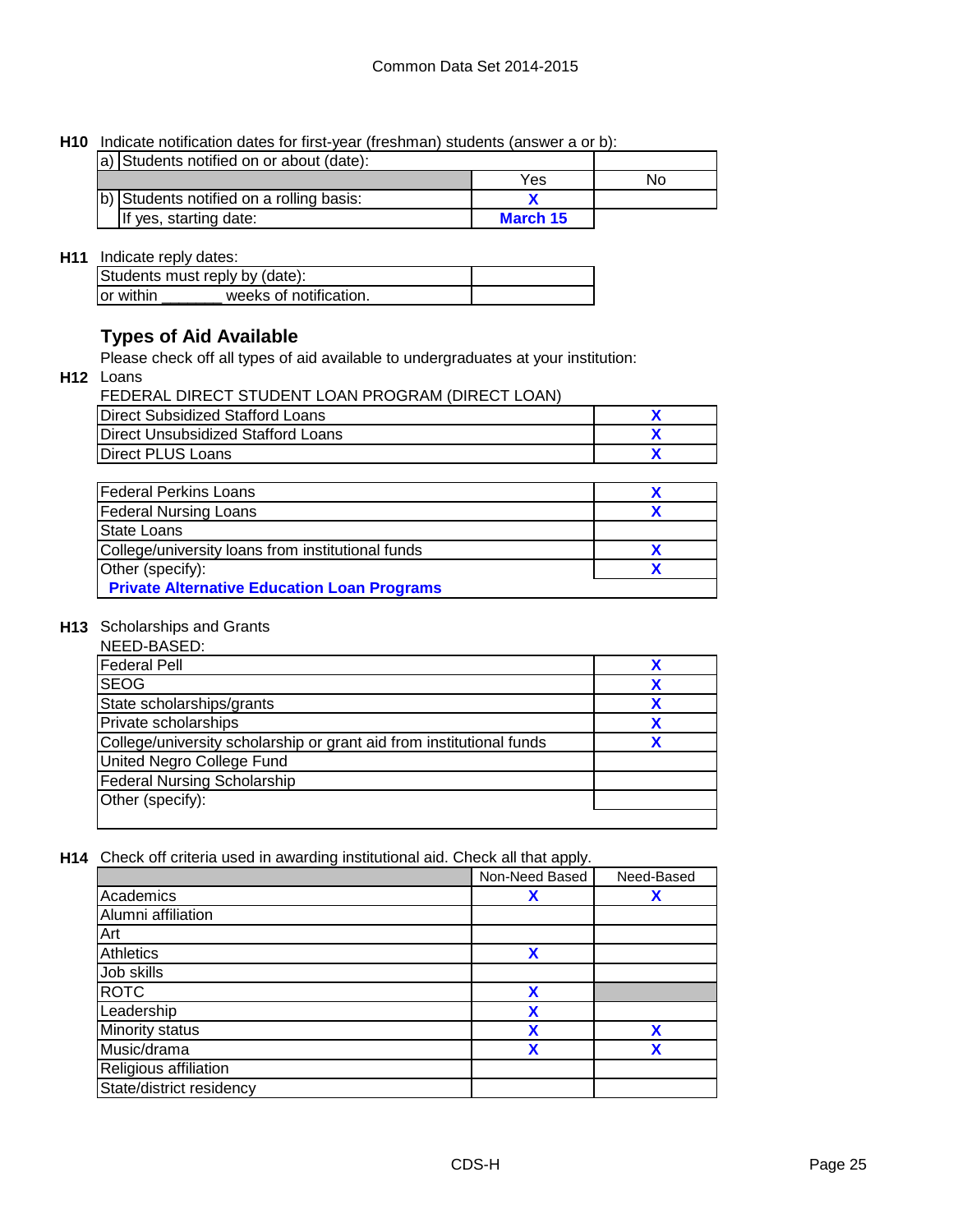**H15** If your institution has recently implemented any major financial aid policy, program, or initiative to make your institution more affordable to incoming students such as replacing loans with grants, or waiving costs for families below a certain income level please provide details below:

**None**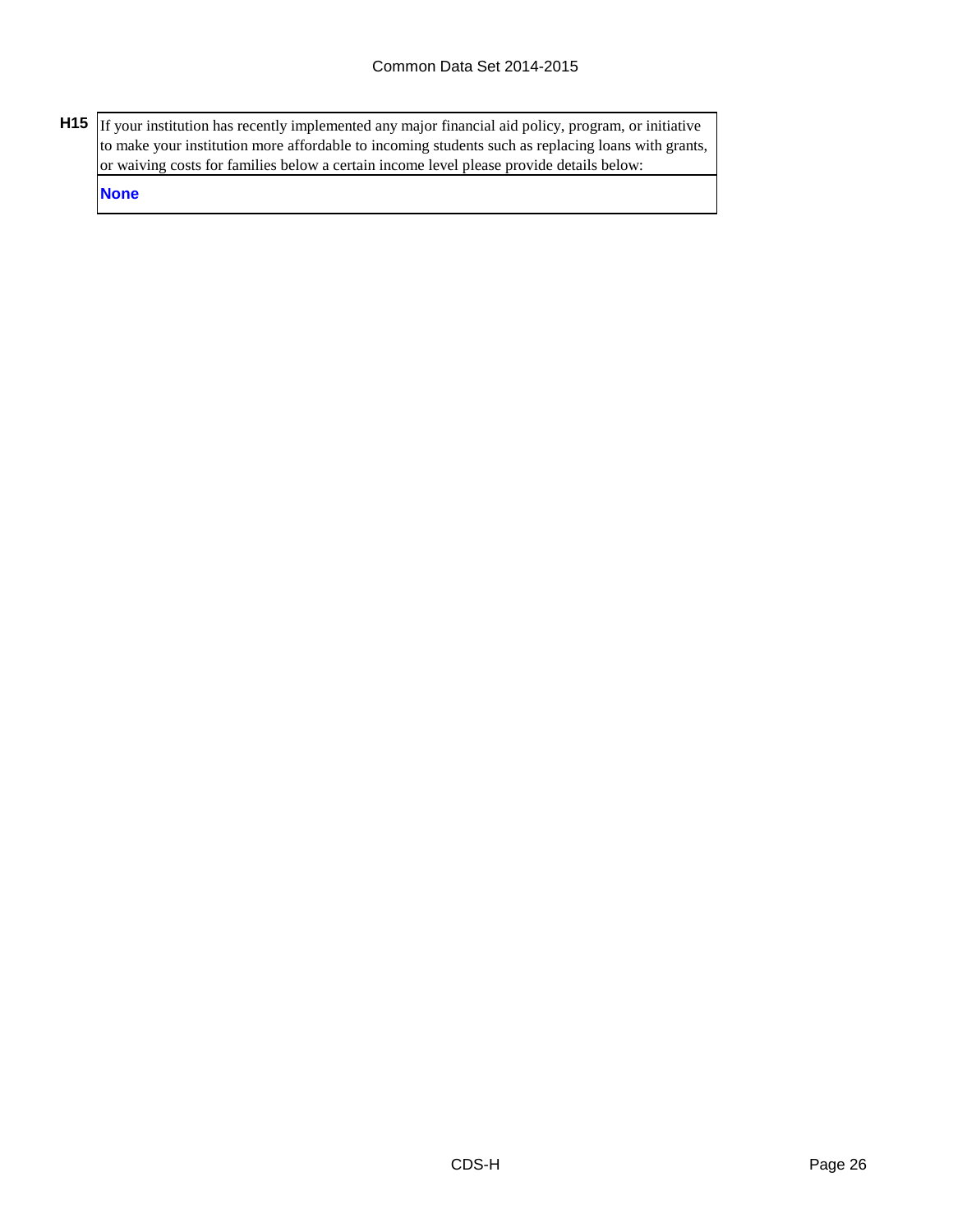## **I. INSTRUCTIONAL FACULTY AND CLASS SIZE**

## **Please report the number of instructional faculty members in each category for Fall 2014. Include faculty who are on your institution's payroll on the census date your institution uses for**

#### **I1 IPEDS/AAUP.**

The following definition of full-time instructional faculty is used by the American Association of University Professors (AAUP) in its annual Faculty Compensation Survey (the part time definitions are not used by AAUP). Instructional Faculty is defined as those members of the instructional-research staff whose major regular assignment is instruction, including those with released time for research. Use the chart below to determine inclusions and exclusions:

|                                                                                                                                                                                                                                          | Full-time | Part-time                                                                       |
|------------------------------------------------------------------------------------------------------------------------------------------------------------------------------------------------------------------------------------------|-----------|---------------------------------------------------------------------------------|
| (a) instructional faculty in preclinical and clinical medicine, faculty who are not paid (e.g.,<br>those who donate their services or are in the military), or research-only faculty, post-<br>doctoral fellows, or pre-doctoral fellows | Exclude   | Include only if<br>they teach one<br>or more non-<br>clinical credit<br>courses |
| (b) administrative officers with titles such as dean of students, librarian, registrar, coach,<br>and the like, even though they may devote part of their time to classroom instruction and<br>may have faculty status                   | Exclude   | Include if they<br>teach one or<br>more non-<br>clinical credit<br>courses      |
| (c) other administrators/staff who teach one or more non-clinical credit courses even<br>though they do not have faculty status                                                                                                          | Exclude   | Include                                                                         |
| (d) undergraduate or graduate students who assist in the instruction of courses, but<br>have titles such as teaching assistant, teaching fellow, and the like                                                                            | Exclude   | Exclude                                                                         |
| (e) faculty on sabbatical or leave with pay                                                                                                                                                                                              | Include   | Exclude                                                                         |
| (f) faculty on leave without pay                                                                                                                                                                                                         | Exclude   | Exclude                                                                         |
| (g) replacement faculty for faculty on sabbatical leave or leave with pay                                                                                                                                                                | Exclude   | Include                                                                         |

*Full-time instructional faculty:* faculty employed on a full-time basis for instruction (including those with released time for research)

*Part-time instructional faculty:* Adjuncts and other instructors being paid solely for part-time classroom instruction. Also includes full-time faculty teaching less than two semesters, three quarters, two trimesters, or two four-month sessions. Employees who are not considered full-time instructional faculty but who teach one or more non-clinical credit courses may be counted as part-time faculty.

*Minority faculty: includes faculty who designate themselves as Black, non-Hispanic; American Indian or Alaska Native; Asian, Native Hawaiian or other Pacific Islander, or Hispanic.* 

*Doctorate: includes such degrees as Doctor of Philosophy, Doctor of Education, Doctor of Juridical Science, and Doctor of Public Health in any field such as arts, sciences, education, engineering, business, and public administration. Also includes terminal degrees formerly designated as "first professional," including dentistry (DDS or DMD), medicine (MD), optometry (OD), osteopathic medicine (DO), pharmacy (DPharm or BPharm), podiatric medicine (DPM), veterinary medicine (DVM), chiropractic (DC or DCM), or law (JD).*

*Terminal degree:* the highest degree in a field: example, M. Arch (architecture) and MFA (master of fine arts).

|              |                                                         | Full-Time | Part-Time | Total |
|--------------|---------------------------------------------------------|-----------|-----------|-------|
| la)          | Total number of instructional faculty                   | 1,087     | 455       | 1,542 |
| $ b\rangle$  | Total number who are members of minority groups         | 344       | 168       | 512   |
| $ c\rangle$  | Total number who are women                              | 430       | 194       | 624   |
| $\mathsf{d}$ | Total number who are men                                | 657       | 261       | 918   |
| le)          | Total number who are nonresident aliens (international) | 45        | 11        | -56   |
| lf)          | Total number with doctorate, or other terminal degree   | 965       | 281       | 1,246 |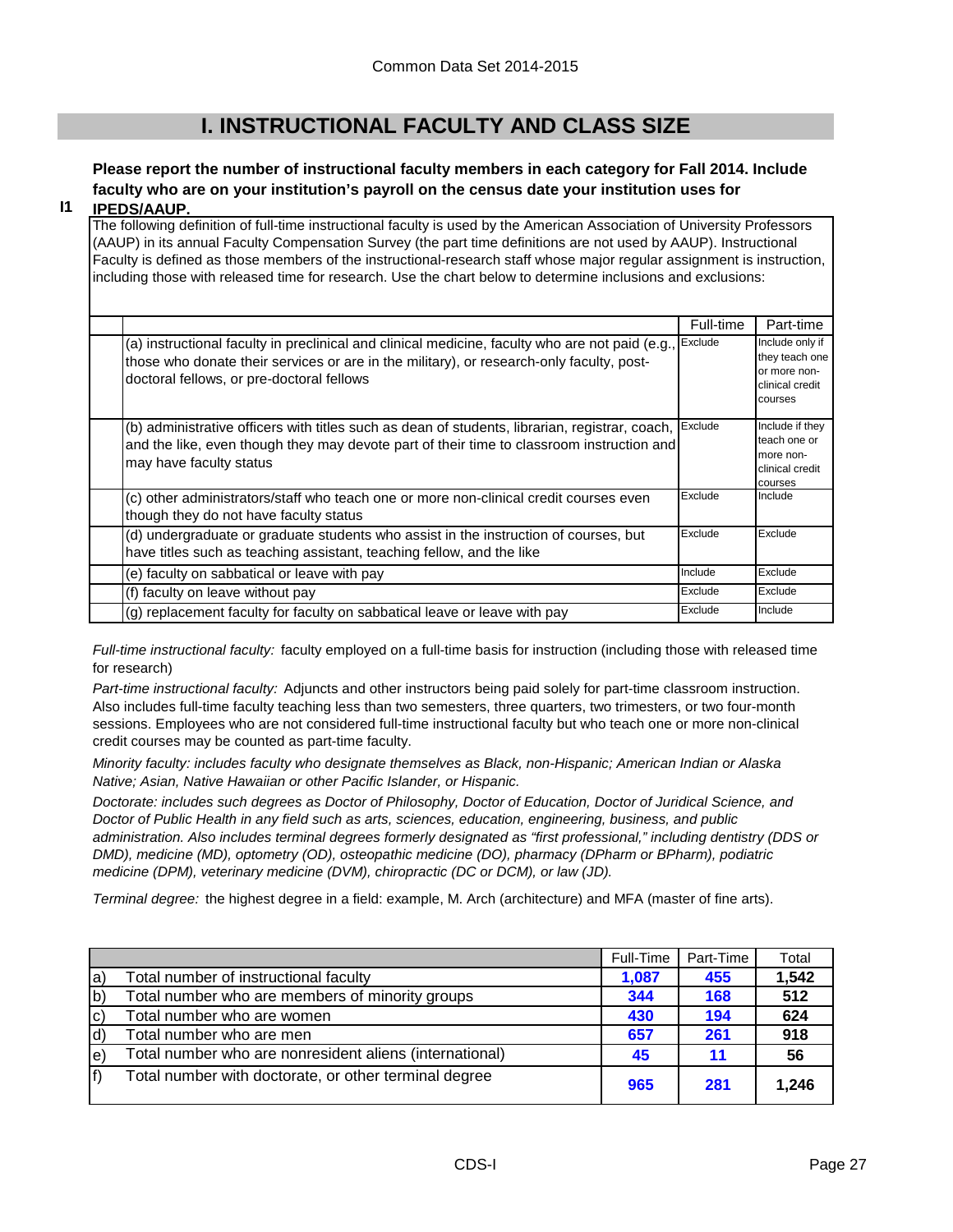| g) | Total number whose highest degree is a master's but not a terminal<br>master's | 96  | 108 | 204 |
|----|--------------------------------------------------------------------------------|-----|-----|-----|
| h) | Total number whose highest degree is a bachelor's                              |     | 43  | 60  |
| i) | Total number whose highest degree is unknown or other (Note:                   |     | 23  | 32  |
|    | Items f, g, h, and i must sum up to item a.)                                   |     |     |     |
|    | Total number in stand-alone graduate/ professional programs in                 | 107 | 152 | 259 |
| j) | which faculty teach virtually only graduate-level students                     |     |     |     |

### **I2 Student to Faculty Ratio**

Report the Fall 2014 ratio of full-time equivalent students (full-time plus 1/3 part time) to full-time equivalent instructional faculty (full time plus 1/3 part time). In the ratio calculations, exclude both faculty and students in stand-alone graduate or professional programs such as medicine, law, veterinary, dentistry, social work, business, or public health in which faculty teach virtually only graduate-level students. Do not count undergraduate or graduate student teaching assistants as faculty.

| <b>Fall 2014 Student to Faculty ratio</b> | Ito | (based on I | 14,043 students   |
|-------------------------------------------|-----|-------------|-------------------|
|                                           |     | andl        | $1,296$ faculty). |

#### **I3 Undergraduate Class Size**

In the table below, please use the following definitions to report information about the size of classes and class sections offered in the Fall 2014 term.

*Class Sections:* A class section is an organized course offered for credit, identified by discipline and number, meeting at a stated time or times in a classroom or similar setting, and not a subsection such as a laboratory or discussion session. Undergraduate class sections are defined as any sections in which at least one degree-seeking undergraduate student is enrolled for credit. Exclude distance learning classes and noncredit classes and individual instruction such as dissertation or thesis research, music instruction, or one-to-one readings. Exclude students in independent study, co-operative programs, internships, foreign language taped tutor sessions, practicums, and all students in one-on-one classes. Each class section should be counted only once and should not be duplicated because of course catalog cross-listings.

*Class Subsections:* A class subsection includes any subsection of a course, such as laboratory, recitation, and discussion subsections that are supplementary in nature and are scheduled to meet separately from the lecture portion of the course. Undergraduate subsections are defined as any subsections of courses in which degree-seeking undergraduate students enrolled for credit. As above, exclude noncredit classes and individual instruction such as dissertation or thesis research, music instruction, or one-to-one readings. Each class subsection should be counted only once and should not be duplicated because of cross-listings.

Using the above definitions, please report for each of the following class-size intervals the number of class sections and class subsections offered in Fall 2014. For example, a lecture class with 800 students who met at another time in 40 separate labs with 20 students should be counted once in the "100+" column in the class section column and 40 times under the "20-29" column of the class subsections table.

| Undergraduate Class Size (provide numbers)                                             |         |           |           |       |       |       |        |              |
|----------------------------------------------------------------------------------------|---------|-----------|-----------|-------|-------|-------|--------|--------------|
| <b>CLASS</b><br>$10 - 19$<br>50-99<br>$100+$<br>$2 - 9$<br>30-39<br>40-49<br>$20 - 29$ |         |           |           |       |       |       | Total  |              |
| <b>SECTIONS</b>                                                                        | 328     | 704       | 364       | 270   | 160   | 121   | 45     | 1,992        |
|                                                                                        |         |           |           |       |       |       |        |              |
| <b>CLASS SUB-</b>                                                                      | $2 - 9$ | $10 - 19$ | $20 - 29$ | 30-39 | 40-49 | 50-99 | $100+$ | <b>Total</b> |
| <b>SECTIONS</b>                                                                        | 179     | 199       | 155       | 37    | 27    |       |        | 602          |

#### **Number of Class Sections with Undergraduates Enrolled**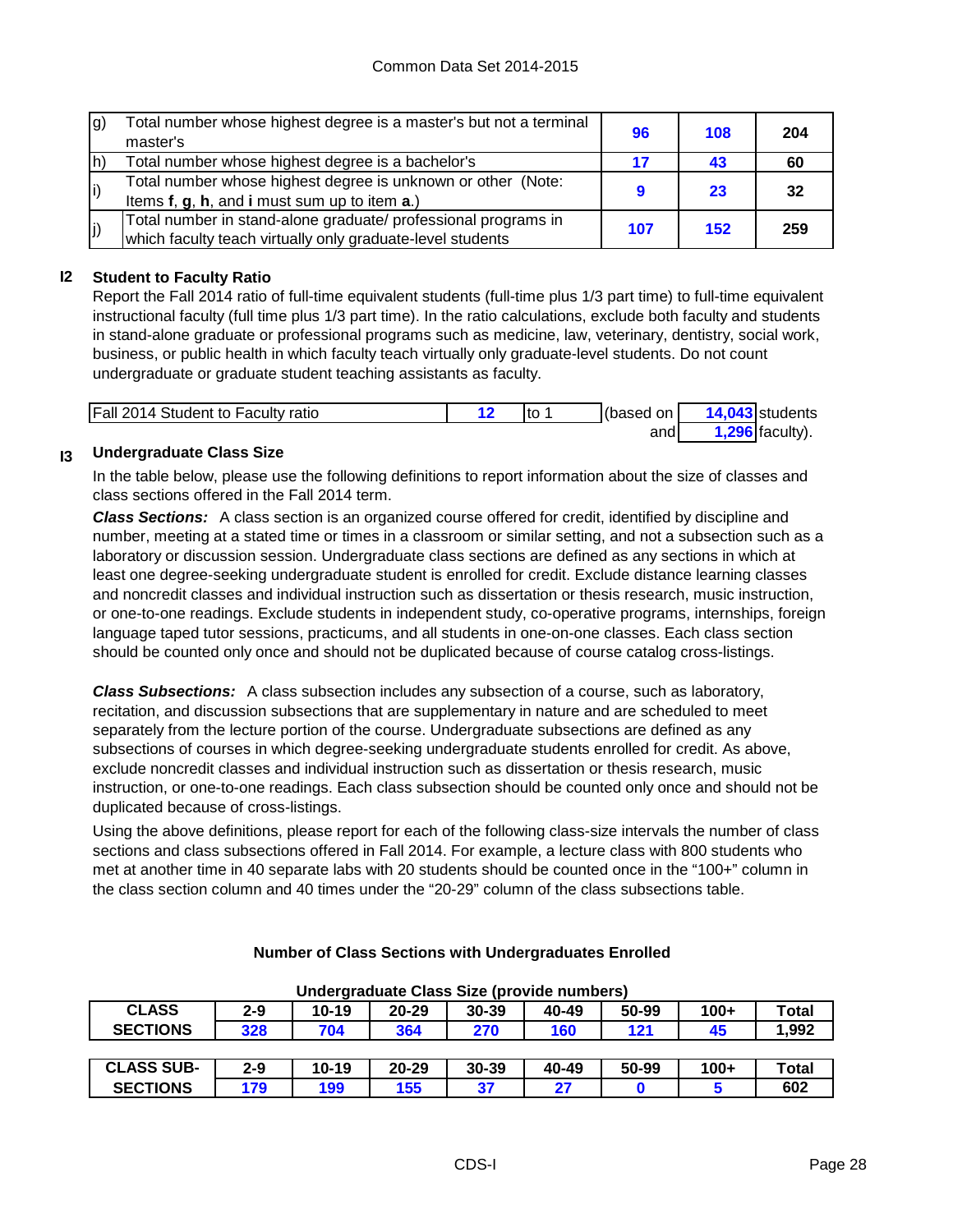# **J. DEGREES CONFERRED**

#### **J1 Degrees conferred between July 1, 2013 and June 30, 2014**

For each of the following discipline areas, provide the percentage of diplomas/certificates, associate, and bachelor's degrees awarded. To determine the percentage, use majors, not headcount (e.g., students with one degree but a double major will be represented twice). Calculate the percentage from your institution's IPEDS Completions by using the sum of 1st and 2nd majors for each CIP code as the numerator and the sum of the Grand Total by 1st Majors and the Grand Total by 2nd major as the denominator. If you prefer, you can compute the percentages using 1st majors only.

| <b>Category</b>                                       | Diploma/<br><b>Certificates</b> | <b>Associate</b> | <b>Bachelor's</b> | CIP 2010 Categories to<br>Include |
|-------------------------------------------------------|---------------------------------|------------------|-------------------|-----------------------------------|
| Agriculture                                           |                                 |                  |                   |                                   |
| Natural resources and conservation                    |                                 |                  | 1%                | 3                                 |
| Architecture                                          | 29%                             |                  | 2%                | $\overline{4}$                    |
| Area, ethnic, and gender studies                      |                                 |                  | 0%                | 5                                 |
| Communication/journalism                              |                                 |                  | 10%               | 9                                 |
| Communication technologies                            |                                 |                  |                   | 10                                |
| Computer and information sciences                     |                                 |                  | $1\%$             | 11                                |
| <b>Personal and culinary services</b>                 |                                 |                  |                   | 12                                |
| Education                                             |                                 |                  | 1%                | 13                                |
| Engineering                                           |                                 |                  | 7%                | 14                                |
| Engineering technologies                              |                                 |                  |                   | 15                                |
| Foreign languages, literatures, and linguistics       |                                 |                  | 0%                | 16                                |
| Family and consumer sciences                          |                                 |                  | 0%                | $\overline{19}$                   |
| Law/legal studies                                     |                                 |                  | $1\%$             | 22                                |
| English                                               |                                 |                  | 1%                | 23                                |
| Liberal arts/general studies                          |                                 |                  | 1%                | 24                                |
| Library science                                       |                                 |                  |                   | 25                                |
| Biological/life sciences                              |                                 |                  | 15%               | 26                                |
| Mathematics and statistics                            |                                 |                  | 1%                | $\overline{27}$                   |
| Military science and military technologies            |                                 |                  |                   | 28 & 29                           |
| Interdisciplinary studies                             |                                 |                  | 0%                | 30                                |
| Parks and recreation                                  |                                 |                  | 2%                | 31                                |
| Philosophy and religious studies                      |                                 |                  | 1%                | 38                                |
| Theology and religious vocations                      |                                 |                  |                   | 39                                |
| Physical sciences                                     |                                 |                  | 2%                | 40                                |
| Science technologies                                  |                                 |                  |                   | 41                                |
| Psychology                                            |                                 |                  | 7%                | 42                                |
| Homeland Security, law enforcement, firefighting, and |                                 |                  |                   | 43                                |
| protective services                                   |                                 |                  |                   |                                   |
| Public administration and social services             |                                 |                  |                   | 44                                |
| Social sciences                                       | 36%                             |                  | 10%               | 45                                |
| <b>Construction</b> trades                            |                                 |                  |                   | $46\,$                            |
| Mechanic and repair technologies                      |                                 |                  |                   | 47                                |
| Precision production                                  |                                 |                  |                   | 48                                |
| Transportation and materials moving                   |                                 |                  |                   | 49                                |
| Visual and performing arts                            |                                 |                  | 7%                | $\overline{50}$                   |
| Health professions and related programs               | 14%                             |                  | 10%               | 51                                |
| Business/marketing                                    | 21%                             |                  | 19%               | 52                                |
| History                                               |                                 |                  | $1\%$             | 54                                |
| Other                                                 |                                 |                  |                   |                                   |
| TOTAL (should = 100%)                                 | 100%                            | 0%               | 100%              |                                   |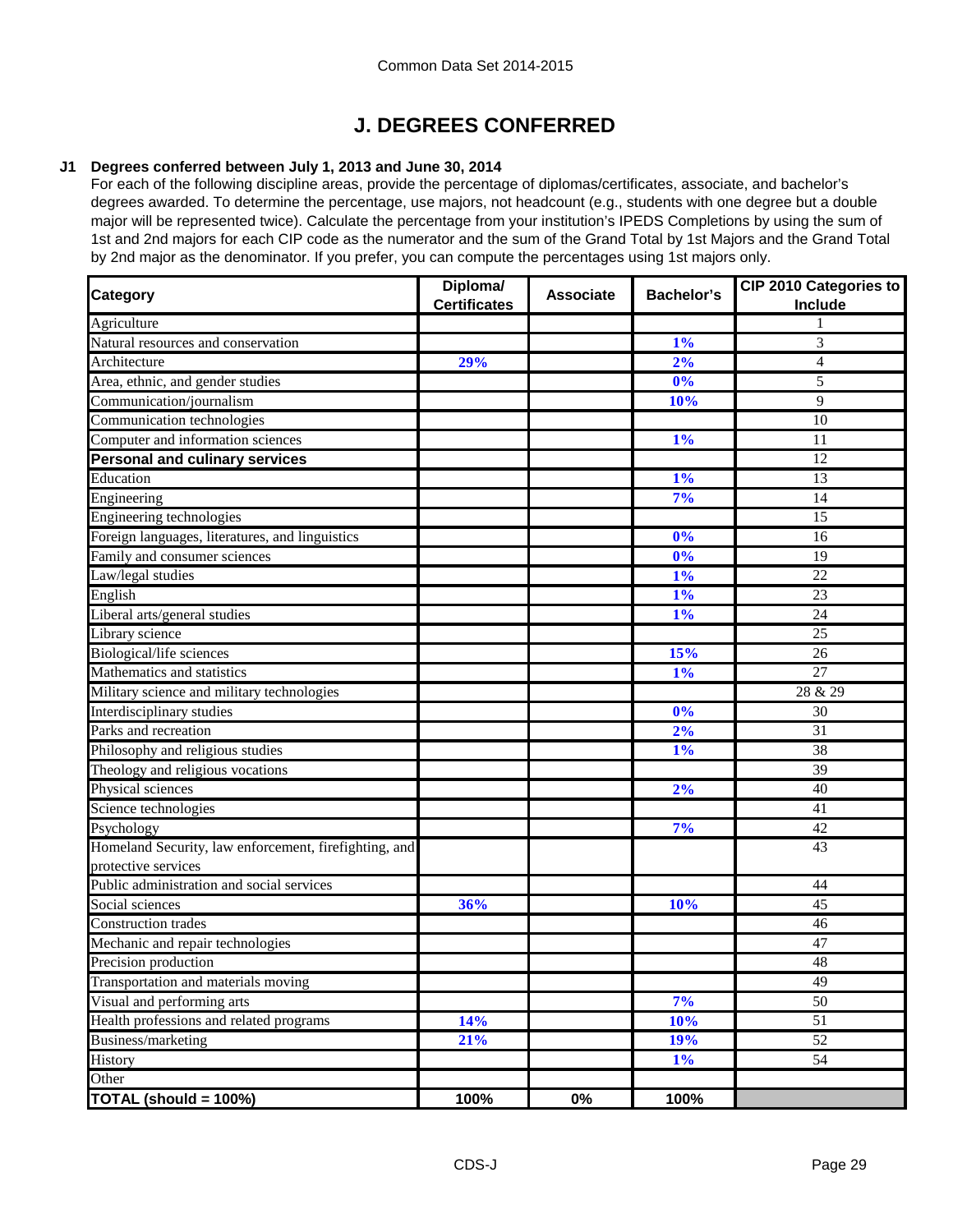#### **SUMMARY OF SIGNIFICANT CHANGES TO THE CDS FOR 2014-2015**

other than the incremental advancement by one for year-dependent items. There are no structural or definitional changes to **CDS for 2014-2015:**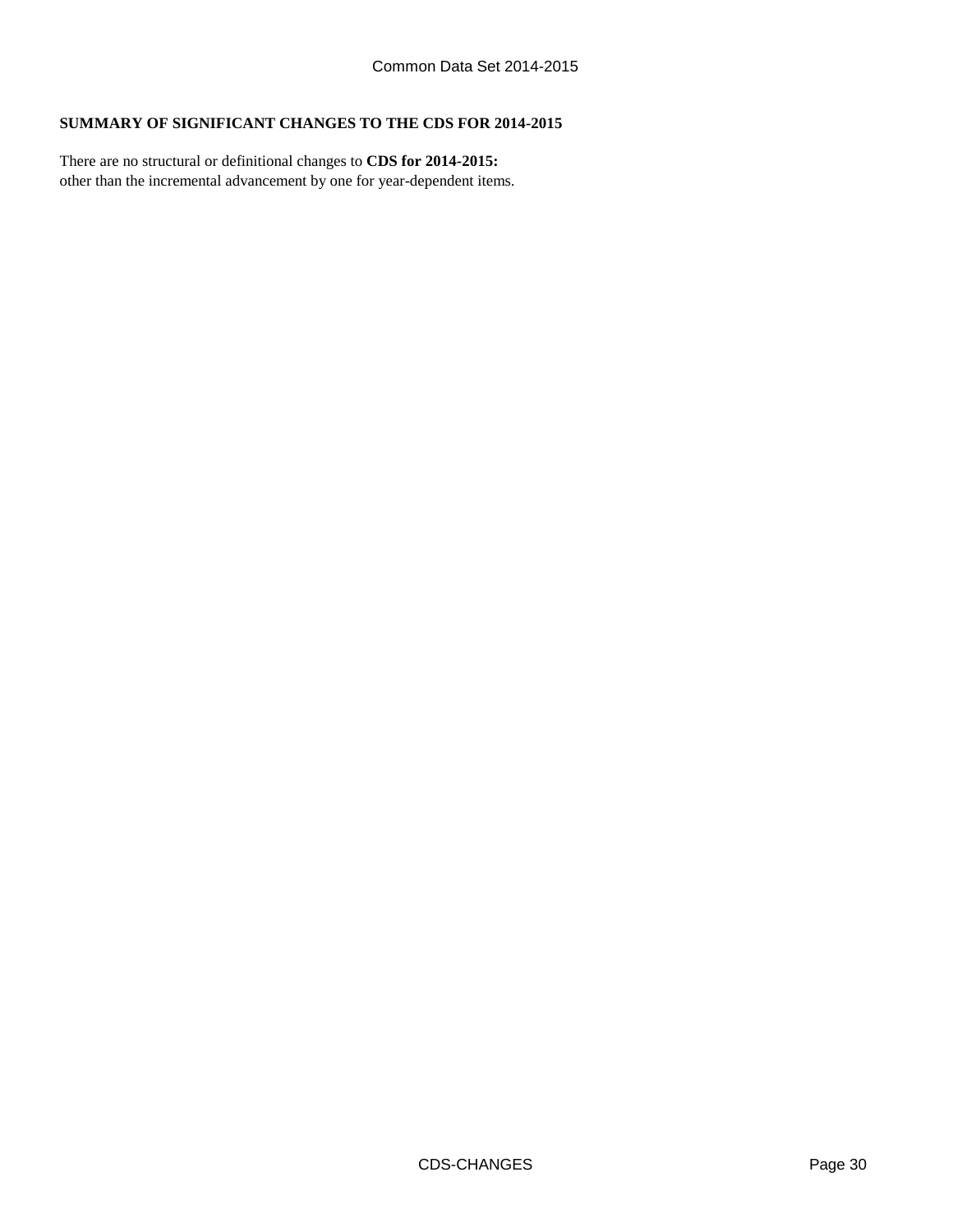### **Common Data Set Definitions**

**All definitions related to the financial aid section appear at the end of the Definitions document.**

Items preceded by an asterisk (\*) represent definitions agreed to among publishers which do not appear on the CDS document but may be present on individual publishers' surveys.

**\* Academic advisement:** Plan under which each student is assigned to a faculty member or a trained adviser, who, through regular meetings, helps the student plan and implement immediate and long-term academic and vocational goals.

**Accelerated program:** Completion of a college program of study in fewer than the usual number of years, most often by attending summer sessions and carrying extra courses during the regular academic term**.**

**Admitted student:** Applicant who is offered admission to a degree-granting program at your institution.

**\* Adult student services:** Admission assistance, support, orientation, and other services expressly for adults who have started college for the first time, or who are re-entering after a lapse of a few years.

**American Indian or Alaska Native:** A person having origins in any of the original peoples of North and South America (including Central America) and maintaining tribal affiliation or community attachment.

**Applicant (first-time, first year):** An individual who has fulfilled the institution's requirements to be considered for admission (including payment or waiving of the application fee, if any) and who has been notified of one of the following actions: admission, nonadmission, placement on waiting list, or application withdrawn (by applicant or institution).

**Application fee:** That amount of money that an institution charges for processing a student's application for acceptance. This amount is *not* creditable toward tuition and required fees, nor is it refundable if the student is not admitted to the institution.

**Asian:** A person having origins in any of the original peoples of the Far East, Southeast Asia, or the Indian subcontinent, including, for example, Cambodia, China, India, Japan, Korea, Malaysia, Pakistan, the Philippine Islands, Thailand, and Vietnam.

**Associate degree:** An award that normally requires at least two but less than four years of full-time equivalent college work.

**Bachelor's degree:** An award (baccalaureate or equivalent degree, as determined by the Secretary of the U.S. Department of Education) that normally requires at least four years but *not* more than five years of full-time equivalent college-level work. This includes ALL bachelor's degrees conferred in a five-year cooperative (work-study plan) program. (A cooperative plan provides for alternate class attendance and employment in business, industry, or government; thus, it allows students to combine actual work experience with their college studies.) Also, it includes bachelor's degrees in which the normal four years of work are completed in three years.

**Black or African American:** A person having origins in any of the black racial groups of Africa.

**Board (charges):** Assume average cost for 19 meals per week or the maximum meal plan.

**Books and supplies (costs):** Average cost of books and supplies. Do not include unusual costs for special groups of students (e.g., engineering or art majors), unless they constitute the majority of students at your institution.

**Calendar system:** The method by which an institution structures most of its courses for the academic year.

**Campus Ministry:** Religious student organizations (denominational or nondenominational) devoted to fostering religious life on college campuses. May also refer to Campus Crusade for Christ, an interdenominational Christian organization.

**\* Career and placement services:** A range of services, including (often) the following: coordination of visits of employers to campus; aptitude and vocational testing; interest inventories, personal counseling; help in resume writing, interviewing, launching the job search; listings for those students desiring employment and those seeking permanent positions; establishment of a permanent reference folder; career resource materials.

**Carnegie units:** One year of study or the equivalent in a secondary school subject.

**Certificate:** See **Postsecondary award, certificate, or diploma.**

**Class rank:** The relative numerical position of a student in his or her graduating class, calculated by the high school on the basis of grade-point average, whether weighted or unweighted.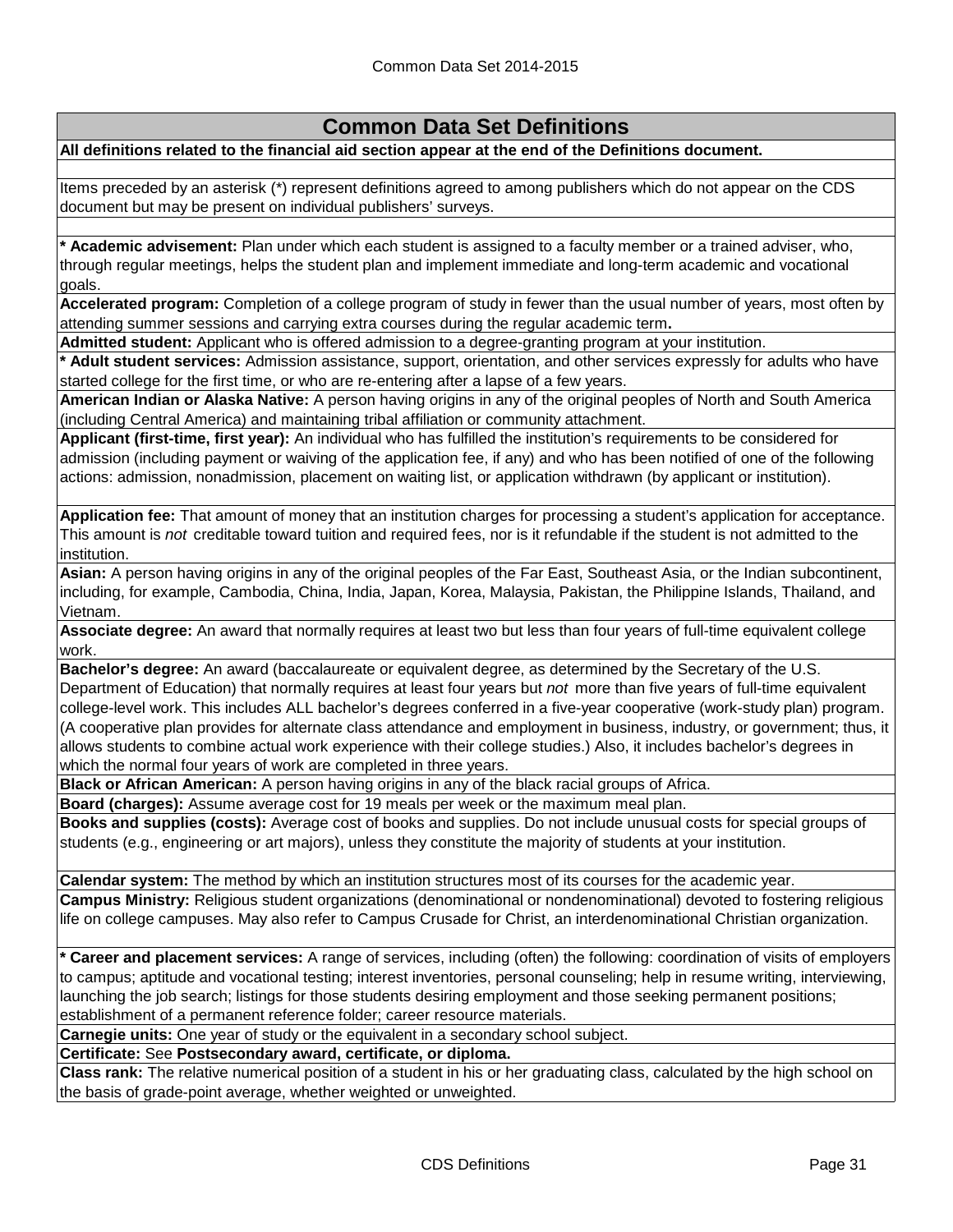**College-preparatory program:** Courses in academic subjects (English, history and social studies, foreign languages, mathematics, science, and the arts) that stress preparation for college or university study.

**Common Application:** The standard application form distributed by the National Association of Secondary School Principals for a large number of private colleges who are members of the Common Application Group.

**\* Community service program:** Referral center for students wishing to perform volunteer work in the community or participate in volunteer activities coordinated by academic departments.

**Commuter:** A student who lives off campus in housing that is not owned by, operated by, or affiliated with the college. This category includes students who commute from home and students who have moved to the area to attend college.

**Contact hour:** A unit of measure that represents an hour of scheduled instruction given to students. Also referred to as clock hour.

**Continuous basis (for program enrollment):** A calendar system classification that is used by institutions that enroll students at any time during the academic year. For example, a cosmetology school or a word processing school might allow students to enroll and begin studies at various times, with no requirement that classes begin on a certain date.

**Cooperative education program:** A program that provides for alternate class attendance and employment in business, industry, or government.

**Cooperative housing:** College-owned, -operated, or -affiliated housing in which students share room and board expenses and participate in household chores to reduce living expenses.

**\* Counseling service:** Activities designed to assist students in making plans and decisions related to their education, career, or personal development.

**Credit:** Recognition of attendance or performance in an instructional activity (course or program) that can be applied by a recipient toward the requirements for a degree, diploma, certificate, or other formal award.

**Credit course:** A course that, if successfully completed, can be applied toward the number of courses required for achieving a degree, diploma, certificate, or other formal award.

**Credit hour:** A unit of measure representing an hour (50 minutes) of instruction over a 15-week period in a semester or trimester system or a 10-week period in a quarter system. It is applied toward the total number of hours needed for completing the requirements of a degree, diploma, certificate, or other formal award.

**Cross-registration:** A system whereby students enrolled at one institution may take courses at another institution without having to apply to the second institution.

**Deferred admission:** The practice of permitting admitted students to postpone enrollment, usually for a period of one academic term or one year.

**Degree:** An award conferred by a college, university, or other postsecondary education institution as official recognition for the successful completion of a program of studies.

**Degree-seeking students:** Students enrolled in courses for credit who are recognized by the institution as seeking a degree or formal award. At the undergraduate level, this is intended to include students enrolled in vocational or occupational programs.

**Differs by program (calendar system):** A calendar system classification that is used by institutions that have occupational/vocational programs of varying length. These schools may enroll students at specific times depending on the program desired. For example, a school might offer a two-month program in January, March, May, September, and November; and a three-month program in January, April, and October.

**Diploma:** See **Postsecondary award, certificate, or diploma.**

**Distance learning:** An option for earning course credit at off-campus locations via cable television, internet, satellite classes, videotapes, correspondence courses, or other means.

**Doctor's degree-research/scholarship:** A Ph.D. or other doctor's degree that requires advanced work beyond the master's level, including the preparation and defense of a dissertation based on original research, or the planning and execution of an original project demonstrating substantial artistic or scholarly achievement. Some examples of this type of degree may include Ed.D., D.M.A., D.B.A., D.Sc., D.A., or D.M, and others, as designated by the awarding institution.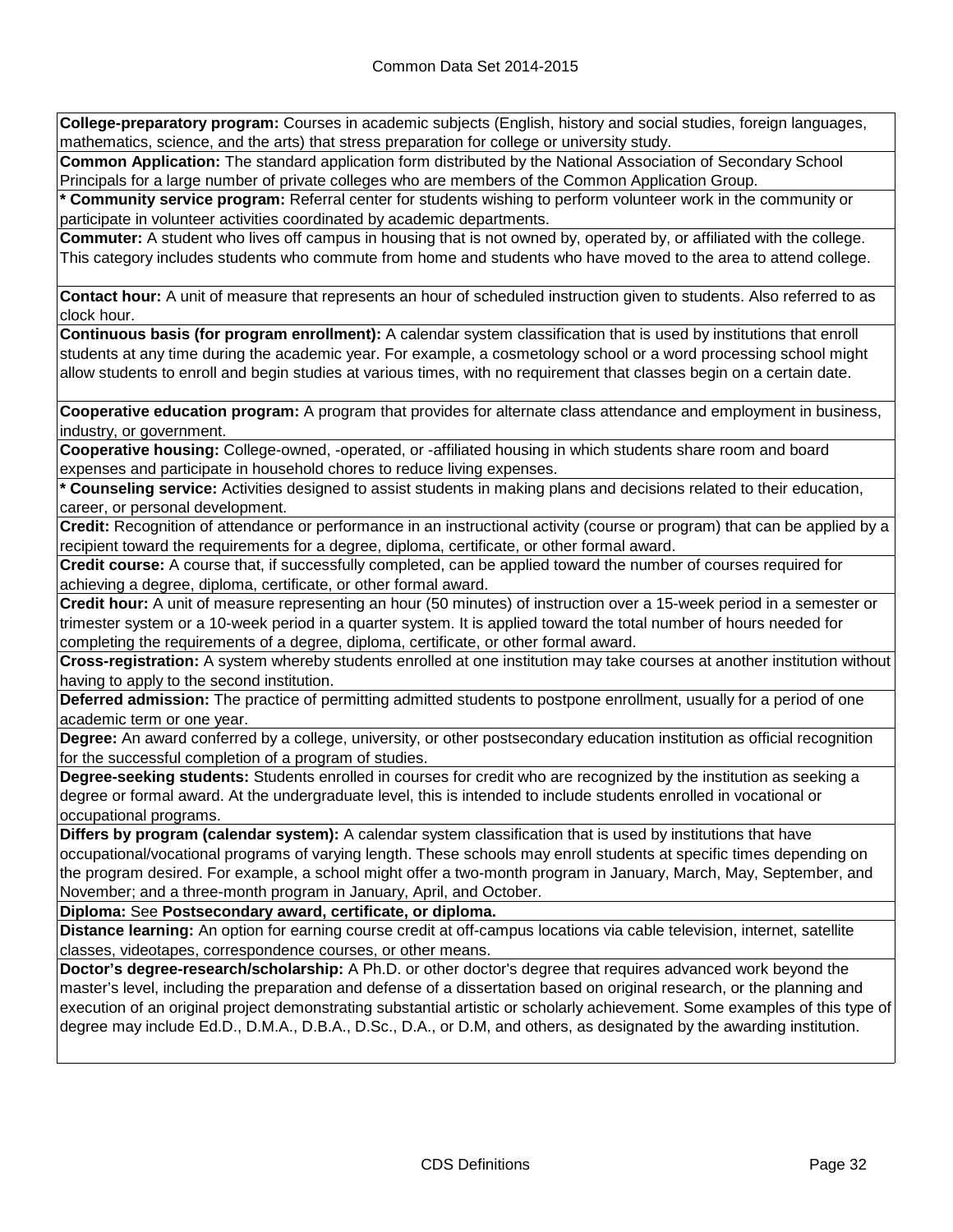**Doctor's degree-professional practice:** A doctor's degree that is conferred upon completion of a program providing the knowledge and skills for the recognition, credential, or license required for professional practice. The degree is awarded after a period of study such that the total time to the degree, including both pre-professional and professional preparation, equals at least six full-time equivalent academic years. Some of these degrees were formerly classified as "firstprofessional" and may include: Chiropractic (D.C. or D.C.M.); Dentistry (D.D.S. or D.M.D.); Law (L.L.B. or J.D.); Medicine (M.D.); Optometry (O.D.); Osteopathic Medicine (D.O); Pharmacy (Pharm.D.); Podiatry (D.P.M., Pod.D., D.P.); or, Veterinary Medicine (D.V.M.), and others, as designated by the awarding institution.

**Doctor's degree-other:** A doctor's degree that does not meet the definition of a doctor's degree - research/scholarship or a doctor's degree - professional practice.

**Double major:** Program in which students may complete two undergraduate programs of study simultaneously.

**Dual enrollment:** A program through which high school students may enroll in college courses while still enrolled in high school. Students are not required to apply for admission to the college in order to participate.

**Early action plan:** An admission plan that allows students to apply and be notified of an admission decision well in advance of the regular notification dates. If admitted, the candidate is not committed to enroll; the student may reply to the offer under the college's regular reply policy.

**Early admission:** A policy under which students who have not completed high school are admitted and enroll full time in college, usually after completion of their junior year.

**Early decision plan:** A plan that permits students to apply and be notified of an admission decision (and financial aid offer if applicable) well in advance of the regular notification date. Applicants agree to accept an offer of admission and, if admitted, to withdraw their applications from other colleges. There are three possible decisions for early decision applicants: admitted, denied, or not admitted but forwarded for consideration with the regular applicant pool, without prejudice.

**English as a Second Language (ESL):** A course of study designed specifically for students whose native language is not English.

**Exchange student program-domestic:** Any arrangement between a student and a college that permits study for a semester or more at another college **in the United States** without extending the amount of time required for a degree. **See also Study abroad**.

**External degree program:** A program of study in which students earn credits toward a degree through independent study, college courses, proficiency examinations, and personal experience. External degree programs require minimal or no classroom attendance.

**Extracurricular activities (as admission factor):** Special consideration in the admissions process given for participation in both school and nonschool-related activities of interest to the college, such as clubs, hobbies, student government, athletics, performing arts, etc.

**First-time student:** A student attending any institution for the first time at the level enrolled. Includes students enrolled in the fall term who attended a postsecondary institution for the first time at the same level in the prior summer term. Also includes students who entered with advanced standing (college credit earned before graduation from high school).

**First-time, first-year (freshman) student:** A student attending any institution for the first time at the undergraduate level. Includes students enrolled in the fall term who attended college for the first time in the prior summer term. Also includes students who entered with advanced standing (college credits earned before graduation from high school).

**First-year student:** A student who has completed less than the equivalent of 1 full year of undergraduate work; that is, less than 30 semester hours (in a 120-hour degree program) or less than 900 contact hours.

**Freshman:** A first-year undergraduate student.

**\*Freshman/new student orientation:** Orientation addressing the academic, social, emotional, and intellectual issues involved in beginning college. May be a few hours or a few days in length; at some colleges, there is a fee.

**Full-time student (undergraduate):** A student enrolled for 12 or more semester credits, 12 or more quarter credits, or 24 or more contact hours a week each term.

**Geographical residence (as admission factor):** Special consideration in the admission process given to students from a particular region, state, or country of residence.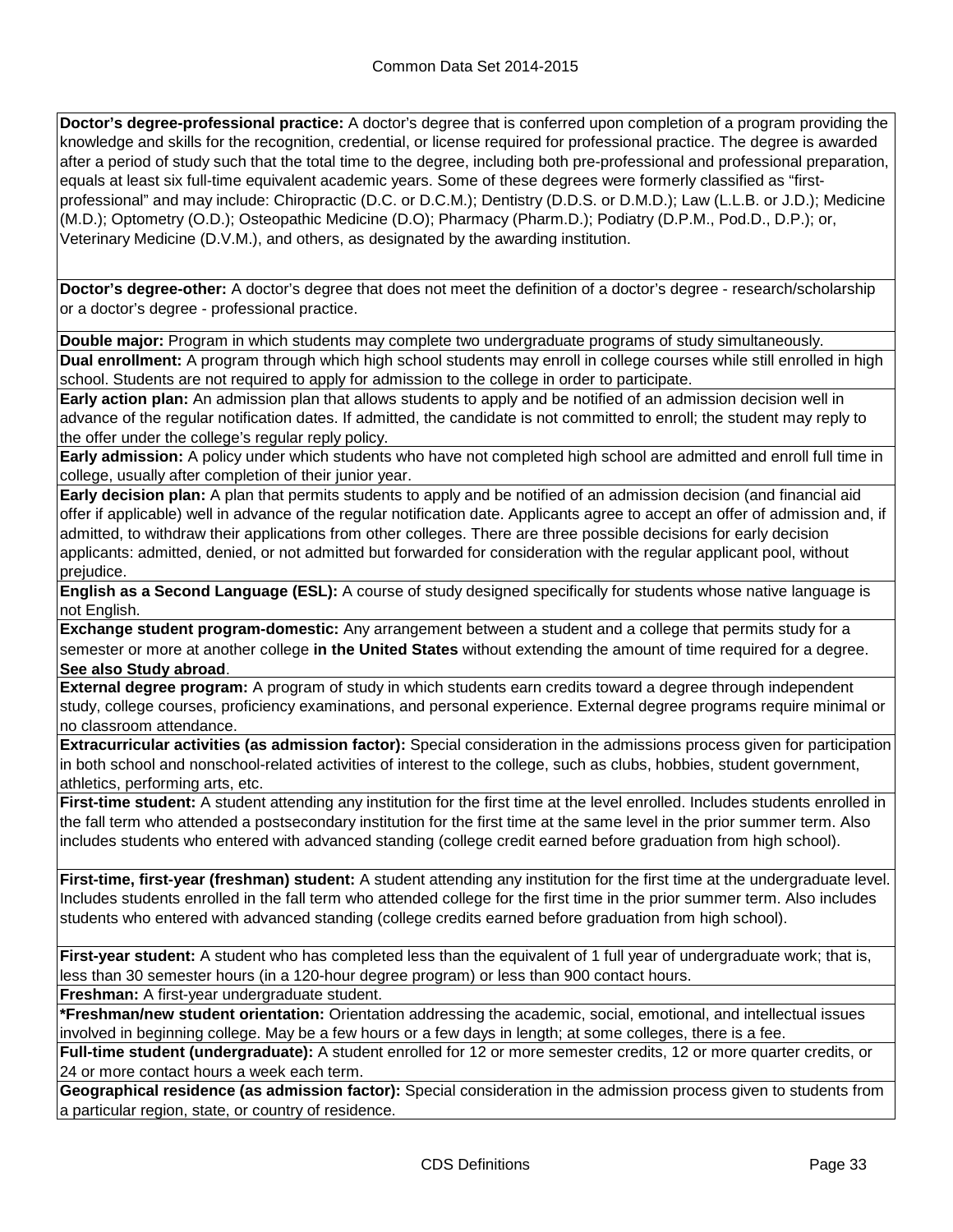**Grade-point average (academic high school GPA):** The sum of grade points a student has earned in secondary school divided by the number of courses taken. The most common system of assigning numbers to grades counts four points for an A, three points for a B, two points for a C, one point for a D, and no points for an E or F. Unweighted GPA's assign the same weight to each course. Weighting gives students additional points for their grades in advanced or honors courses.

**Graduate student:** A student who holds a bachelor's or equivalent, and is taking courses at the post-baccalaureate level.

**\* Health services:** Free or low cost on-campus primary and preventive health care available to students.

**High school diploma or recognized equivalent:** A document certifying the successful completion of a prescribed secondary school program of studies, or the attainment of satisfactory scores on the Tests of General Educational Development (GED), or another state-specified examination.

**Hispanic or Latino:** A person of Mexican, Puerto Rican, Cuban, South or Central American, or other Spanish culture or origin, regardless of race.

**Honors program:** Any special program for very able students offering the opportunity for educational enrichment, independent study, acceleration, or some combination of these.

**Independent study:** Academic work chosen or designed by the student with the approval of the department concerned, under an instructor's supervision, and usually undertaken outside of the regular classroom structure.

**In-state tuition:** The tuition charged by institutions to those students who meet the state's or institution's residency requirements.

**International student:** See **Nonresident alien.**

**International student group:** Student groups that facilitate cultural dialogue, support a diverse campus, assist international students in acclimation and creating a social network.

**Internship:** Any short-term, supervised work experience usually related to a student's major field, for which the student earns academic credit. The work can be full- or part-time, on- or off-campus, paid or unpaid.

**\* Learning center:** Center offering assistance through tutors, workshops, computer programs, or audiovisual equipment in reading, writing, math, and skills such as taking notes, managing time, taking tests.

**\* Legal services:** Free or low cost legal advice for a range of issues (personal and other).

**Liberal arts/career combination:** Program in which a student earns undergraduate degrees in two separate fields, one in a liberal arts major and the other in a professional or specialized major, whether on campus or through cross‑registration.

**Master's degree:** An award that requires the successful completion of a program of study of generally one or two fulltime equivalent academic years of work beyond the bachelor's degree. Some of these degrees, such as those in Theology (M.Div., M.H.L./Rav) that were formerly classified as "first-professional", may require more than two full-time equivalent academic years of work.

**Minority affiliation (as admission factor):** Special consideration in the admission process for members of designated racial/ethnic minority groups.

**\* Minority student center:** Center with programs, activities, and/or services intended to enhance the college experience of students of color.

**Model United Nations:** A simulation activity focusing on conflict resolution, globalization, and diplomacy. Assuming roles as foreign ambassadors and "delegates," students conduct research, engage in debate, draft resolutions, and may participate in a national Model UN conference.

**Native Hawaiian or Other Pacific Islander:** A person having origins in any of the original peoples of Hawaii, Guam, Samoa, or other Pacific Islands.

**Nonresident alien:** A person who is not a citizen or national of the United States and who is in this country on a visa or temporary basis and does not have the right to remain indefinitely.

**\* On-campus day care:** Licensed day care for students' children (usually age 3 and up); usually for a fee.

**Open admission:** Admission policy under which virtually all secondary school graduates or students with GED equivalency diplomas are admitted without regard to academic record, test scores, or other qualifications.

**Other expenses (costs):** Include average costs for clothing, laundry, entertainment, medical (if not a required fee), and furnishings.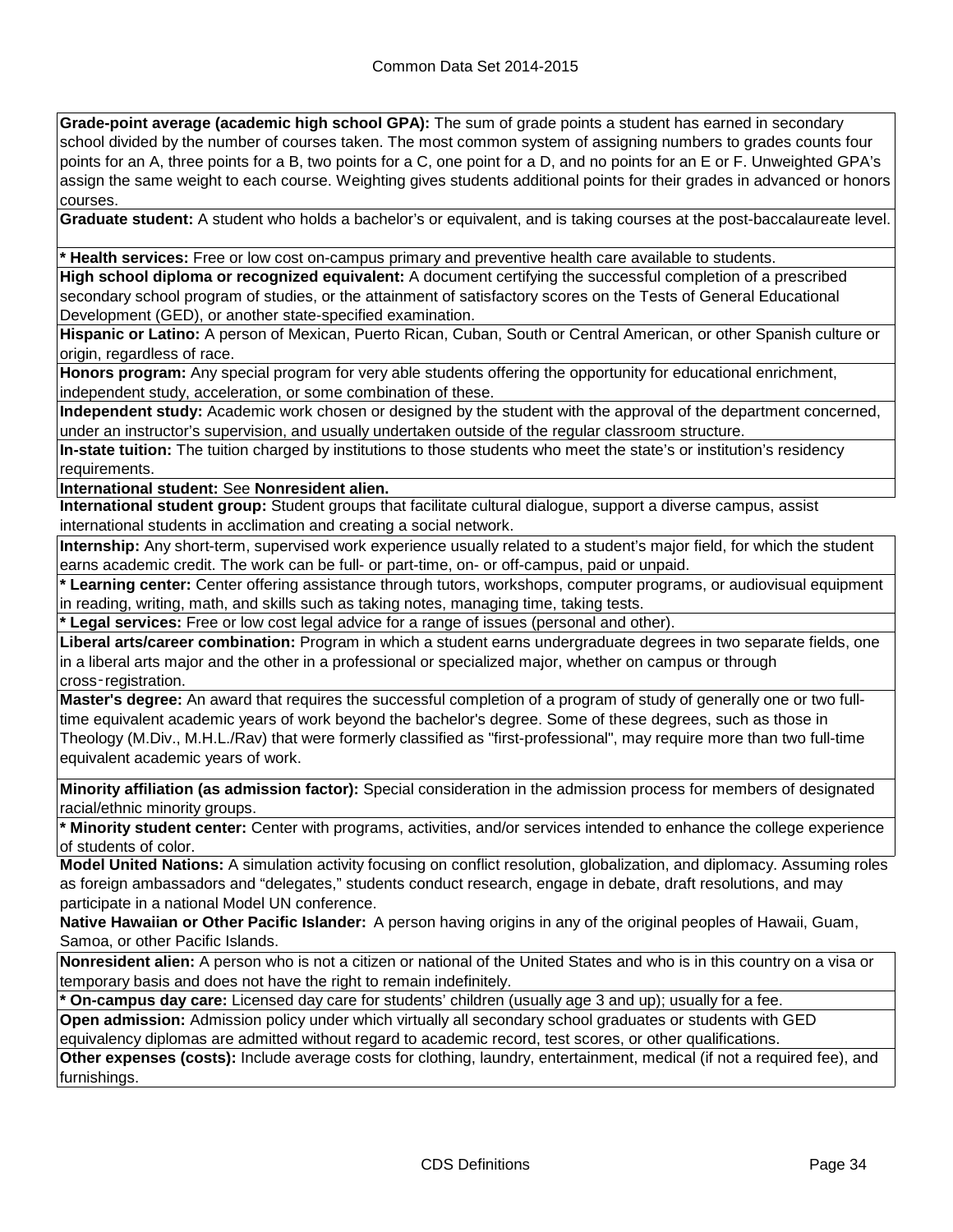**Out-of-state tuition:** The tuition charged by institutions to those students who do not meet the institution's or state's residency requirements.

**Part-time student (undergraduate):** A student enrolled for fewer than 12 credits per semester or quarter, or fewer than 24 contact hours a week each term.

**\* Personal counseling**: One-on-one or group counseling with trained professionals for students who want to explore personal, educational, or vocational issues.

**Post-baccalaureate certificate:** An award that requires completion of an organized program of study requiring 18 credit hours beyond the bachelor's; designed for persons who have completed a baccalaureate degree but do not meet the requirements of academic degrees carrying the title of master.

**Post-master's certificate:** An award that requires completion of an organized program of study of 24 credit hours beyond the master's degree but does not meet the requirements of academic degrees at the doctoral level.

**Postsecondary award, certificate, or diploma:** Includes the following three IPEDS definitions for postsecondary awards, certificates, and diplomas of varying durations and credit/contact hour requirements—

*Less Than 1 Academic Year:* Requires completion of an organized program of study at the postsecondary level (below the baccalaureate degree) in less than 1 academic year (2 semesters or 3 quarters) or in less than 900 contact hours by a student enrolled full-time.

*At Least 1 But Less Than 2 Academic Years:* Requires completion of an organized program of study at the postsecondary level (below the baccalaureate degree) in at least 1 but less than 2 full-time equivalent academic years, or designed for completion in at least 30 but less than 60 credit hours, or in at least 900 but less than 1,800 contact hours.

*At Least 2 But Less Than 4 Academic Years:* Requires completion of an organized program of study at the postsecondary level (below the baccalaureate degree) in at least 2 but less than 4 full-time equivalent academic years, or designed for completion in at least 60 but less than 120 credit hours, or in at least 1,800 but less than 3,600 contact hours.

**Private institution:** An educational institution controlled by a private individual(s) or by a nongovernmental agency, usually supported primarily by other than public funds, and operated by other than publicly elected or appointed officials.

**Private for-profit institution:** A private institution in which the individual(s) or agency in control receives compensation, other than wages, rent, or other expenses for the assumption of risk.

**Private nonprofit institution:** A private institution in which the individual(s) or agency in control receives no compensation, other than wages, rent, or other expenses for the assumption of risk. These include both independent nonprofit schools and those affiliated with a religious organization.

**Proprietary institution:** See **Private for-profit institution.**

**Public institution:** An educational institution whose programs and activities are operated by publicly elected or appointed school officials, and which is supported primarily by public funds.

**Quarter calendar system:** A calendar system in which the academic year consists of three sessions called quarters of about 12 weeks each. The range may be from 10 to 15 weeks. There may be an additional quarter in the summer.

**Race/ethnicity:** Category used to describe groups to which individuals belong, identify with, or belong in the eyes of the community. The categories do not denote scientific definitions of anthropological origins. A person may be counted in only one group.

**Race/ethnicity unknown:** Category used to classify students or employees whose race/ethnicity is not known and whom institutions are unable to place in one of the specified racial/ethnic categories.

**Religious affiliation/commitment (as admission factor):** Special consideration given in the admission process for affiliation with a certain church or faith/religion, commitment to a religious vocation, or observance of certain religious tenets/lifestyle.

**\* Religious counseling:** One-on-one or group counseling with trained professionals for students who want to explore religious problems or issues.

**\* Remedial services:** Instructional courses designed for students deficient in the general competencies necessary for a regular postsecondary curriculum and educational setting.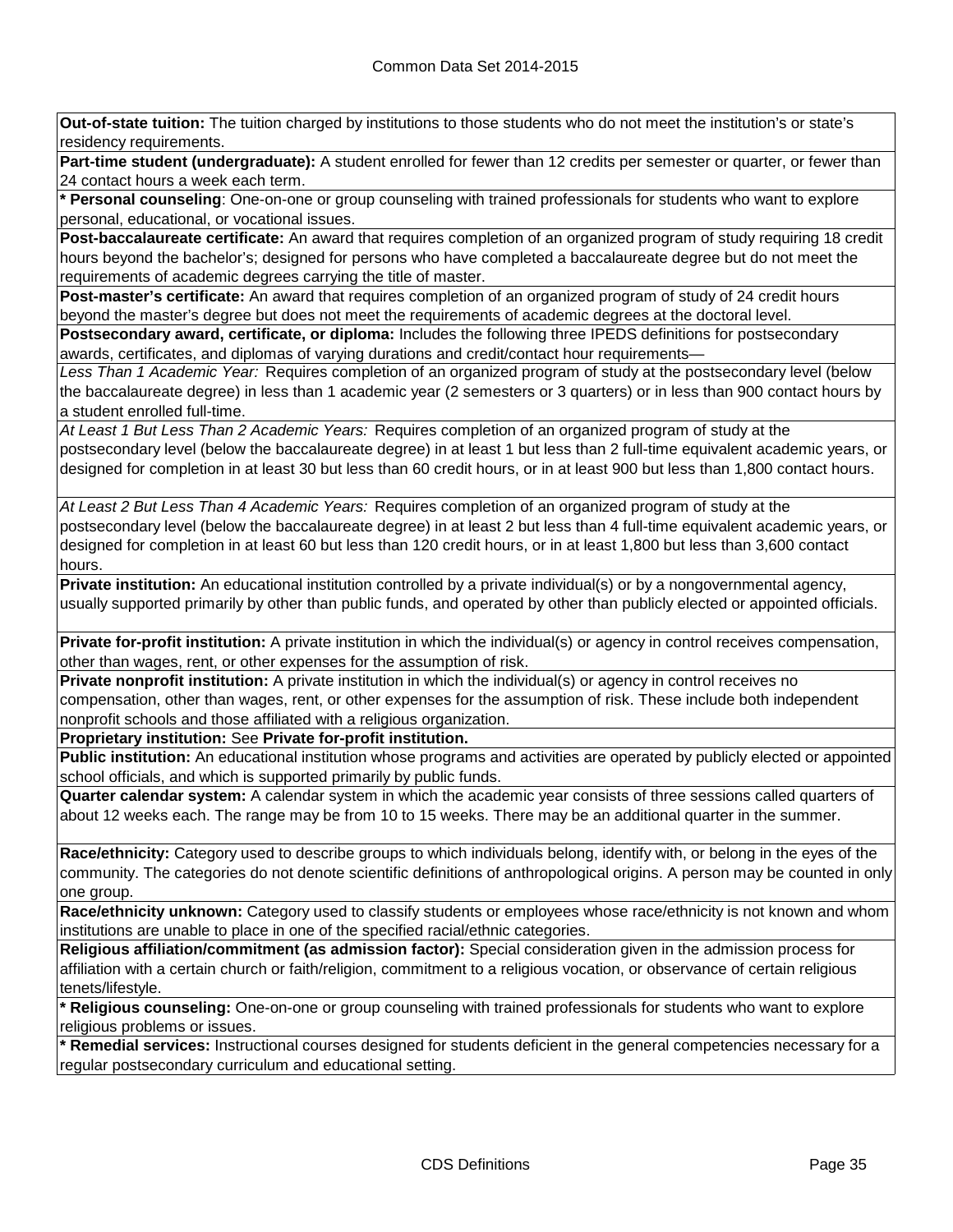**Required fees:** Fixed sum charged to students for items not covered by tuition and required of such a large proportion of all students that the student who does NOT pay is the exception. Do not include application fees or optional fees such as lab fees or parking fees.

**Resident alien or other eligible non-citizen:** A person who is not a citizen or national of the United States and who has been admitted as a legal immigrant for the purpose of obtaining permanent resident alien status (and who holds either an alien registration card [Form I-551 or I-151], a Temporary Resident Card [Form I-688], or an Arrival-Departure Record [Form I-94] with a notation that conveys legal immigrant status, such as Section 207 Refugee, Section 208 Asylee, Conditional Entrant Parolee or Cuban-Haitian).

**Room and board (charges)—on campus:** Assume double occupancy in institutional housing and 19 meals per week (or maximum meal plan).

**Secondary school record (as admission factor):** Information maintained by the secondary school that may include such things as the student's high school transcript, class rank, GPA, and teacher and counselor recommendations.

**Semester calendar system:** A calendar system that consists of two semesters during the academic year with about 16 weeks for each semester of instruction. There may be an additional summer session.

**Student-designed major:** A program of study based on individual interests, designed with the assistance of an adviser.

**Study abroad:** Any arrangement by which a student completes part of the college program studying in another country. Can be at a campus abroad or through a cooperative agreement with some other U.S. college or an institution of another country.

**\* Summer session:** A summer session is shorter than a regular semester and not considered part of the academic year. It is not the third term of an institution operating on a trimester system or the fourth term of an institution operating on a quarter calendar system. The institution may have 2 or more sessions occurring in the summer months. Some schools, such as vocational and beauty schools, have year-round classes with no separate summer session.

**Talent/ability (as admission factor):** Special consideration given to students with demonstrated talent/abilities in areas of interest to the institution (e.g., sports, the arts, languages, etc.).

**Teacher certification program:** Program designed to prepare students to meet the requirements for certification as teachers in elementary, middle/junior high, and secondary schools.

**Transfer applicant:** An individual who has fulfilled the institution's requirements to be considered for admission (including payment or waiving of the application fee, if any) and who has previously attended another college or university and earned college-level credit.

**Transfer student:** A student entering the institution for the first time but known to have previously attended a postsecondary institution at the same level (e.g., undergraduate). The student may transfer with or without credit.

**Transportation (costs):** Assume two round trips to student's hometown per year for students in institutional housing or daily travel to and from your institution for commuter students.

**Trimester calendar system:** An academic year consisting of 3 terms of about 15 weeks each.

**Tuition:** Amount of money charged to students for instructional services. Tuition may be charged per term, per course, or per credit.

**\* Tutoring:** May range from one-on-one tutoring in specific subjects to tutoring in an area such as math, reading, or writing. Most tutors are college students; at some colleges, they are specially trained and certified.

**Unit:** a standard of measurement representing hours of academic instruction (e.g., semester credit, quarter credit, contact hour).

**Undergraduate:** A student enrolled in a four- or five-year bachelor's degree program, an associate degree program, or a vocational or technical program below the baccalaureate.

**\* Veteran's counseling:** Helps veterans and their dependents obtain benefits for their selected program and provides certifications to the Veteran's Administration. May also provide personal counseling on the transition from the military to a civilian life.

**\* Visually impaired:** Any person whose sight loss is not correctable and is sufficiently severe as to adversely affect educational performance.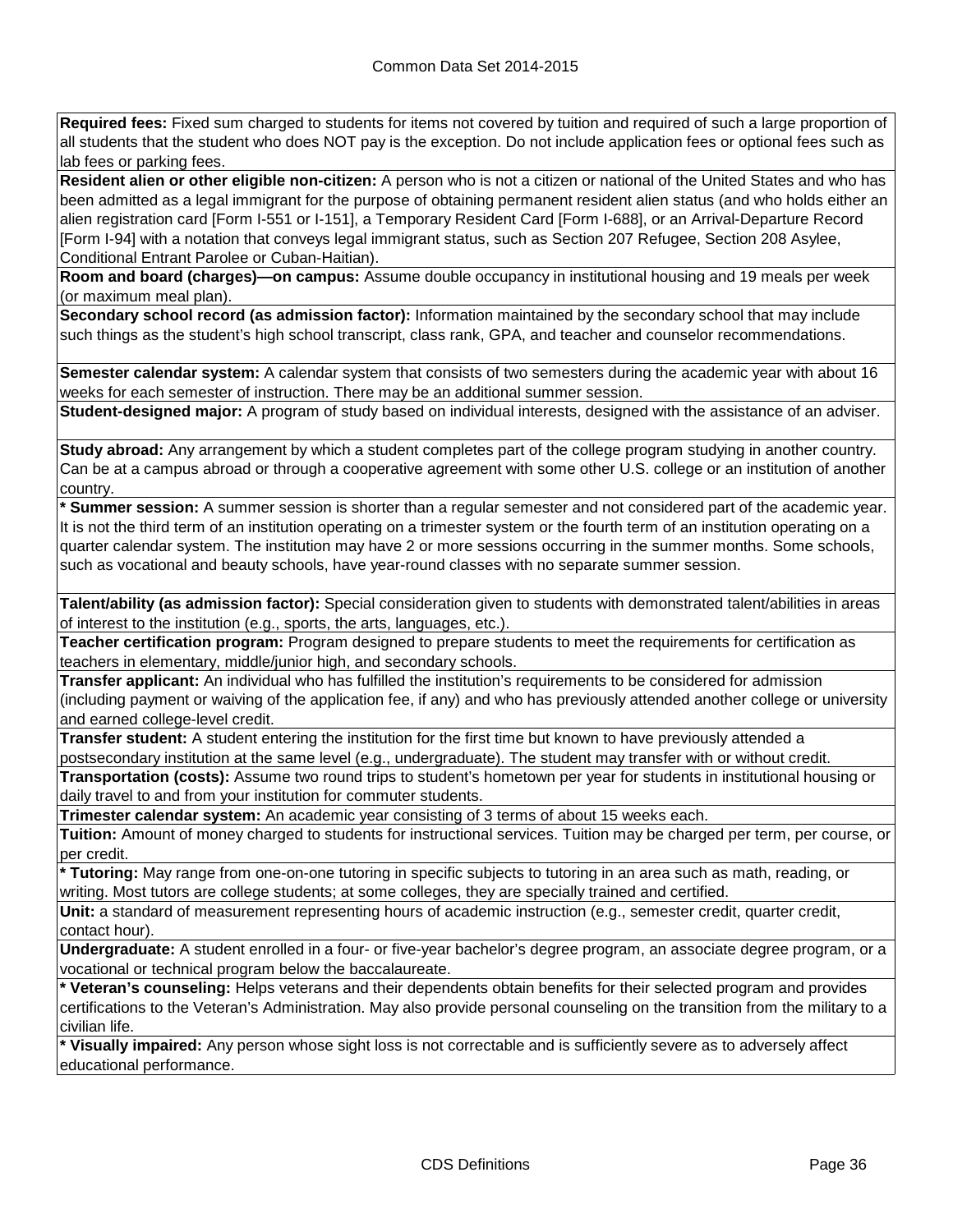**Volunteer work (as admission factor):** Special consideration given to students for activity done on a volunteer basis (e.g., tutoring, hospital care, working with the elderly or disabled) as a service to the community or the public in general.

**Wait list:** List of students who meet the admission requirements but will only be offered a place in the class if space becomes available.

**Weekend college:** A program that allows students to take a complete course of study and attend classes only on weekends.

**White:** A person having origins in any of the original peoples of Europe, the Middle East, or North Africa.

**\* Women's center:** Center with programs, academic activities, and/or services intended to promote an understanding of the evolving roles of women.

**Work experience (as admission factor):** Special consideration given to students who have been employed prior to application, whether for relevance to major, demonstration of employment-related skills, or as explanation of student's academic and extracurricular record.

#### **Financial Aid Definitions**

**Awarded aid**: The dollar amounts offered to financial aid applicants.

**External scholarships and grants:** Scholarships and grants received from outside (private) sources that students bring with them (e.g., Kiwanis, National Merit scholarships). The institution may process paperwork to receive the dollars, but it has no role in determining the recipient or the dollar amount awarded.

**Financial aid applicant**: Any applicant who submits **any one of** the institutionally required financial aid applications/forms, such as the FAFSA.

**Indebtedness**: Aggregate dollar amount borrowed through any loan program (federal, state, subsidized, unsubsidized, private, etc.; excluding parent loans) while the student was enrolled at an institution. Student loans co-signed by a parent are assumed to be the responsibility of the student and **should** be included.

**Institutional scholarships and grants**: Endowed scholarships, annual gifts and tuition funded grants for which the institution determines the recipient.

**Financial need**: As determined by your institution using the federal methodology and/or your institution's own standards.

**Need-based aid**: College-funded or college-administered award from institutional, state, federal, or other sources for which a student must have financial need to qualify. This includes both institutional and noninstitutional student aid (grants, jobs, and loans).

**Need-based scholarship or grant aid**: Scholarships and grants from institutional, state, federal, or other sources for which a student must have financial need to qualify.

**Need-based self-help aid**: Loans and jobs from institutional, state, federal, or other sources for which a student must demonstrate financial need to qualify.

**Non-need-based scholarship or grant aid**: Scholarships and grants, gifts, or merit-based aid from institutional, state, federal, or other sources (including unrestricted funds or gifts and endowment income) awarded solely on the basis of academic achievement, merit, or any other non-need-based reason. When reporting questions H1 and H2, non-needbased aid that is used to meet need should be counted as need-based aid.

**Note: Suggested order of precedence for counting non-need money as need-based:**

Non-need institutional grants

Non-need tuition waivers

Non-need athletic awards

Non-need federal grants

Non-need state grants

Non-need outside grants

Non-need student loans

Non-need parent loans

Non-need work

**Non-need-based self-help aid**: Loans and jobs from institutional, state, or other sources for which a student need not demonstrate financial need to qualify.